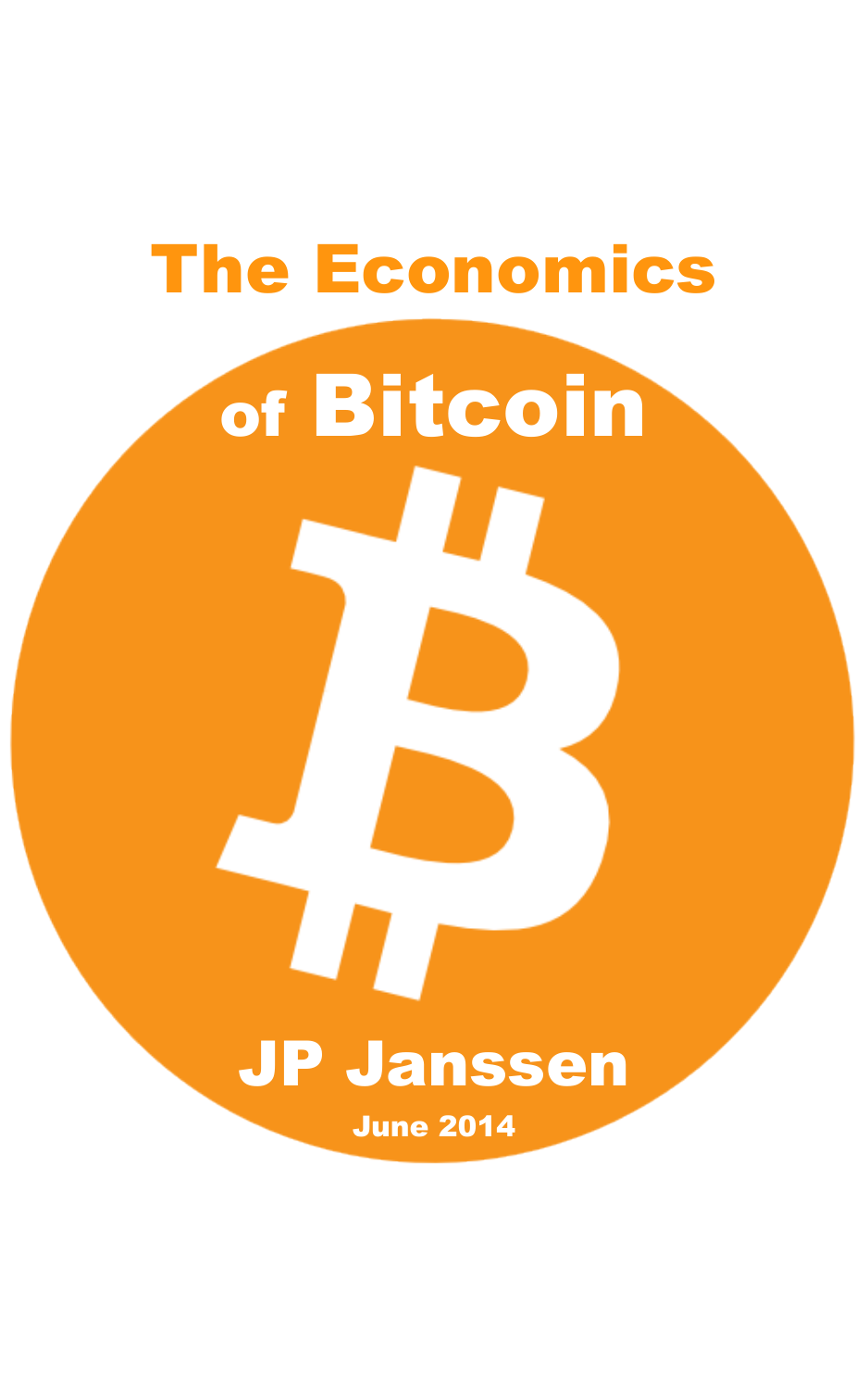#### **Contents**

| <b>Introduction</b>                                  | 4  |
|------------------------------------------------------|----|
| About the Author                                     | 5  |
| Copyright                                            | 5  |
| My Bitcoin 2.0 Counterparty Giveaway                 | 6  |
| Definitions                                          | 7  |
| <b>What is Bitcoin?</b>                              | 9  |
| The History of Bitcoin                               | 10 |
| The Bitcoin Technology                               | 12 |
| <b>Economic Advantages of Bitcoin</b>                | 16 |
| Economic Disadvantages of Bitcoin                    | 18 |
| <b>Bitcoin Versus Alternative Digital Currencies</b> | 19 |
| <b>Supply and Demand of Bitcoin</b>                  | 22 |
| <b>Bitcoin's Trading Volume</b>                      | 22 |
| The Supply of Bitcoin                                | 23 |
| The Demand for Bitcoin                               | 24 |
| Robot Manipulation                                   | 25 |
| <b>Bitcoin's Market Capitalization</b>               | 26 |



[JPJA.NET](http://jpja.net/) 2



 $\boldsymbol{\beta}$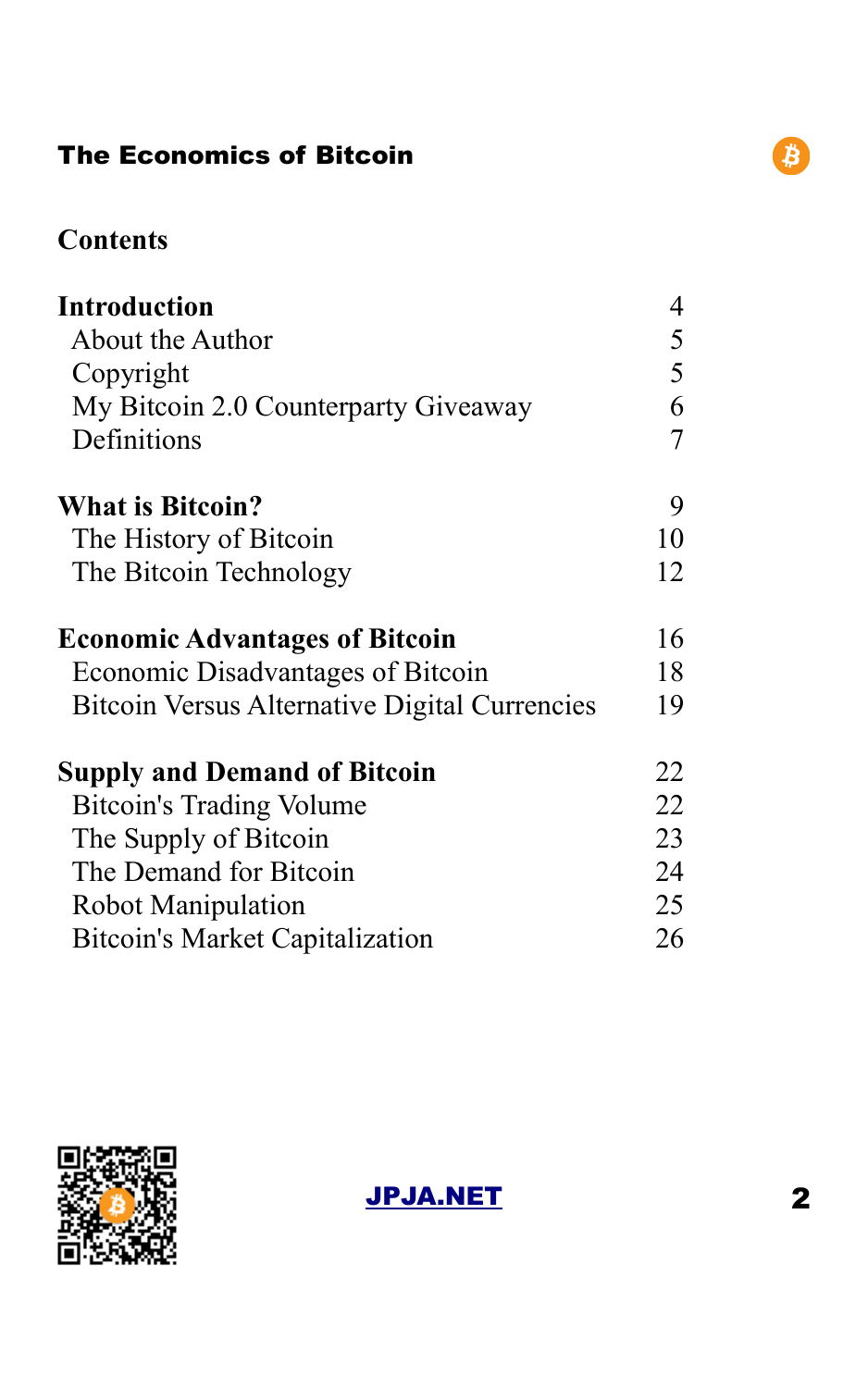#### **Contents Continued**

| <b>Money</b>                         | 28 |
|--------------------------------------|----|
| Money is Valuable due to the Network | 29 |
| A Brief History of the US Dollar     | 30 |
| The Network Effect and the FED       | 32 |
| The Dollar's Expected Collapse       | 33 |
| <b>Bitcoin Complements Gold</b>      | 35 |
| Bitcoin's and Gold's Past Bubbles    | 36 |
| Is Bitcoin Money?                    | 36 |
| <b>The Future of Bitcoin</b>         | 39 |
| More Users – Cheaper to Exchange     | 41 |
| <b>Merchants and Consumers</b>       | 42 |
| The Developing World                 | 43 |
| The Next Cyprus                      | 43 |
| <b>Keep Your Bitcoins Safe</b>       | 44 |
| Lose Your Key – Lose Your House      | 44 |
| Write Down Your Password             | 45 |
| Pick a Strong Password               | 46 |
| The Safety of Family and Friends     | 48 |
| Offline is Safer                     | 49 |
| Diversification Reduces Risk         | 52 |
| <b>Conclusion</b>                    | 53 |



[JPJA.NET](http://jpja.net/) 3

 $\boldsymbol{\beta}$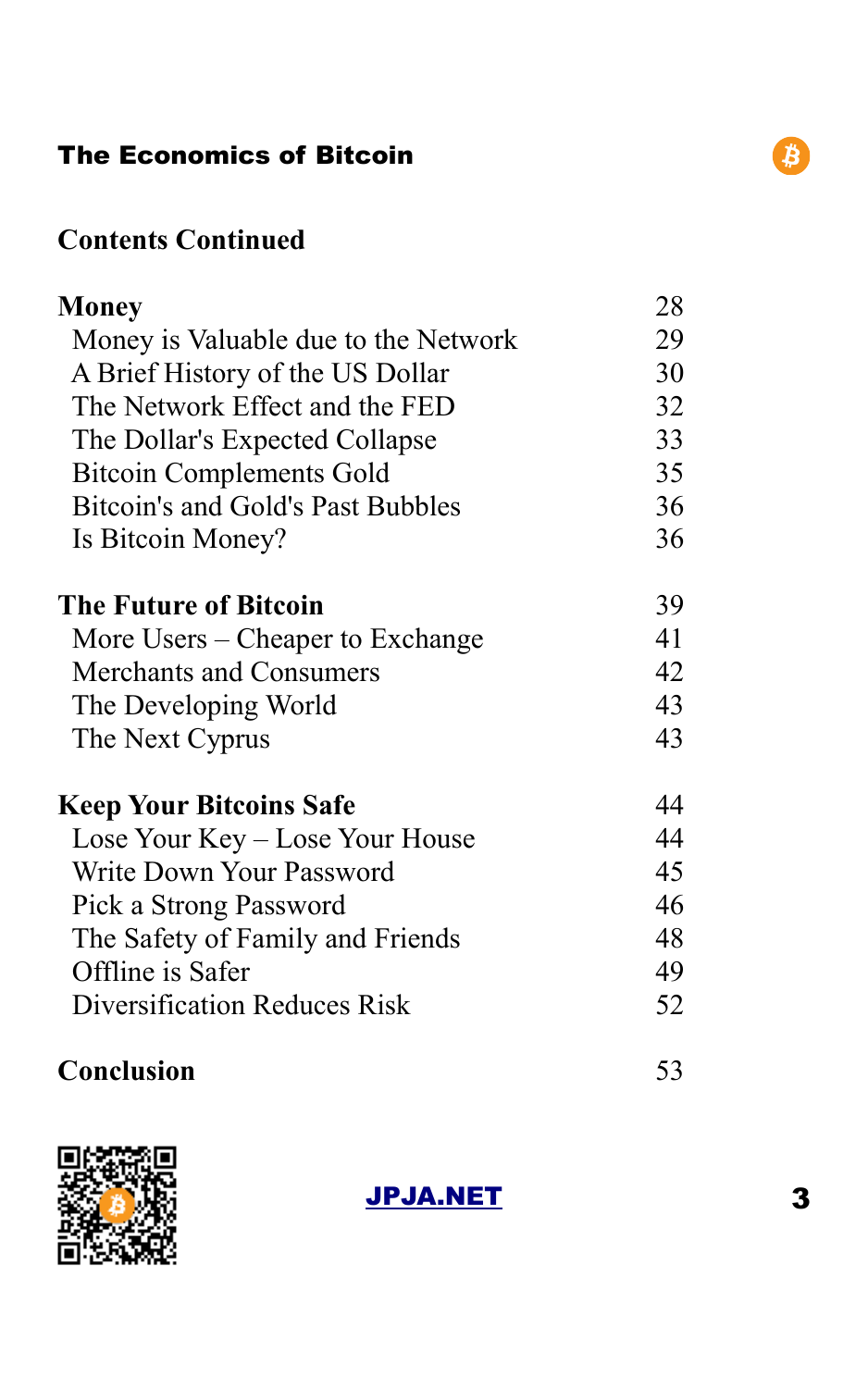#### **Introduction**

The US Dollar seems perfect. It is more than just the national currency of the United States. It is the standard for world trade. People everywhere are used to compare prices in dollars, and transactions can be done anonymously with cash or openly through bank transfers. With credit cards you may even spend dollars you don't have. Some even consider it a store of value.

Unfortunately, the dollar is the Titanic of money. Many economists think there's only a question of time before it hits the iceberg. Most of these economists predict that gold and silver will take over. A small group of economists have a completely different approach. Together with a group of programmers, anonymously under the pseudonym Satoshi Nakomoto, they have invented digital money called **Bitcoin**.

Bitcoin is superior to other kinds of money. It can be transferred around the world instantly, anonymously and virtually for free. No registration is needed to open an account. No group of people controls the money supply.

Today, four years after it was invented, bitcoin is more popular than ever before, although it is still a drop in the ocean compared with dollars and gold. In this book I will try to answer the question that everyone asks; will bitcoin go mainstream or will it just fade out and die?





B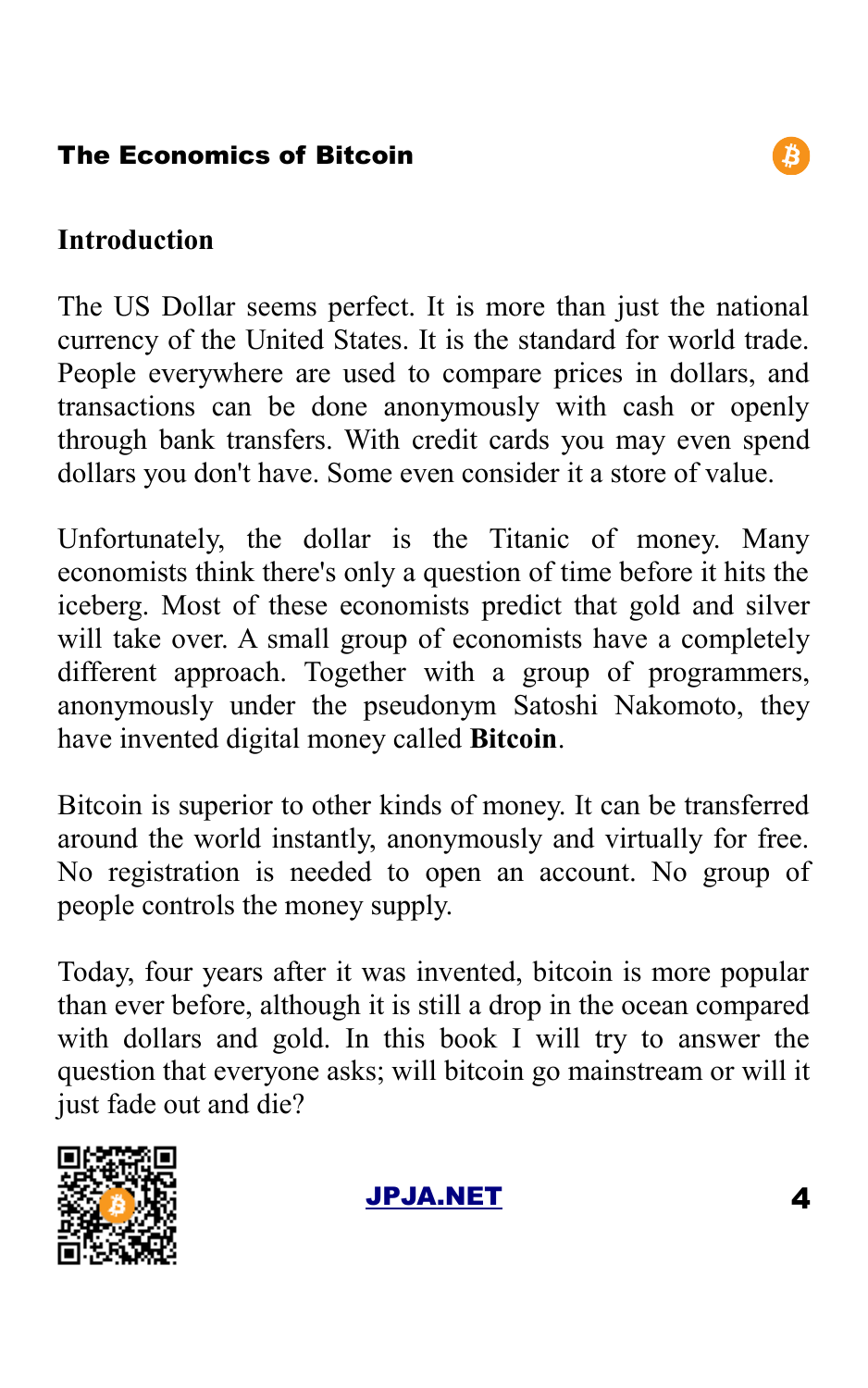#### **About the Author**

I, JP Janssen, am a stock trader, commodity speculator, real estate investor, programmer, and most recently – a holder of bitcoins and a writer. I graduated with a MSc in Economic Analysis, specializing in game theory, at the Norwegian School of Economics in 2009, and since then I've lived in New York, Singapore and Riga.

# **Copyright**

I grant everyone the right to freely share this book in its original pdf format. You can find the latest version on my blog, [jpja.net.](http://jpja.net/)

I reserve the exclusive right to publish this book in printed form.

Tipping is highly appreciated. It encourages me to write more. The QRcode points to the tip address, which is also printed below.

1JPJaEVyieFi93YgtszCwMMjmsJGxfXRag

*This version was published June 30, 2014.*





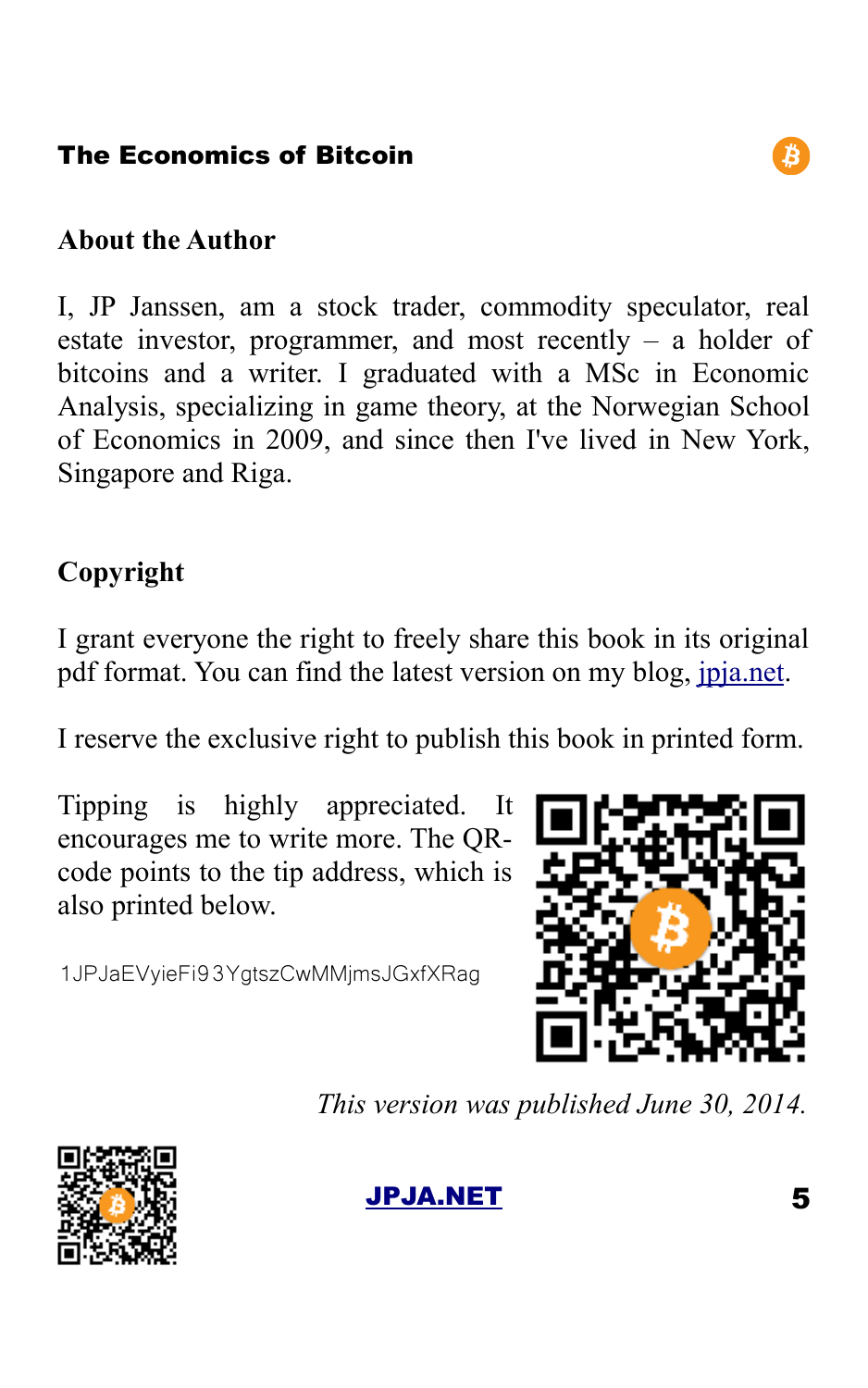#### **My Bitcoin 2.0 Counterparty Giveaway**

The tip I receive I will give away to users of [Counterwallet.](https://counterwallet.co/) It uses a "Bitcoin 2.0" technology called Counterparty which allows its users to issue assets and trade them just like shares are traded on the stock market.

My asset is called JPJA and consists of one hundred shares. I promise to pay a dividend to each holder on the  $24<sup>th</sup>$  of December 2014. The amount received on the tip address up until that date will be divided equally to each of the one hundred shares.

Fifty JPJA shares will be sold at a symbolic sum 0.0005 BTC each, or about \$0.30. I put only a few shares for sale at a time to make it less likely that one person picks up all. After you've purchased a share you can transfer it to any bitcoin address. You may also put if for sale at a higher price, and if you are lucky, you will make a profit when someone buys it from you.

Fifty shares will not be be put for sale, so that in effect I keep half the tip myself and give away the other half to my readers.

My motive for doing this is to show that bitcoin is more than just a payment system. It is a financial platform of endless opportunities.



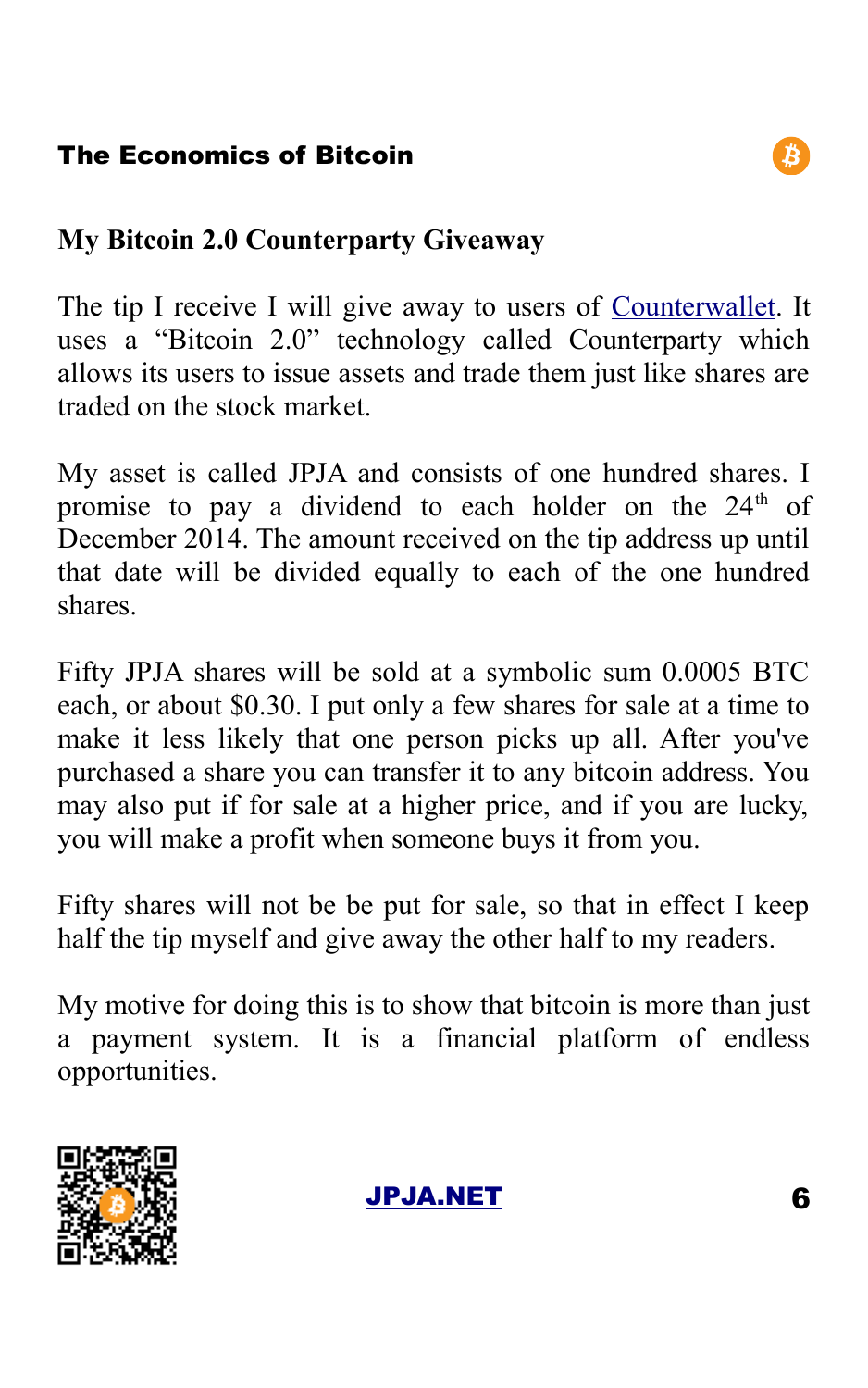#### **Definitions**

When discussing economics, and money in particular, it easy to talk above one's head. Many of the terms used in economics have ambiguous meanings.

I will try to be as clear as possible, and here's a list of how I define the most important terms:

- **Money** is a matter of functions four, a medium, a measure, a standard, a store. All four functions need to be met in order to classify as money.
- **Medium of exchange** is the instrument used to facilitate trade.
- **Measure** is the unit used to express quantity.
- **Standard** is the mutually agreed medium and measure between parties engaging in trade.
- **Storage** of value refers to the medium's ability to have the same value in the future as it has today.
- **Currency** is the term used for money when it is in actual use or in circulation.
- **Legal tender** is a medium of exchange accepted by law.
- **Fiat** money is issued by the government without any commodity backing. All national currencies today are fiat.



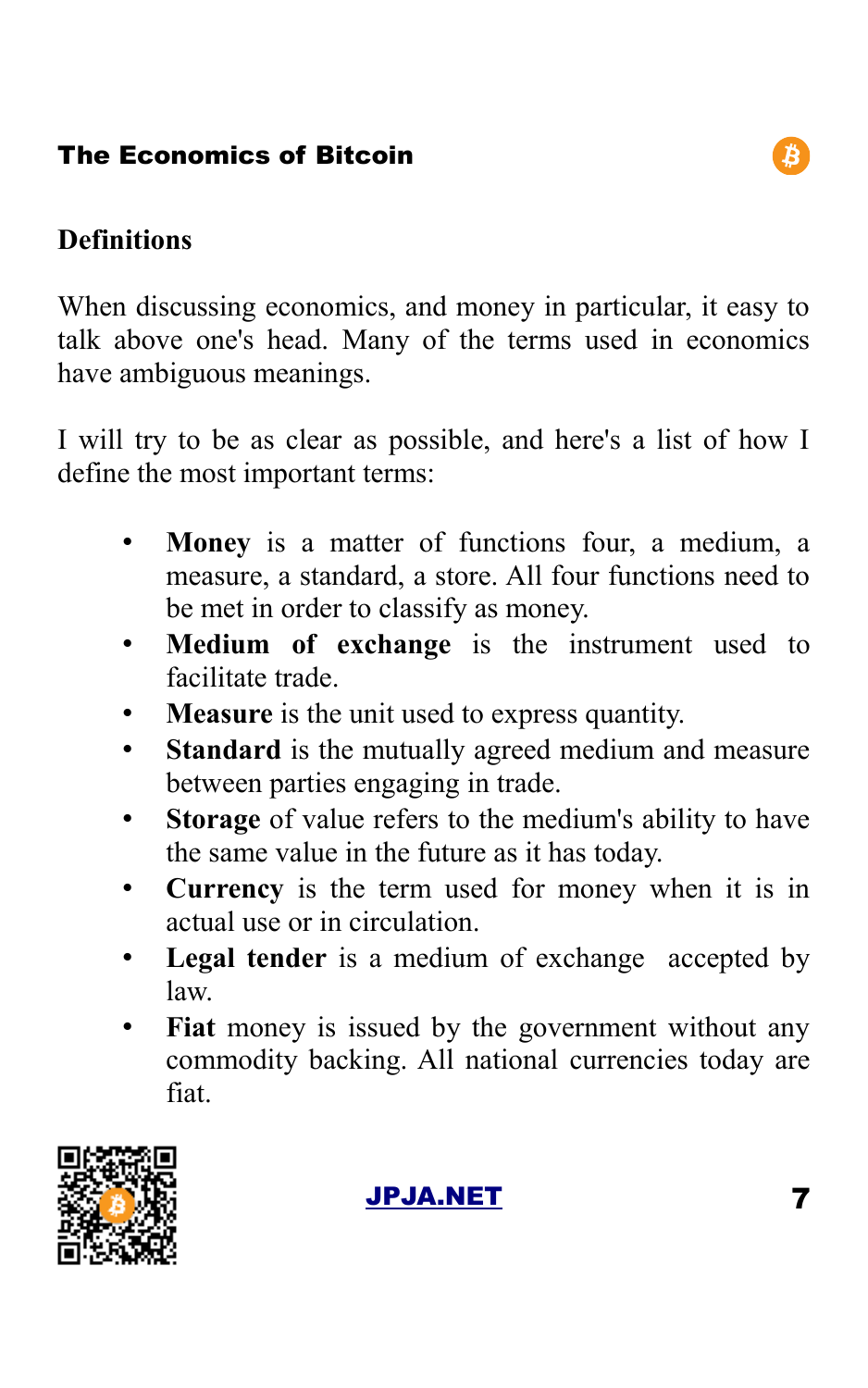- **Inflation** has two definitions. It is a measure of either the increase in quantity of the medium or of price increase. This book will always clarify which definition that is in use.
- **Deflation** is negative inflation.
- **Intrinsic value** is the underlying value. For money it can either be the medium's value if used for other purposes than money, or it can be the added value of using a kind of money over the best alternative.
- **Bubble** is the state where the valuation is higher than the intrinsic value.
- The **network effect** happens when the number of users influences the value.
- A **social chain reaction** occurs when an idea, opinion or piece of information that a person receives is shared to, and accepted by, on average more than one other person.



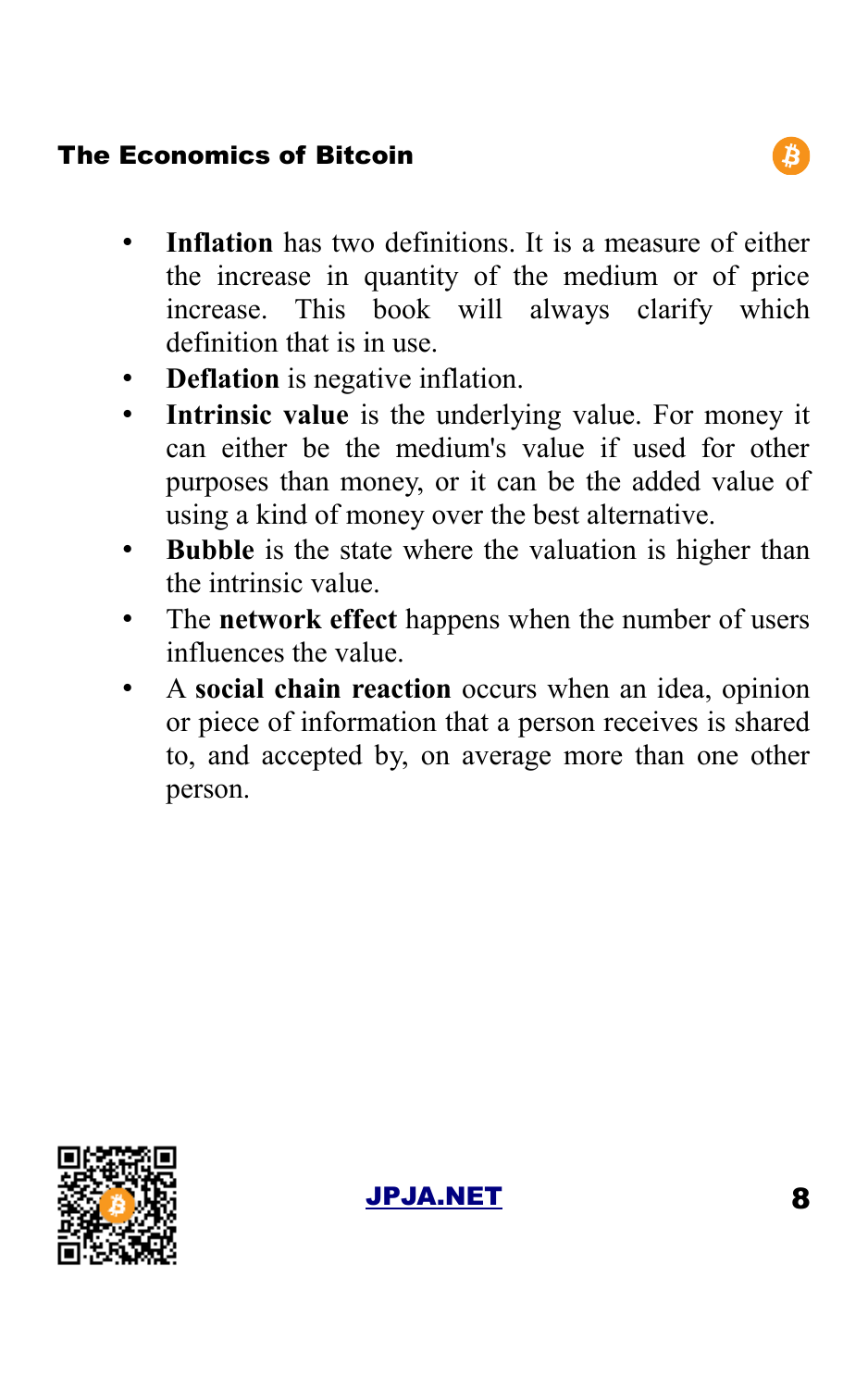# **What is Bitcoin?**

*Sorry to be a wet blanket. Writing a description for bitcoin for general audiences is bloody hard. There's nothing to relate it to.*

– Satoshi Nakamoto, the inventor of bitcoin, July 5, 2010

Today, four years later, bitcoin has hundreds of thousands of users, but it is still very hard to explain what bitcoin really is. Thankfully there are good online resources such as [Bitcointalk](https://bitcointalk.org/) and [Reddit](http://www.reddit.com/r/Bitcoin/) where you can freely discuss anything related to the digital currency. When someone asked how to describe bitcoin, the answer with the highest ranking was as follows:

*Bitcoin is a new kind of money. It's the first decentralized electronic currency not controlled by a single organization or government. It's an open source project, and it is used by more than 100,000 people. All over the world people are trading hundreds of thousands of dollars worth of bitcoin every day with no middle man and no credit card companies. It's a startup currency which has never happened before.*

*Bitcoin is the first digital currency that is completely distributed. The network is made up of users like yourself so no bank or payment processor is required between you and whoever you're trading with. This decentralization is the basis for Bitcoin's security and freedom.*



[JPJA.NET](http://jpja.net/) 9

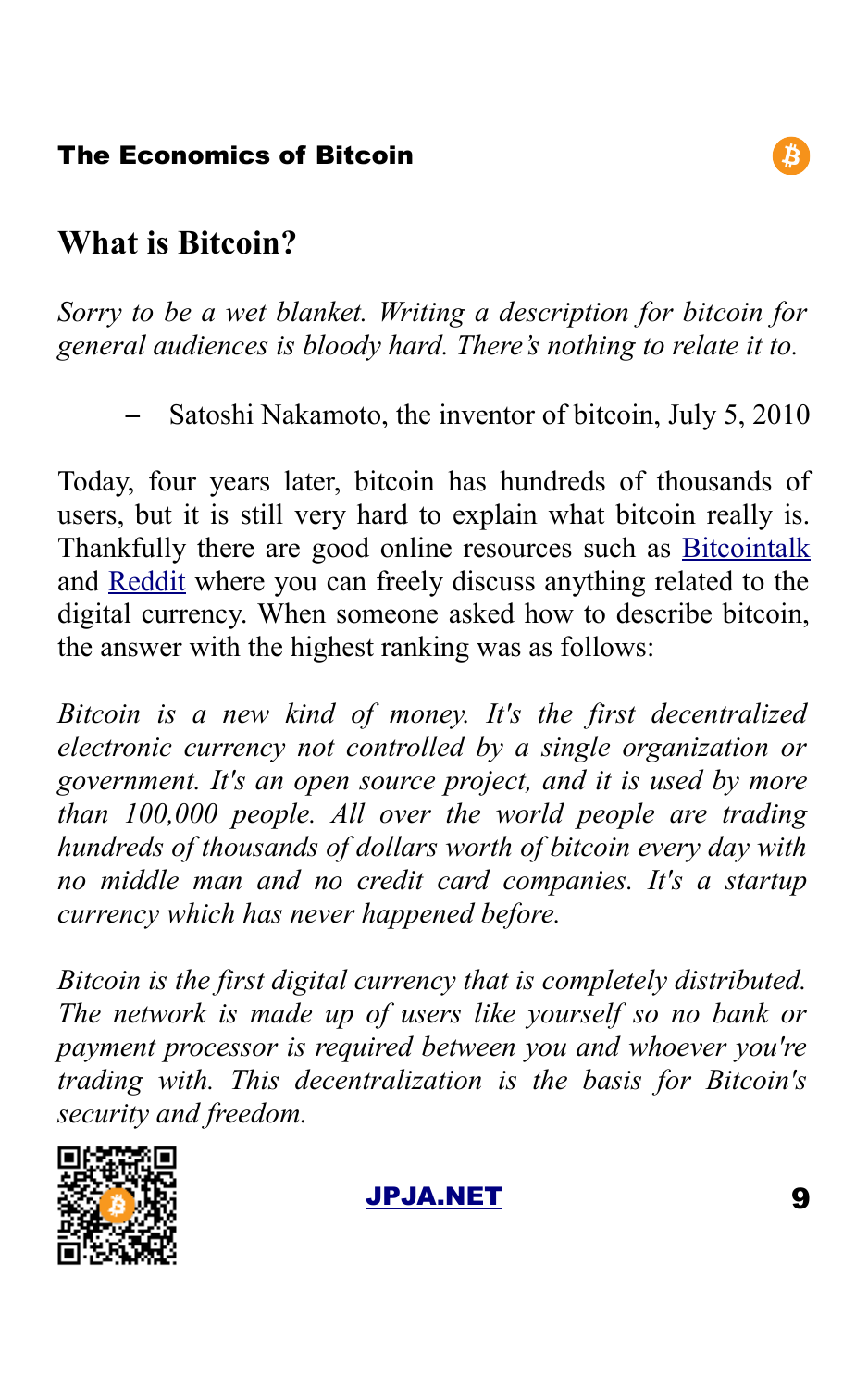*Email let us send letters for free, anywhere in the world. Skype lets us make phone and video calls for free, anywhere in the world. Now there's bitcoin. Bitcoin lets you send money to anyone online, anywhere in the world for less than a cent per transaction! Bitcoin is a community run system not controlled by any bank or government. There's no wallstreet banker getting rich by standing between you and the people you want to send and receive money from.*

*Bitcoin is more efficient than all competing currencies. This will drive its adoption in the same way computers were adopted, in that computers made people more efficient in competing in the marketplace. A currency has value by it being widely used. Bitcoin is a startup currency with a deflationary bootstrapping economy. Its use spreads by providing the speculator incentive.*

*Bitcoin is going to be the biggest opportunity for innovation that the world has seen since the industrial revolution. An idea whose time has come.*

#### **The History of Bitcoin**

Bitcoin was introduced in 2009. From the very beginning anyone was free to join the network and the code was open source. All bitcoins have come into existence through an open lottery called mining. To participate you only need to download



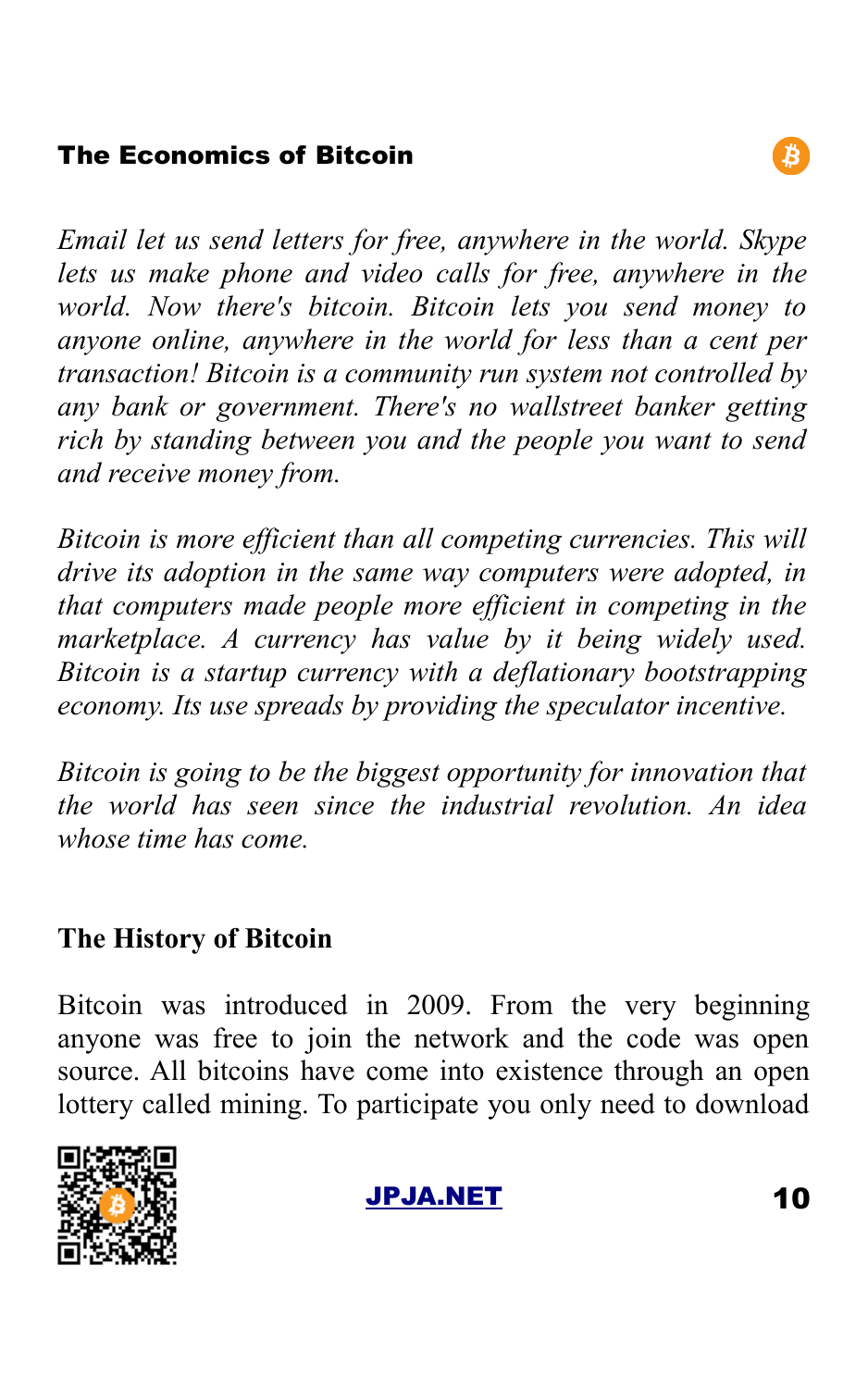the software and keep your computer online.

In the beginning bitcoins were treated like monopoly money. They had no real value apart from the thrill of transferring them back and forth. This all changed in May 2010 when a Florida programmer bought two Papa John's pizzas for 10,000 bitcoins. At today's exchange rate that's more than five million dollars!

A year later drug dealers saw the potential in bitcoin. The online marketplace Silk Road sold all kinds of illegal goods and services, and dealt exclusively in bitcoin. In 2013 the site was shut down. Its owner and some users went to jail.

In 2011 bitcoin saw its first bubble. The value peaked at \$35 in the summer and then dropped all the way down to \$2 by the end of the year. It slowly went up again but it was first in the spring of 2013 that it was back at its 2011 peak.

Sparked by the Cyprus banking crisis of March 2013 the bitcoin price rallied to more than \$200 before falling down below \$100. Another rally occurred at the end of the year, pushing the price over \$1,100 and gaining bitcoin mainstream media attention.

In February 2014 the world's largest bitcoin exchange, Mt. Gox lost 750,000 of its customers' bitcoins. At the same time regulators around the world were scratching their heads, wondering how to deal with the crypto-currency. This spring the



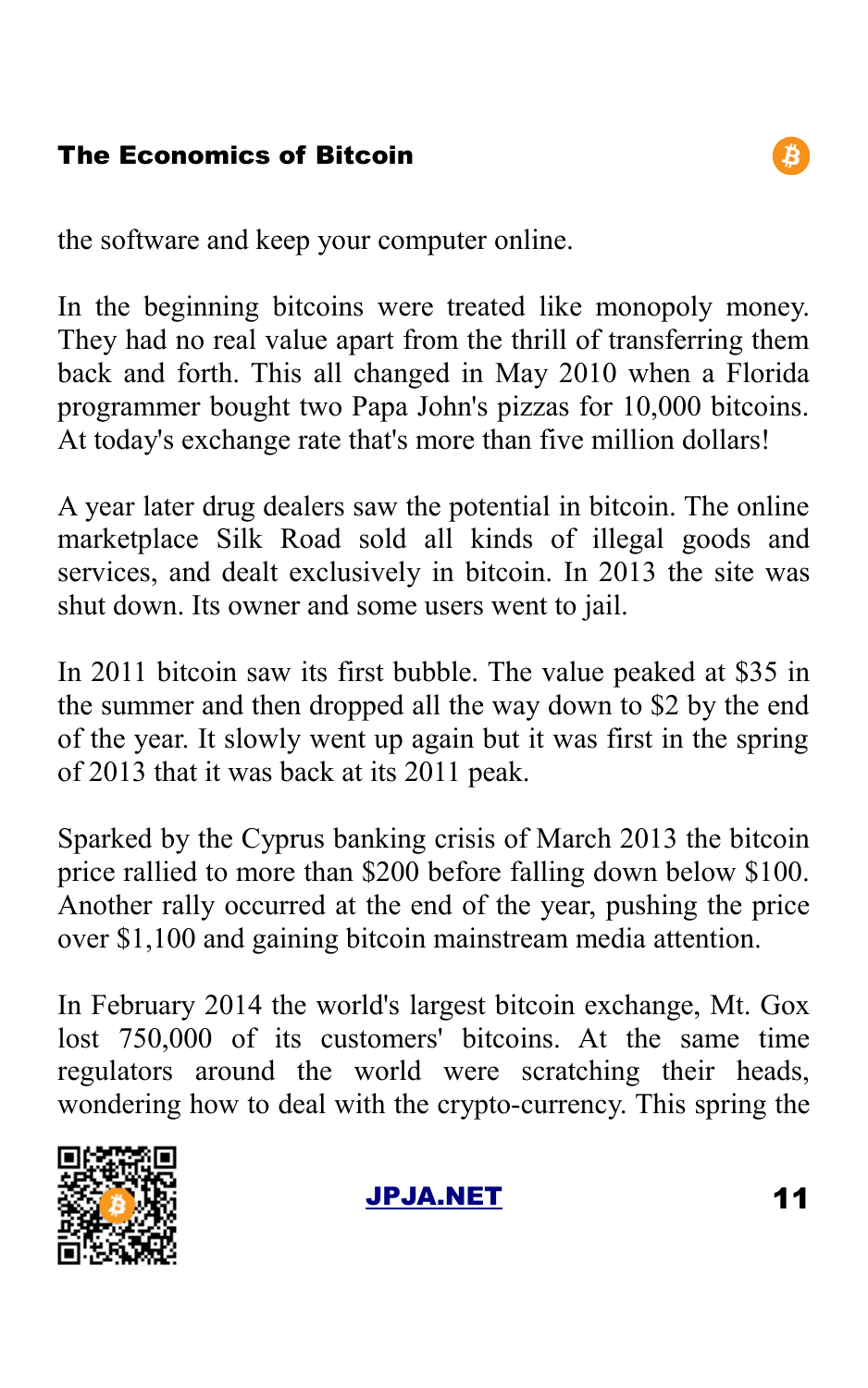price fell almost to \$400. At the time of writing, end of May 2014, it is slightly below \$600.

The good news at the moment is that more and more businesses adopt bitcoin, primarily since third party services offer technical implementations and elimination of exchange rate risks, all at very low fees. Consumers increasingly use it because it is safer and more convenient than credit cards.

# **The Bitcoin Technology**

The technology behind bitcoin is surprisingly simple. The code is open source, and anyone can download the bitcoin client compiled from this code. When your computer runs this program it knows how many bitcoins that are on each and every bitcoin address in the world. When you want to spend from an address that you own, you broadcasts this to the network. All computers connected to you receives your trade request, and then forwards this to all of their connections, and so on, until the entire network (within seconds) has received this information.

Ownership of an address is not registered anywhere, but requires a string of letters and numbers called a private key. Only he or she who possesses an address' private key can spend from that address. As a user of bitcoin you don't need to know your private key. The software takes care of this automatically. But it is



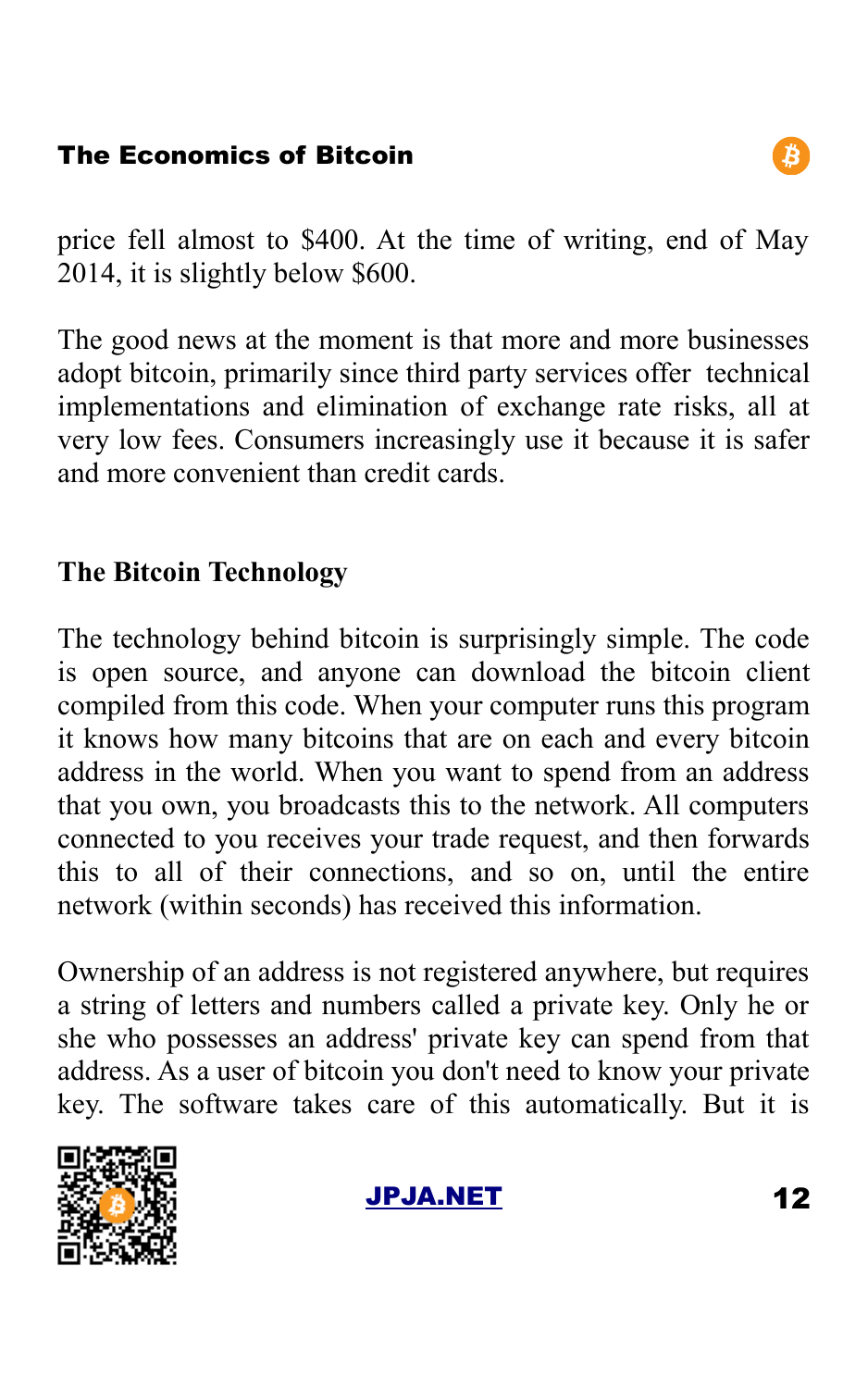important to know that the concept of ownership is different from anything you're used to. If a thief steals your private key he can take all your bitcoins and feel safe that neither you nor law enforcement will ever find out who did it.

You shouldn't worry though, granted you don't reveal your private key, that no one will ever steal your bitcoins. The system is based on a cryptographic hash function called SHA-256. It was developed by the U.S. National Security Agency in 2001 for top secret government communication. A hash function takes any input and creates a completely new string called a hash. The SHA-256 function creates a string of 64 characters' length, where each character can be sixteen different symbols and each symbol is equally likely. For example, "bitcoin is awesome" creates this hash:

```
23d4a09295be678b21a5f1dceae1f634a69c1b41775f680ebf8165266471401b
```
An almost identical sentence, "Bitcoin is awesome" where the only difference is the capital letter, creates a completely different hash:

```
3aace886fca42c6f358474df26aa6623149219e9fb11557b6dbd3bf5c3f38cfb
```
There's no need to go further into depth here, but it is good to know the fundamental principle which is that by knowing the hash output you have no way of figuring out the input.



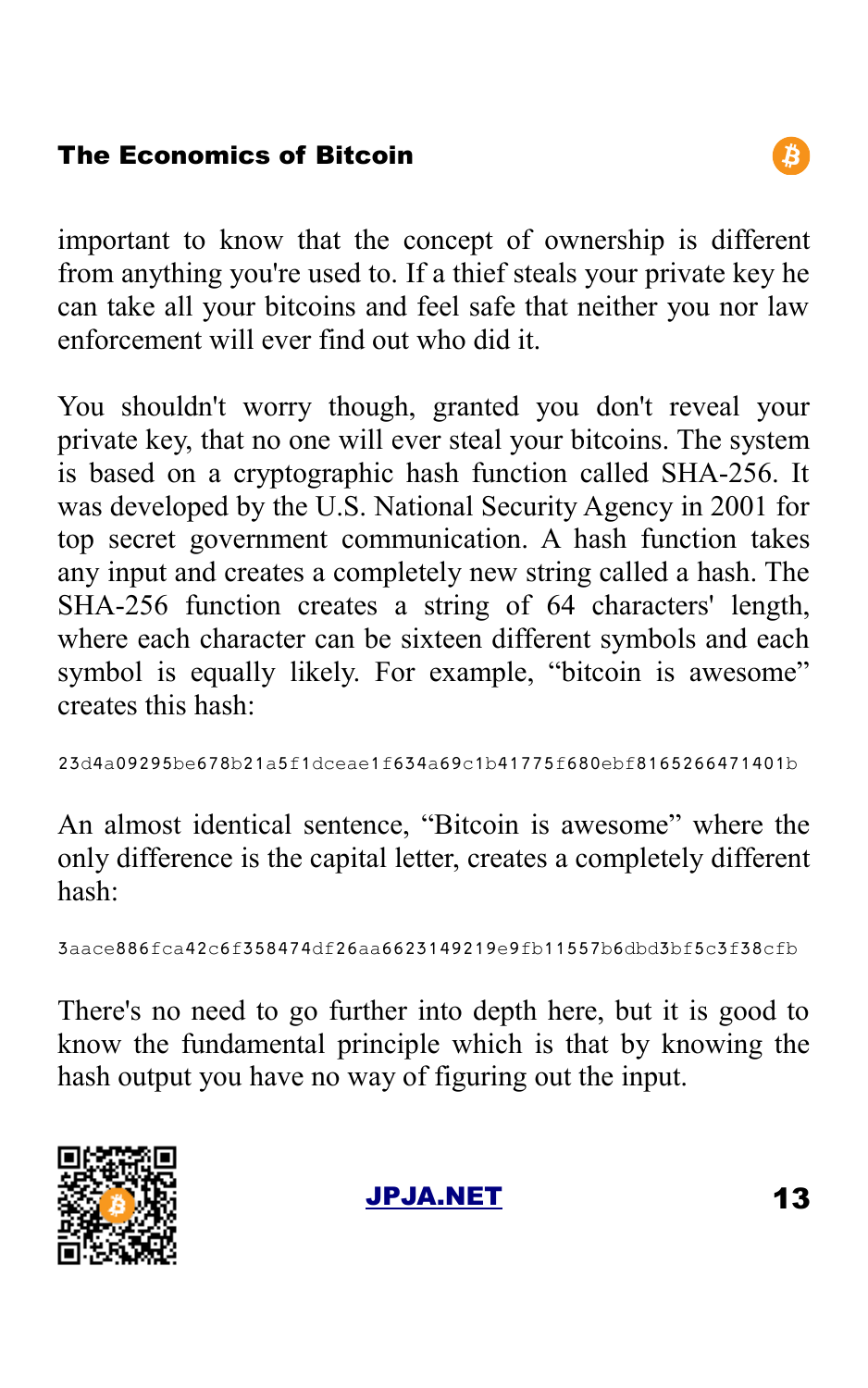A convenient implication of SHA-256's astronomically high number of combinations is that new addresses can safely be generated offline. When your computer generates a new address it assumes no one uses the same address. Statisticians agree that there will never be two identical addresses even if the entire world uses bitcoin.

Transactions are included in a list called the blockchain. Blocks are made by special computers called miners They participate in a lottery based on SHA-256. As you know, it is impossible to guess the input for a given hash. But say you want a hash with a certain property. If you try enough inputs you'll eventually find such a hash. The winner of the bitcoin lottery finds a hash with a given number of leading zeros. The number of zeros adjusts over time so that it takes on average ten minutes between each time someone wins the lottery  $-$  or as the bitcoiners say; finds a block.

Since there are many miners around the world, no single entity controls the network. Each miner has to play by the rules or else the majority will simply ignore him. Problems only arise if one entity controls more than 50% of the computing power. In this case he can change the rules as he wishes and potentially damage or destroy the bitcoin network.

The miner who finds a block gets to reward himself a fixed number of bitcoins. In the beginning the reward was 50 coins.



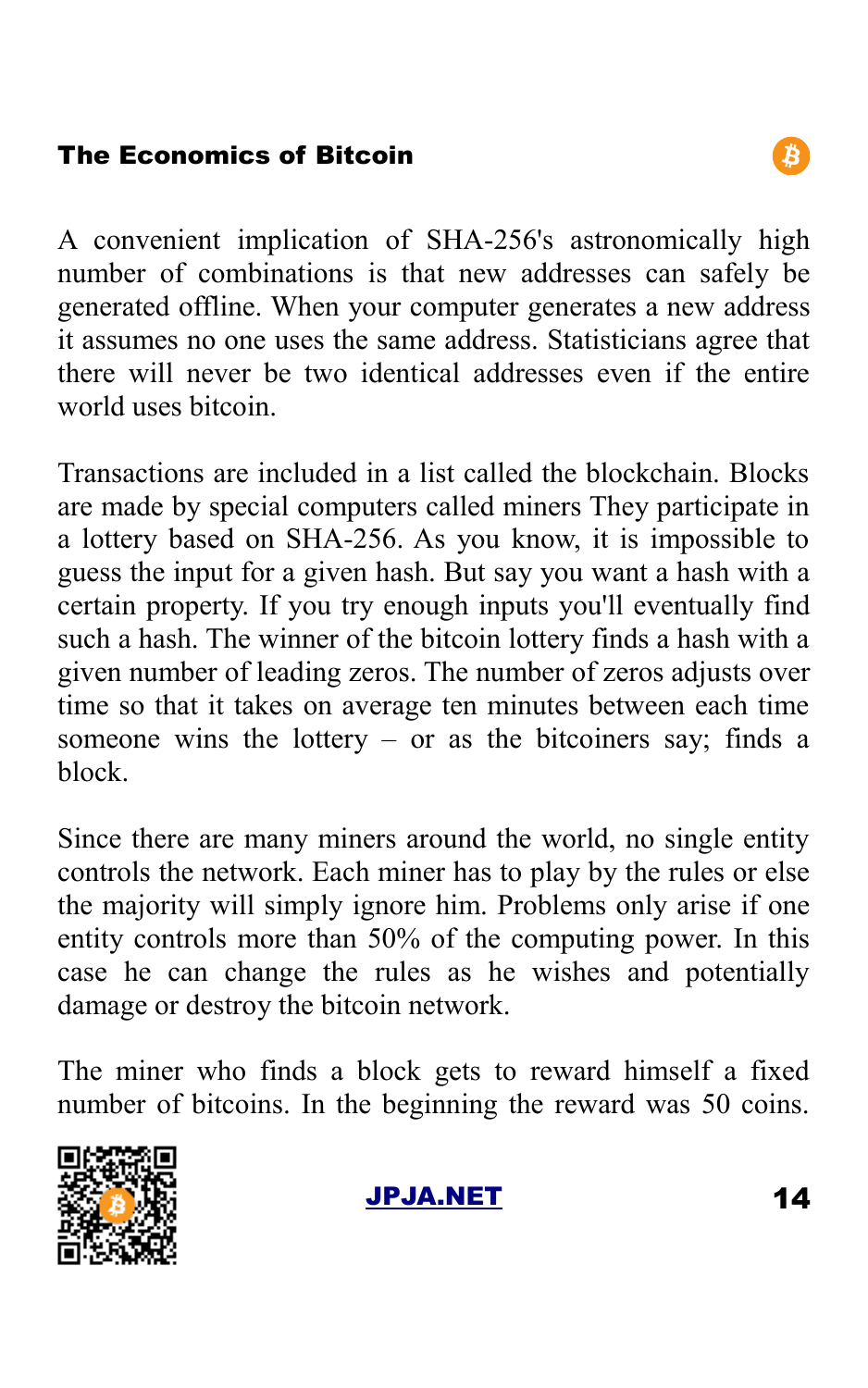Now it is 25 and every four years it will halve until a total 21 million coins have been "mined". Competition between miners makes it expensive to mine bitcoins. Only miners with advanced ASICs (application specific integrated circuits) and cheap electricity will make a profit from mining bitcoins.

The blockchain makes it impossible to double-spend the same bitcoin. This is actually the main innovation of bitcoin. When a transaction is included in a block, and especially when a few more blocks have been added to the chain, the receiver can be confident that everyone on the network agrees that he is indeed the rightful receiver of this transaction.



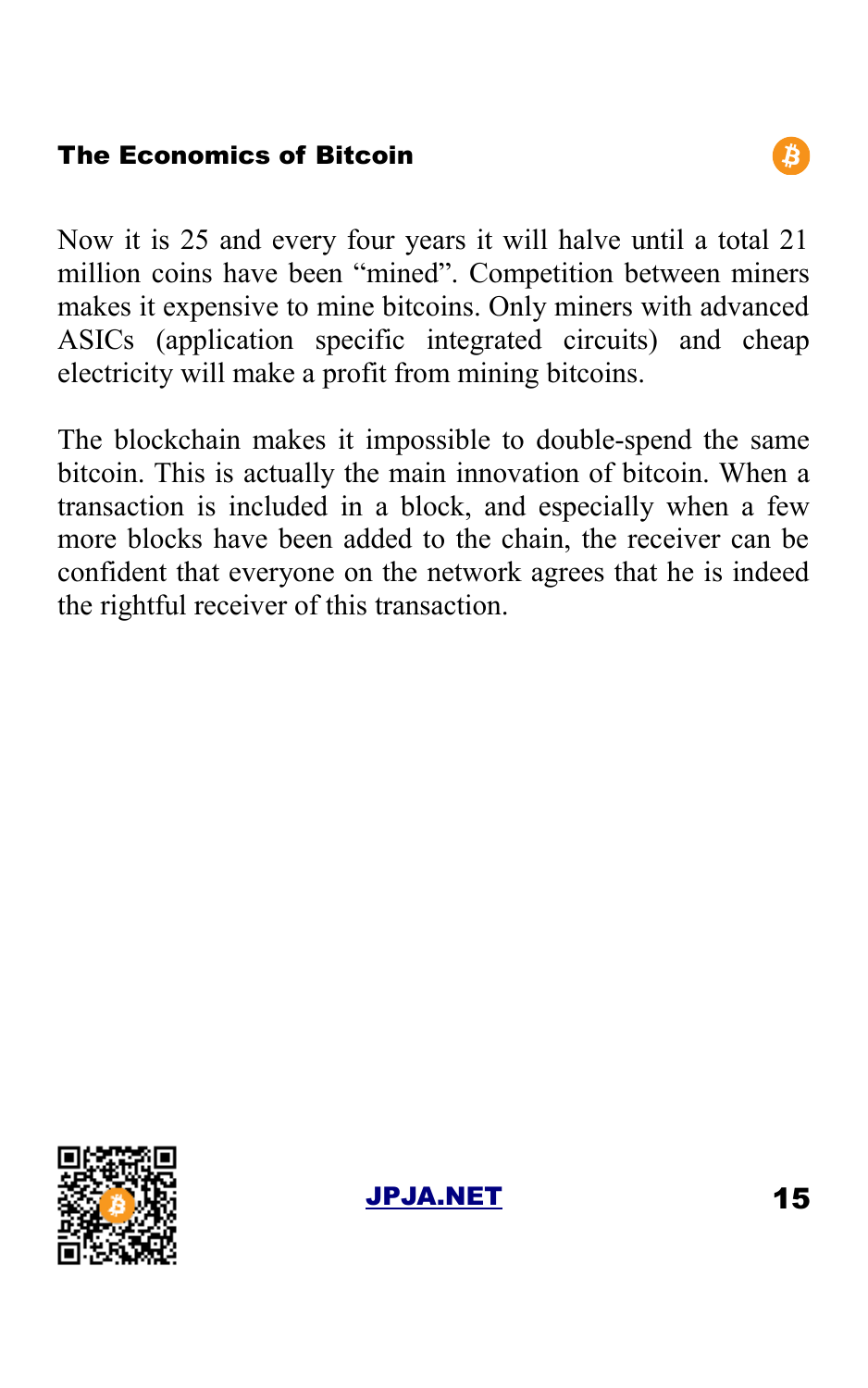# **Economic Advantages of Bitcoin**

Bitcoin can be transferred instantly to anyone anywhere in the world. No registration is needed to set up an account. The transaction fee is usually less than \$0.01.

One can imagine merchants wanting customers to pay with bitcoin in order to save on credit card fees and costs of handling cash. Customers may want to use bitcoins because it is more convenient than cash and safer than credit cards.

More beneficial, perhaps, is the potential for cross border transfers. Especially guest workers from poor countries who send money home, can save a lot by using bitcoin. Bank fees can be up to 10% whereas bitcoin is almost free.

There are endless opportunities for new markets to arise. Online micro-payments used to be very impractical. Now any blogger, musician, writer etc can charge a small amount for access to his or her content. This is actually what I do with this book. I could have published it the old-fashioned way, but instead I released a pdf that anyone can distribute freely. The reader is encouraged to pay a small tip, and I hope that many small donations will encourage me to continue writing.

Cash transactions can be made more securely and transparently if bitcoins are used instead. It is impossible to counterfeit





B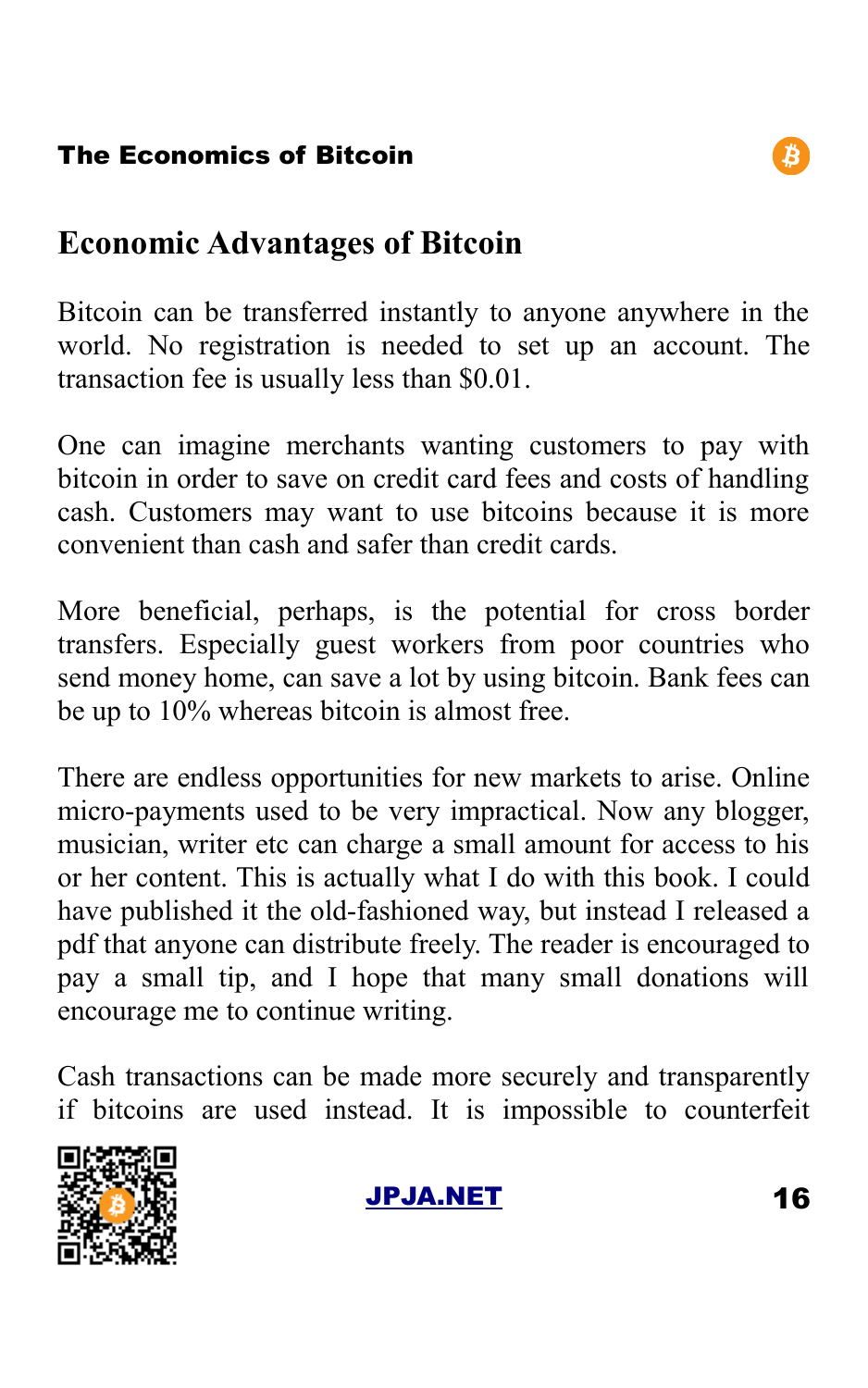bitcoins, and all transactions are recorded on the blockchain.

The above mentioned pros of bitcoin arise even if it is just used as a medium of exchange, not as money. If one or both parties need to exchange between bitcoin and fiat, the transaction cost will rise somewhat, but may still be cheaper than any alternative.

The fixed supply will prevent inflation. Fiat, on the other hand, loses value over time, and it is likely that this occurs in a way which grows the size of the government and the wealth of individuals who own stock or real estate, at the expense of everyone else. Bitcoin would create a leveled playing field where the government is restricted to spend no more than it raises in taxes and the financial market would have less of an up-drift because there would be no inflation and no artificially low interest rates.

Something that some may consider a benefit and others a disadvantage is that anyone will be able to hide his or her wealth. Earlier you would have to either see your cash inflate away, trust your Swiss banker or hold gold which is difficult to exchange and transport. Bitcoin only require a code you can hide or even memorize.



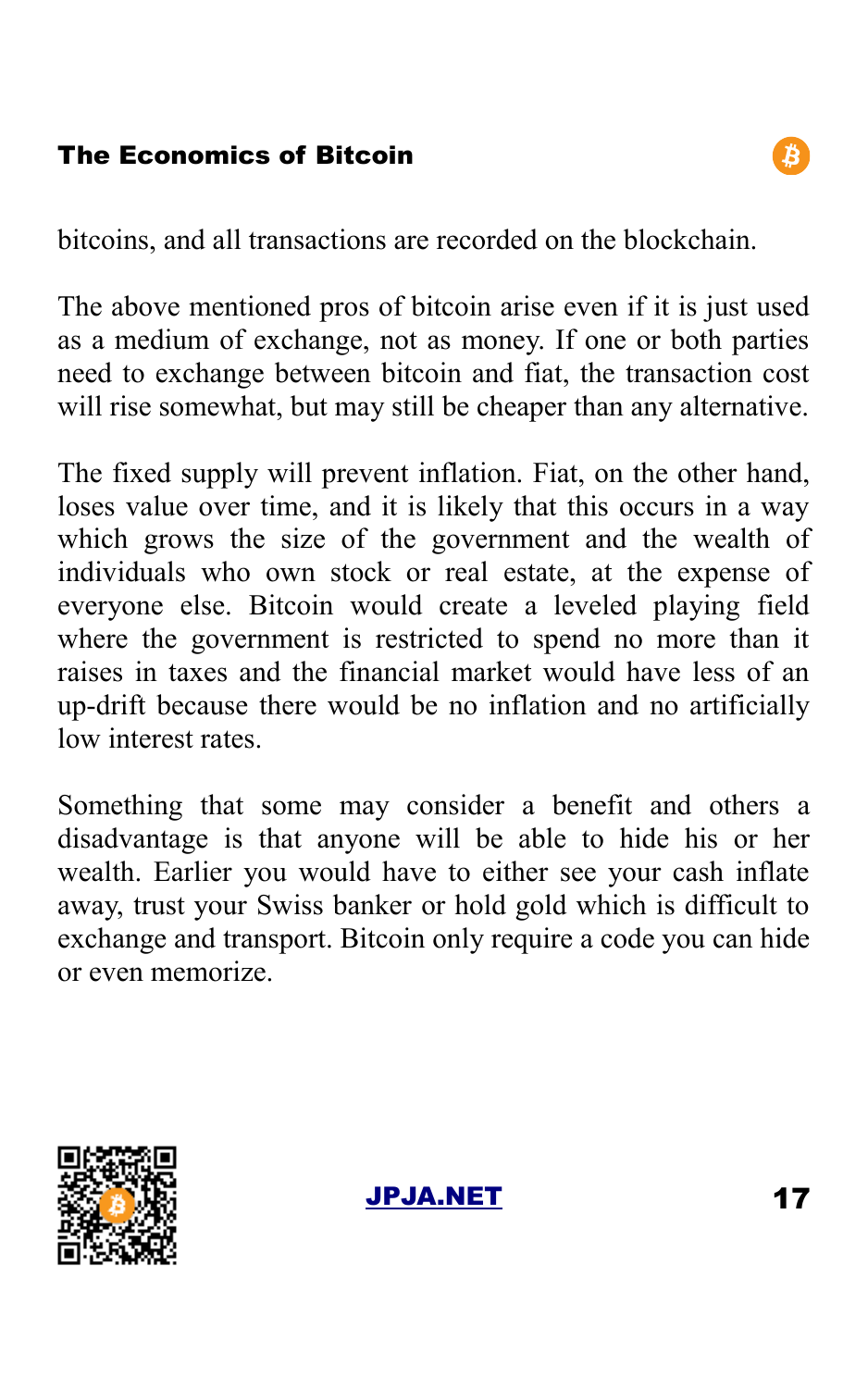#### **Economic Disadvantages of Bitcoin**

Bitcoin's volatility is its main disadvantage. Since the price tomorrow may be significantly different from that of today, bitcoin can hardly be used to measure prices. Instead bitcoin is often used as as a medium of exchange. Prices are typically quoted in local currencies, and services like BitPay facilitates payment instructions and currency conversions. This adds cost to using bitcoin.

Bitcoin is an extremely risky store of wealth. This attracts the gambling breed of speculators who bid up the price to bubble levels, for then to sell out when the price crashes. Volatility increases because of these gamblers, but as bitcoin matures it is likely to attract more long-term savers. These will in turn reduce the volatility. Another solution may come from promising "Bitcoin 2.0" protocols such as Counterparty. They enable financial derivatives to be built on top of bitcoin. This should make it possible to keep your bitcoin holdings steady in terms of dollars, gold, silver, or whatever you prefer.

Bitcoin is an experimental technology which may fail. The network itself has survived so far, and for each day that passes by we can be more and more confident that it will live on. However, also the individual user risks theft, and the Mt Gox incident is a proof of how risky it is to own bitcoin. 750,000 coins got lost from the online exchange, and although the



[JPJA.NET](http://jpja.net/) 18

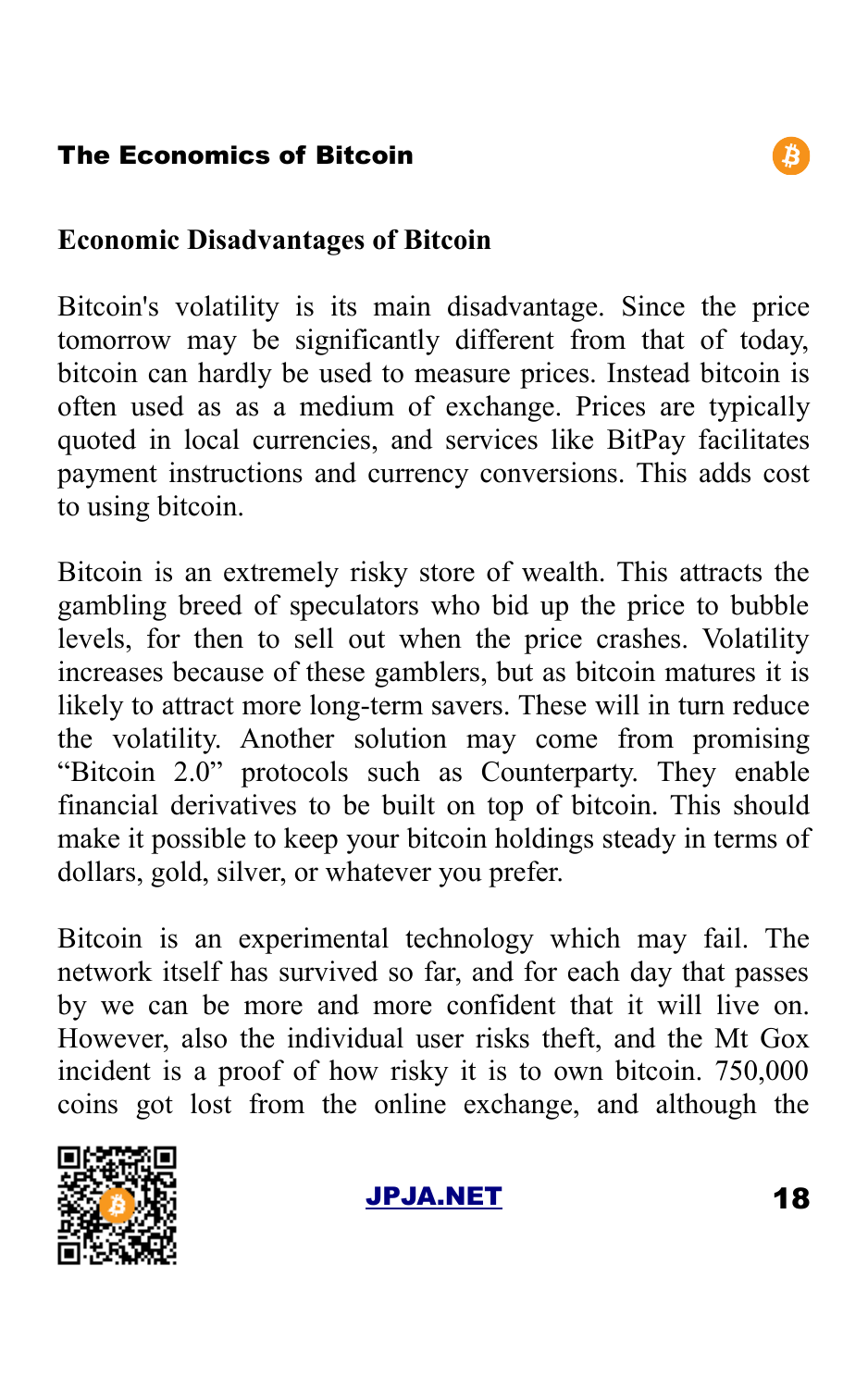individual user should never have trusted all their coins to some web page, reality is that most of us are unfamiliar with how to deal with these totally new kinds of risks.

The use of bitcoin to avoid reporting and taxation may become widespread. There has traditionally been a black *cash* economy, but a black *bitcoin* economy makes it easy to make such transactions over distances as well.

If bitcoin ever is to become money, meaning it competes with a national currency, the central bank can no longer control the money supply in order to improve the economy. This political tool anyway makes more harm than good, but the establishment will not let go of this privilege easily. They are likely to fight bitcoin as it becomes larger.

### **Bitcoin Versus Alternative Digital Currencies**

Since bitcoin's code is open source, anyone can copy it, make a few adjustments, and release a brand new digital currency. This is being done weekly, and now there are dozens of them. Some more popular altcoins are Litecoin, Darkcoin, Nxt, Counterparty, Dogecoin and Namecoin.

The largest of them, Litecoin, has a market capitalization more than twenty times smaller than Bitcoin's. The third largest coin is



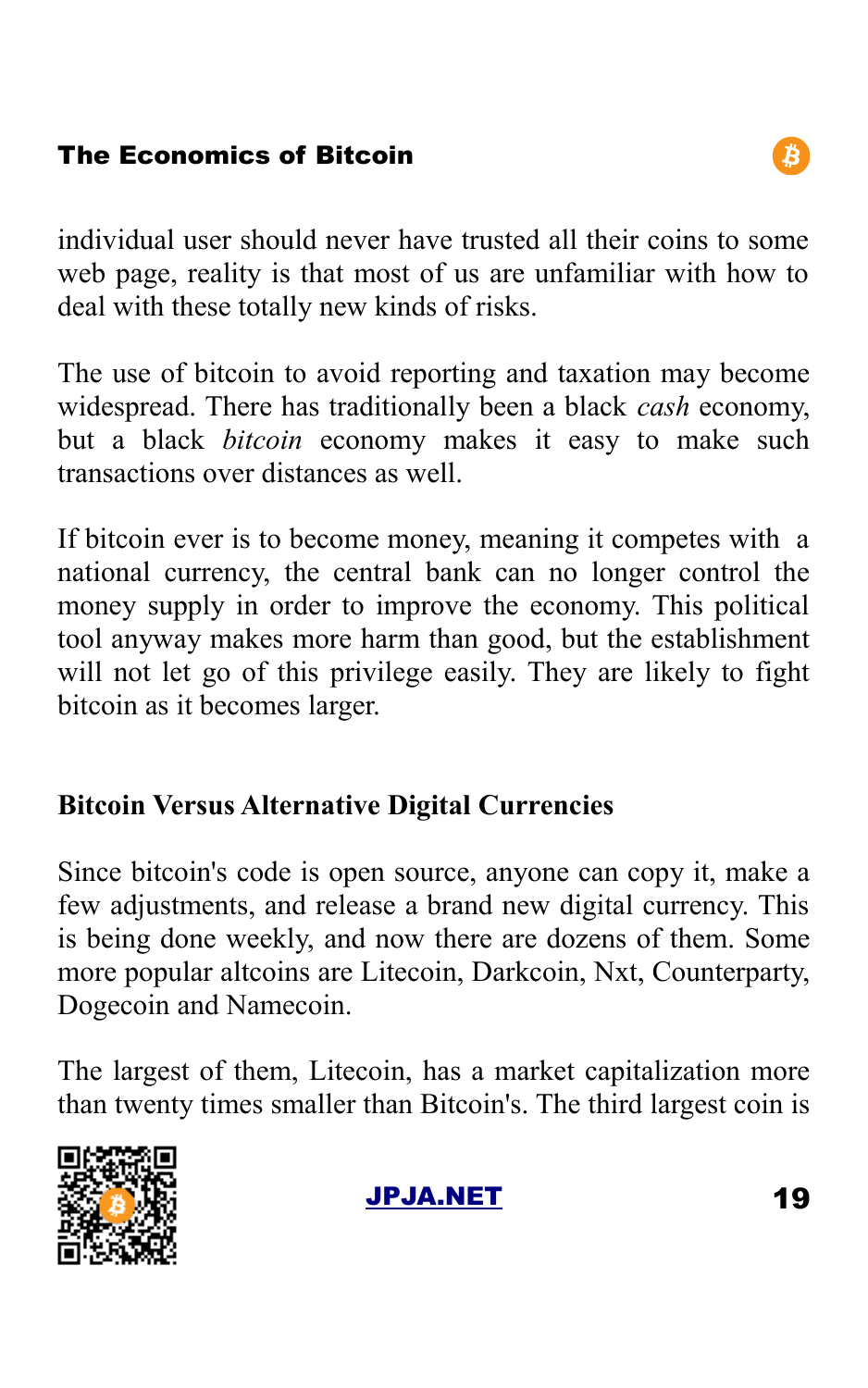a quarter of Litecoin's size.

The *network effect* is what sets bitcoin apart. It's the large amount of existing users that gives it value, not the technology itself. When someone gets interested in digital currencies, downloads a wallet and exchanges fiat, there are much better options for bitcoin than for any other digital currency. Therefore it is natural for a new user to adopt bitcoin rather than any alternative. Developers and entrepreneurs observe the large influx of new users, and so they focus primarily on bitcoin. As the networks grows larger and larger, it gravitates toward a natural monopoly.

A related effect is the *social chain reaction*. In certain segments of society, a new user of bitcoin tells about it to more than one other person on average, who in turn tells it to more than one person, and so on. In the beginning it spread like this among those interested in monetary policy. They were amazed to see a digital alternative to fiat. Then it spread to traders of illegal goods on the online Silk Road marketplace, presumable for bitcoin's anonymity. Now it is becoming common among bloggers and other producers of online content to ask for donations in bitcoin. Online merchants increasingly accept bitcoin through services such as BitPay and Coinbase. These let the merchant use the local currency while bitcoin serves as the payment protocol. They choose it because it saves costs.



[JPJA.NET](http://jpja.net/) 20

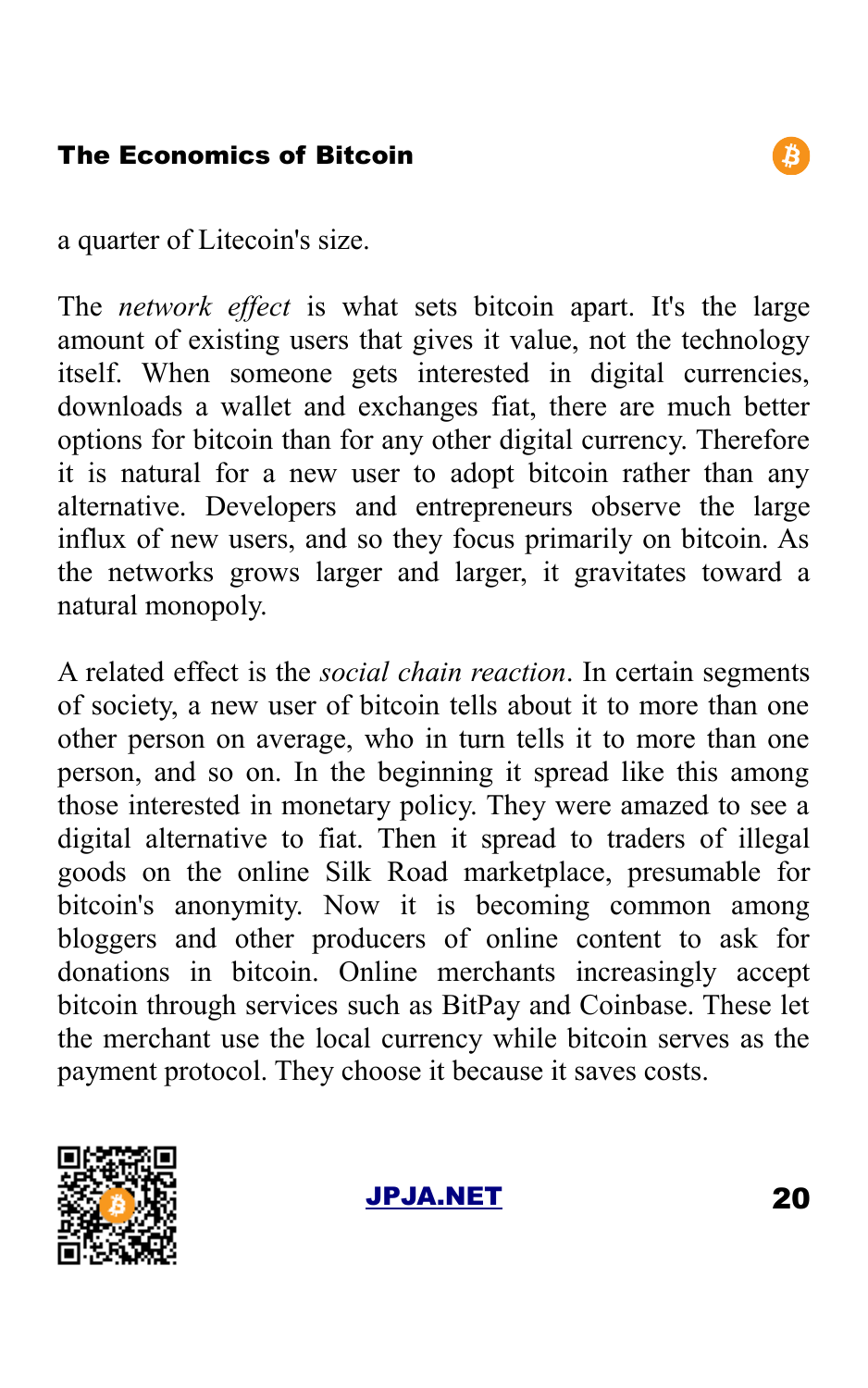It is unlikely that an altcoin can spread the same way. Bitcoin spread because it was better than any alternative at the time. An altcoin must be significantly better than bitcoin.

Even though users gravitate to bitcoin, it won't necessarily capture the entire market. People appreciate alternatives. If you own a lot of bitcoins you may want to diversify some risk by investing part of your holding in other coins. If you are a merchant accepting digital currencies you may want support for one or more alternatives just in case something happens to the bitcoin network. And, of course, there is always a part of the population who prefers the outlier.

Some altcoins offer completely new features. Namecoin is an exact copy of bitcoin except it allows for domain registration as well. Darkcoin and Monero offer more anonymity. Nxt, Counterparty and Etherum are even programmable. The owner of such a coin is able to make a contract which then can be transferred as effortlessly as bitcoins. They can be used to issue dividend paying shares, bets, CFDs (contracts for difference), and certainly a lot of other things not yet thought of. All these coins offer good features, but it remains to be seen if the altcoins solely will be used for their niche purposes or also compete with bitcoin as a medium of exchange or store of value.



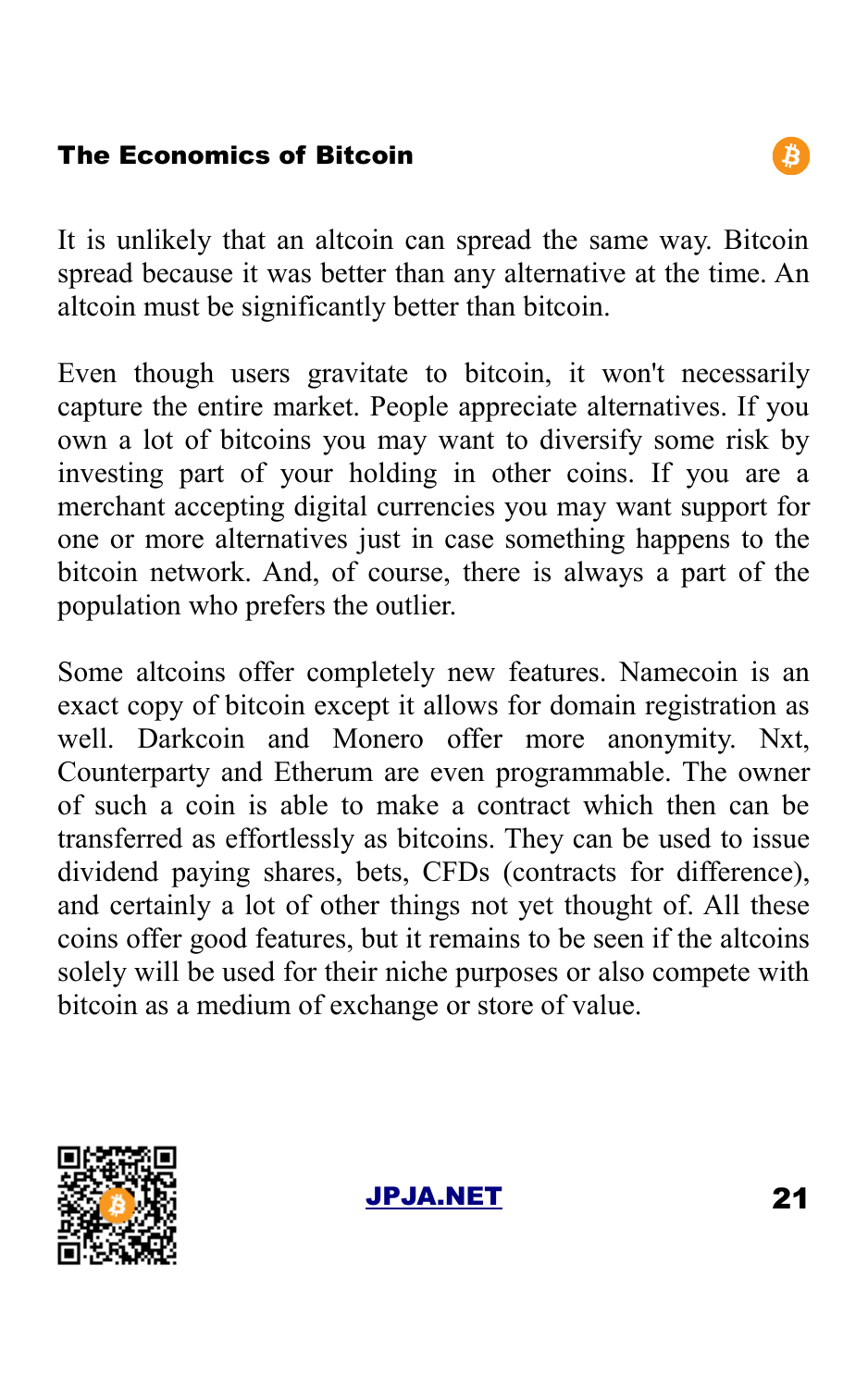

The price of bitcoin is primarily determined by three groups; miners who sell newly minted coins, merchants who accept bitcoin but convert them back to fiat, and investors who hoard bitcoins. Those who have accumulated bitcoins tend not to sell much, but their potential selling pressure should be kept in mind. If the general opinion remains optimistic it is likely that many more will invest as more convenient ways of buying bitcoins, such as cash ATMs and financial ETFs, become available. Let's have a closer look at the various groups determining the bitcoin price.

#### **Bitcoin's Trading Volume**

[Coinmarketcap.com](http://coinmarketcap.com/) shows the trading volume, along other interesting stats, for most digital currencies. The daily volume for bitcoin, calculated as the sum of volume for all major exchanges, is millions of dollars. Some days it has reached more than a hundred million dollars, but normally it is more like ten million.

Keep in mind that the volume is inflated by robots trading back and forth. What is more interesting is the how much fiat that gets converted to bitcoin and vice versa. If the sum of all dollars deposited at exchanges is X, then the amount withdrawn shall





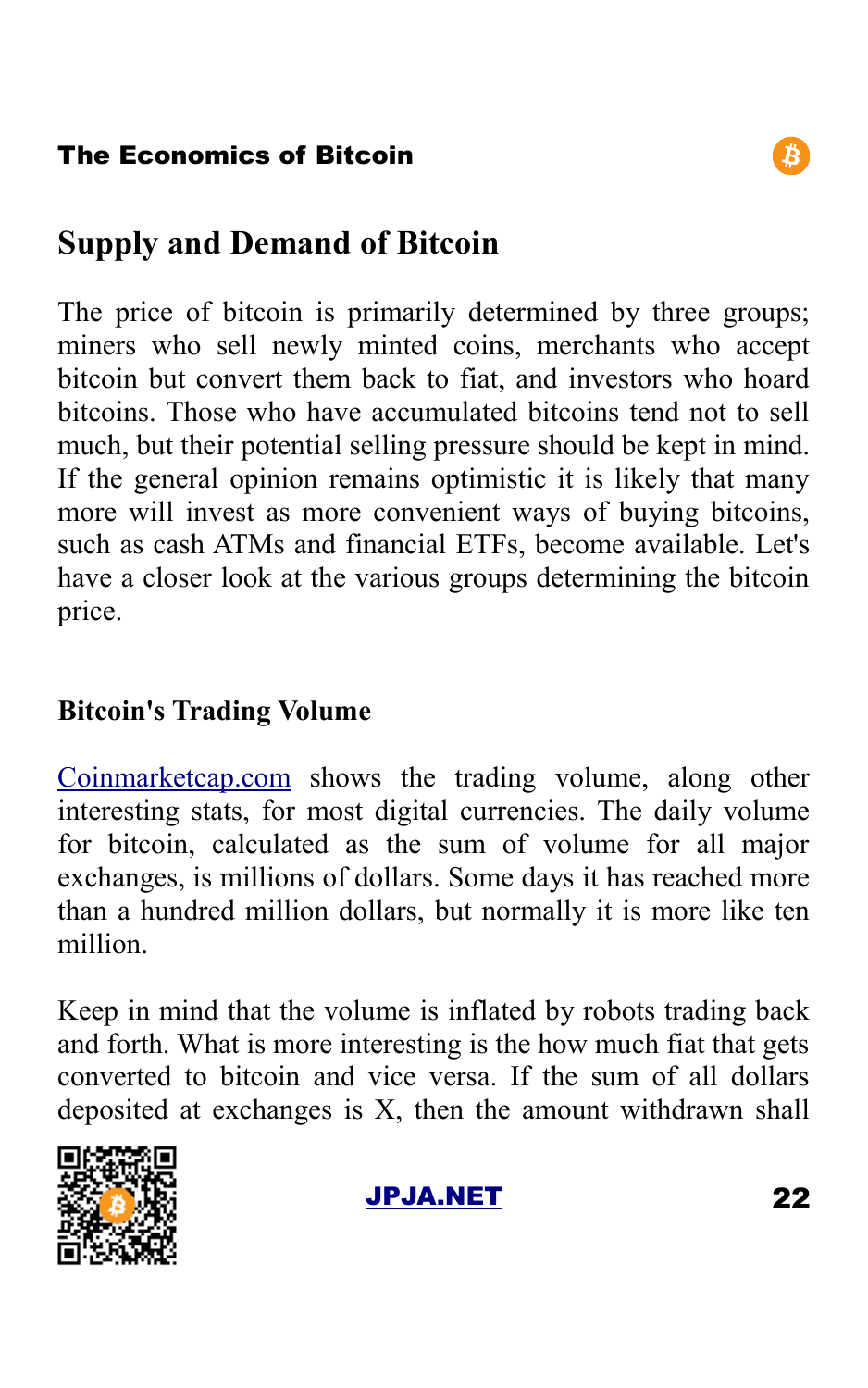also be X. If the sum of of bitcoin deposited is Y, then the amount withdrawn shall also be Y. If an exchange does not keep this basic balance it will face liquidity problems and eventually lose trust as people will be unable to withdraw funds. The price of bitcoin must be X dollars divided by Y bitcoins.

If you are able to foresee the change of these flows, you'll be able to predict the price. It's easier said than done, and I will only share some suggestions on what to look for.

# **The Supply of Bitcoin**

**Miners** generate about 3,600 new bitcoins every day. It is likely that miners hoard as much as possible but, as mining becomes more competitive, they will need to sell more to cover electricity costs. It is hard to put an estimate on how much they sell, but a guess may be that they sell 1,000 bitcoins for fiat every day. At \$650 per bitcoin, that's \$650,000 which needs to be absorbed.

BitPay recently announced that they process one million dollars' worth of bitcoin a day. The way BitPay works is that they allow **merchants** to accept bitcoin and that they can choose to get the bitcoins automatically exchanged to fiat. I estimate that BitPay merchants sell \$900,000 of bitcoins a day and that other merchants sell perhaps around the same amount.



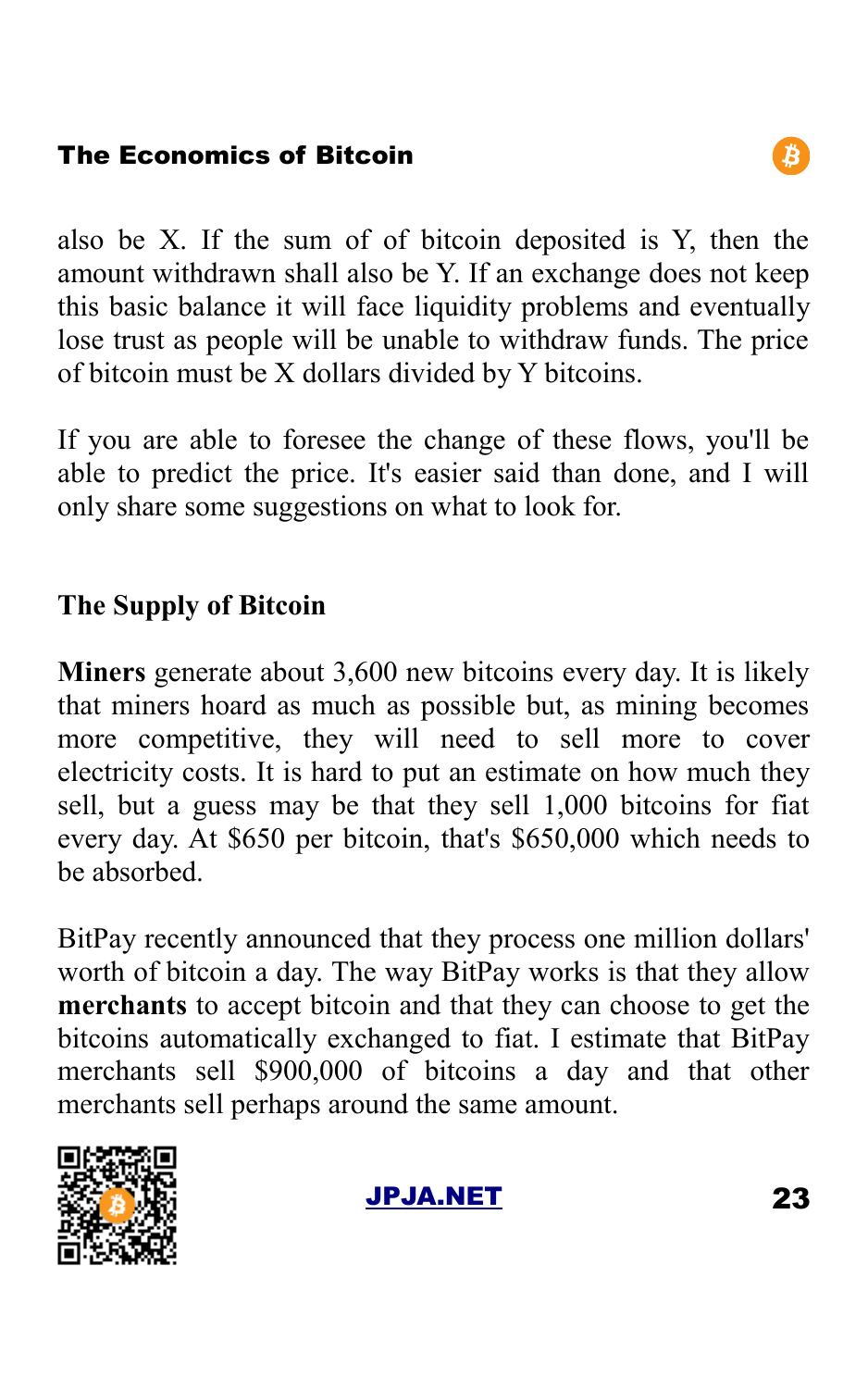A large portion of bitcoins are held by **investors** expecting a further price increase. It is likely that some of these sell parts of their holding when prices go up in order to realize gains. This happens particularly when the price first goes up a lot and then dips a bit. This may be self reinforcing and explain why we've seen so much volatility. There's a total of seven billion dollars worth of bitcoin and thousands of individuals own substantial amounts. The potential selling pressure is huge if the optimism fades. The current selling is quite low.

#### **The Demand for Bitcoin**

Some use bitcoin for **purchases** but it is unlikely that many (who do not have bitcoins all ready) buy bitcoins just to make a purchase. There is some demand for specific uses, such as payments that need a layer of anonymity or to a country where bank transfers are expensive or unavailable. Although the potential market for these is enormous, it is likely not that big at the moment.

Swiss banks used to be popular among wealthy individuals who wanted **privacy**. This is not the case anymore, nor are there many options. Bitcoin fills this vacuum. I believe that few use bitcoin for this purpose at the moment, especially since the price is so volatile, but the potential is enormous.



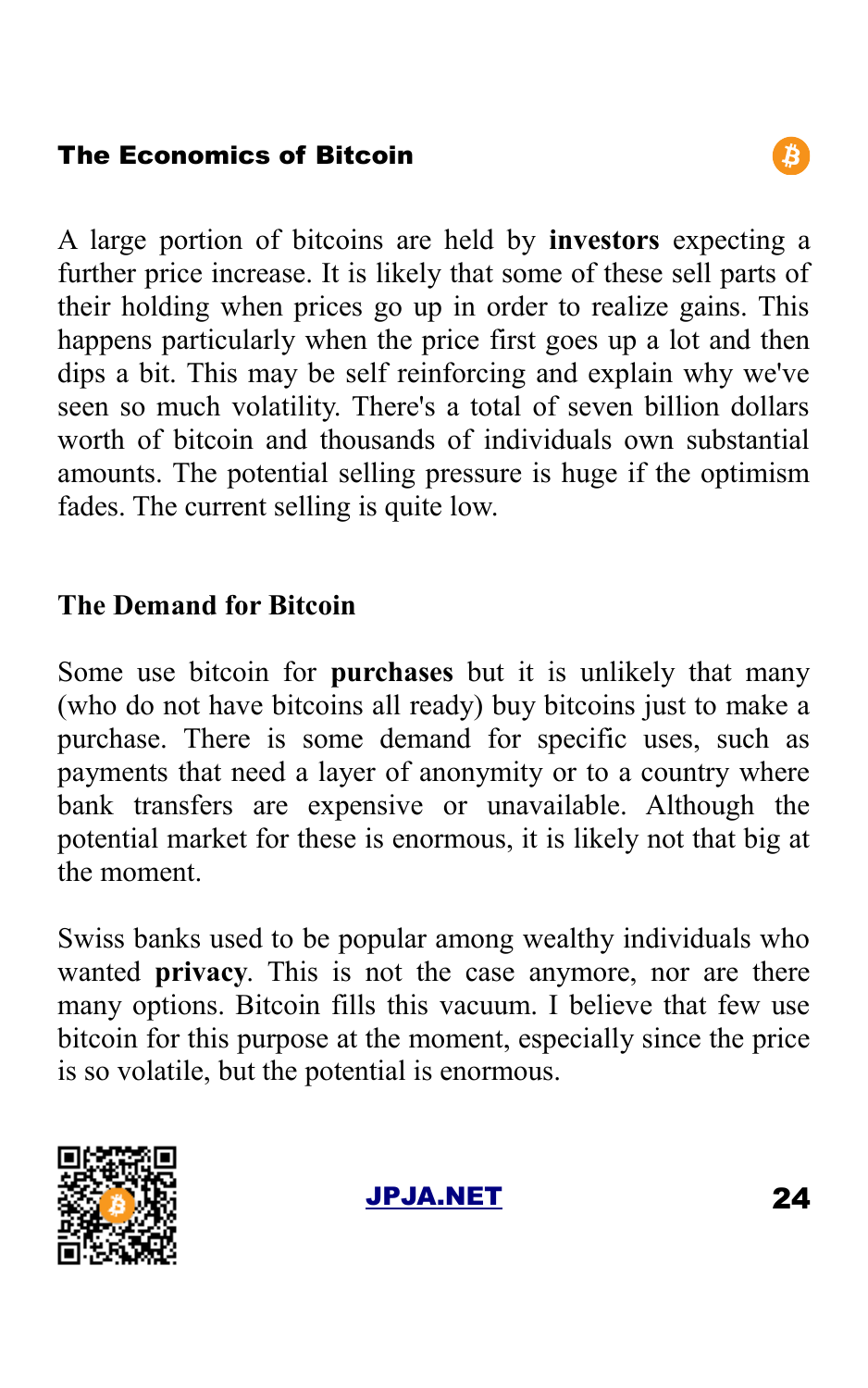I believe **speculators** are the largest group of buyers - by far. The couple of million dollars of daily selling by miners and merchants are absorbed by speculators. The group of speculators is likely to increase, especially when ETFs open bitcoin for institutional investors. A consequence of speculators is price volatility. Over time the speculation has to decrease. More demand will come for payment and store of wealth, and as the volatility decreases it becomes less attractive for speculation.

# **Robot Manipulation**

Some believe that robots at Mt. Gox caused the bubble at the end of 2013. Rumors of such manipulation is usually exaggerated because the price will always settle such that those selling bitcoins for fiat balance out those selling fiat for bitcoin. In the Mt. Gox case, however, manipulation may indeed have happened. A crooked exchange can report any price for some time. No real transaction on the blockchain needs to take place when trades are made internally on an exchange. Since Mt. Gox obviously cooked their books they could have reported a price far off the real supply and demand. As the largest exchange, it surely influenced participants on other exchanges to follow.



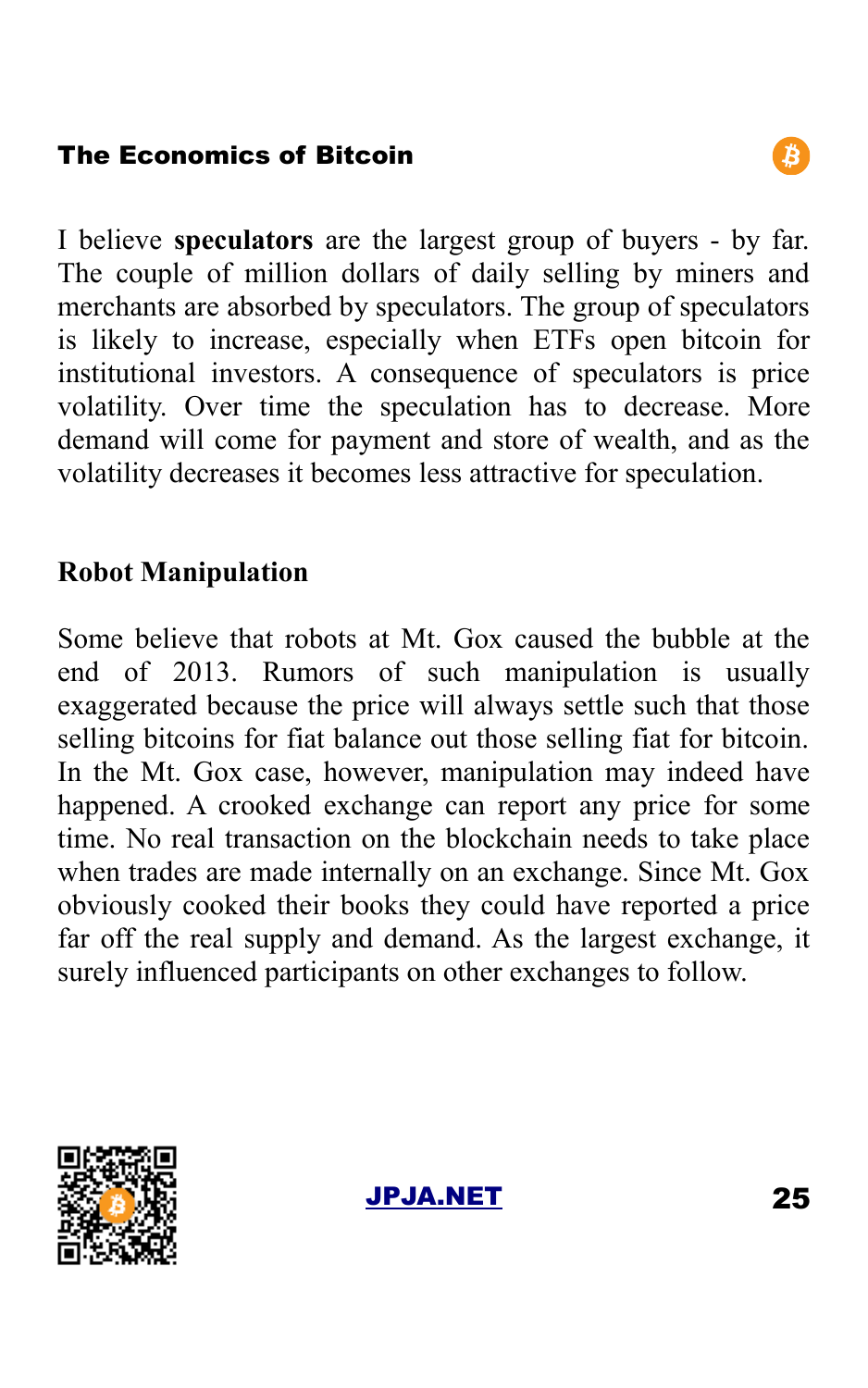### **Bitcoin's Market Capitalization**

The value of all bitcoins, also called the market capitalization, is \$5.1 billion. This number the total number of coins, 12.6 million coins, multiplied by the price, \$407 per coin.

To put this into perspective, Apple is valued at \$570 billion which is more than 100 times more than bitcoin. Google is worth \$380 billion, Facebook is at \$180 billion, eBay is at \$72 billion, and Coca-Cola is at \$170 billion.

Actually, this is a bit like comparing bananas and apples. Stock companies have value since a stock is a claim on the company's profit. If you buy a stock, you'd normally do so only if you believe the present value of all future dividends is higher than the share price. Bitcoin pays no dividends, hence from this perspective it has no value.

Gold and silver have more in common with bitcoin. All serve as storage of wealth, pay no dividends, and can potentially be used as money. All the gold in the world is worth about \$7,000 billion.

All silver ever mined is "only" worth \$920 billion, but about half of it has been lost. Silver is not only precious, it is also an industrial metal. Much waste containing silver has never been recycled and is forever lost.



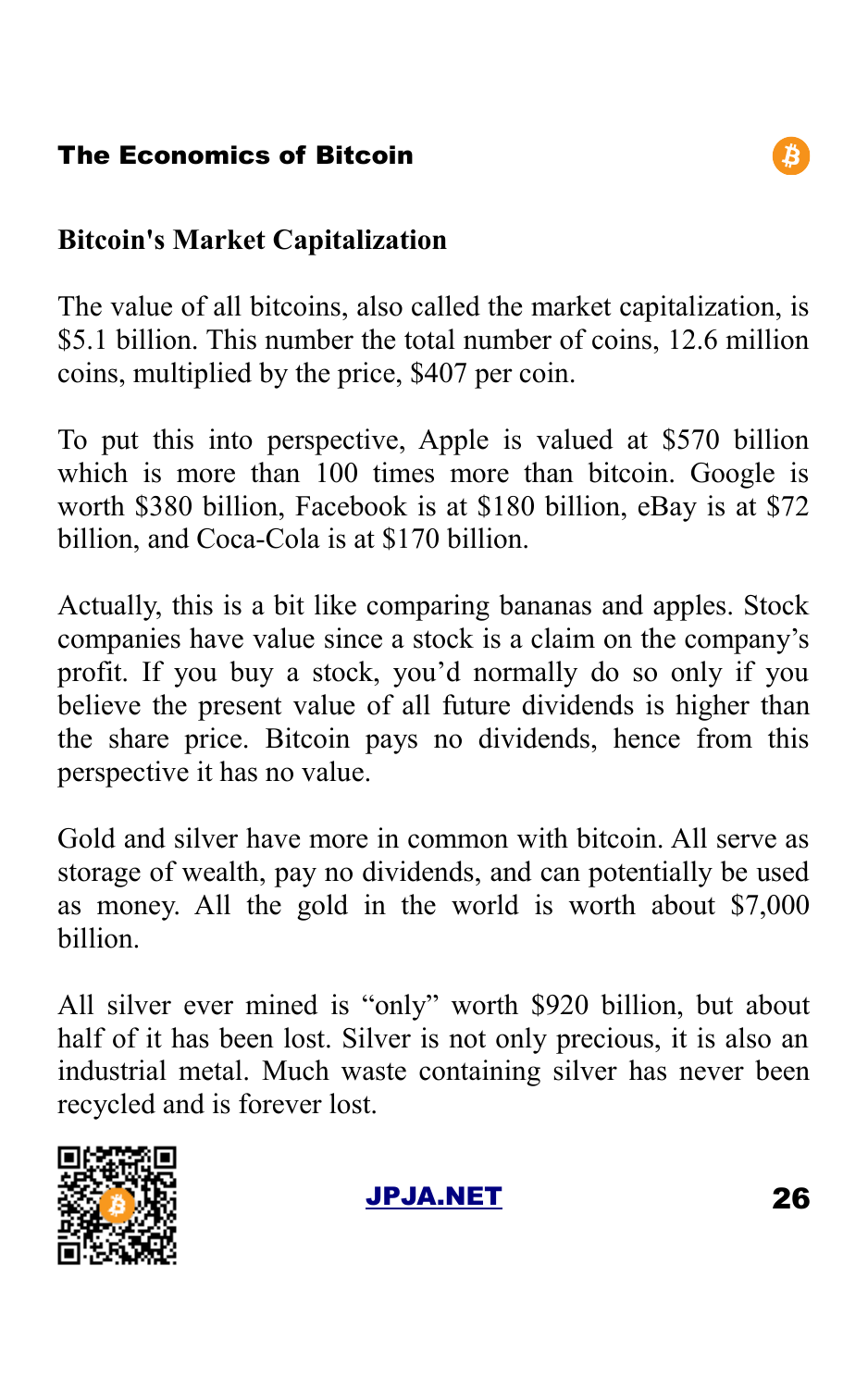Other interesting numbers are the new mine supplies of gold, silver and bitcoin. As you may know, about every ten minutes 25 new bitcoins are minted. Over a day that is \$1.5 million worth of new coins. In 2014 this causes an inflation of 10% of the money supply, but this number decreases every year.

Gold's annual mine supply is 2.800 tonnes (90 million troy ounces) worth \$330 million a day. Silver's mine supply is 790 million troy ounces valued at \$44 million a day.

To summarize:

- The market cap of bitcoin is less than one hundredth those of silver and large companies, and less than one thousandth that of gold.
- The value of mined bitcoins is about one two-hundredth that of gold and one thirtieth that of silver.

*The price of bitcoin was \$407, Gold was \$1321, and Silver was \$20.21 at the moment of writing.*



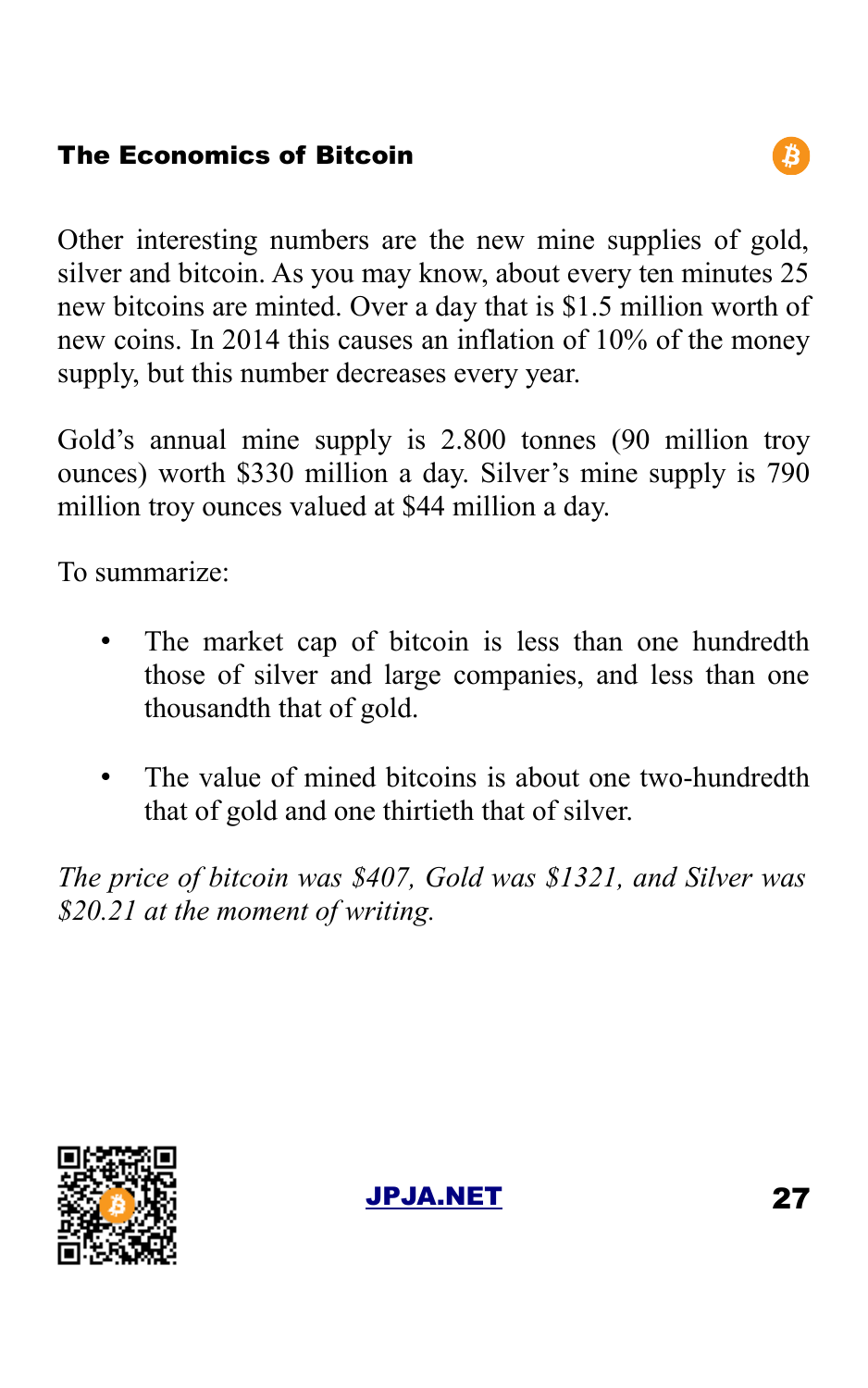

# **Money**

To understand bitcoin better you need to relate it to money. Money is, unfortunately, a concept most people are clueless about, and economists are the most ignorant of us all. Myths and misconceptions are widespread. Despite this, it is one of those things we take for granted. Like you don't need to know about oxygen to breathe, you don't need to know anything about money to spend.

If you only memorize this simple definition you'll understand money better than ninety-nine percent of the population:

*Money is a matter of functions four, a medium, a measure, a standard, a store. All four functions need to be met in order to classify as money.*

It is extremely difficult to fulfill all four criteria. Gold, for example, is convenient to measure, can easily become a standard, serves as a stable long-term storage, but is not good as a medium of exchange. First, gold is too valuable to be used in small transactions. Second, fake gold is easy to mint but hard to detect.

In this chapter I'll briefly explain money, tell the story about the US dollar, discuss its current status, and argue how bitcoin emulates gold's best features, yet improves its downsides.



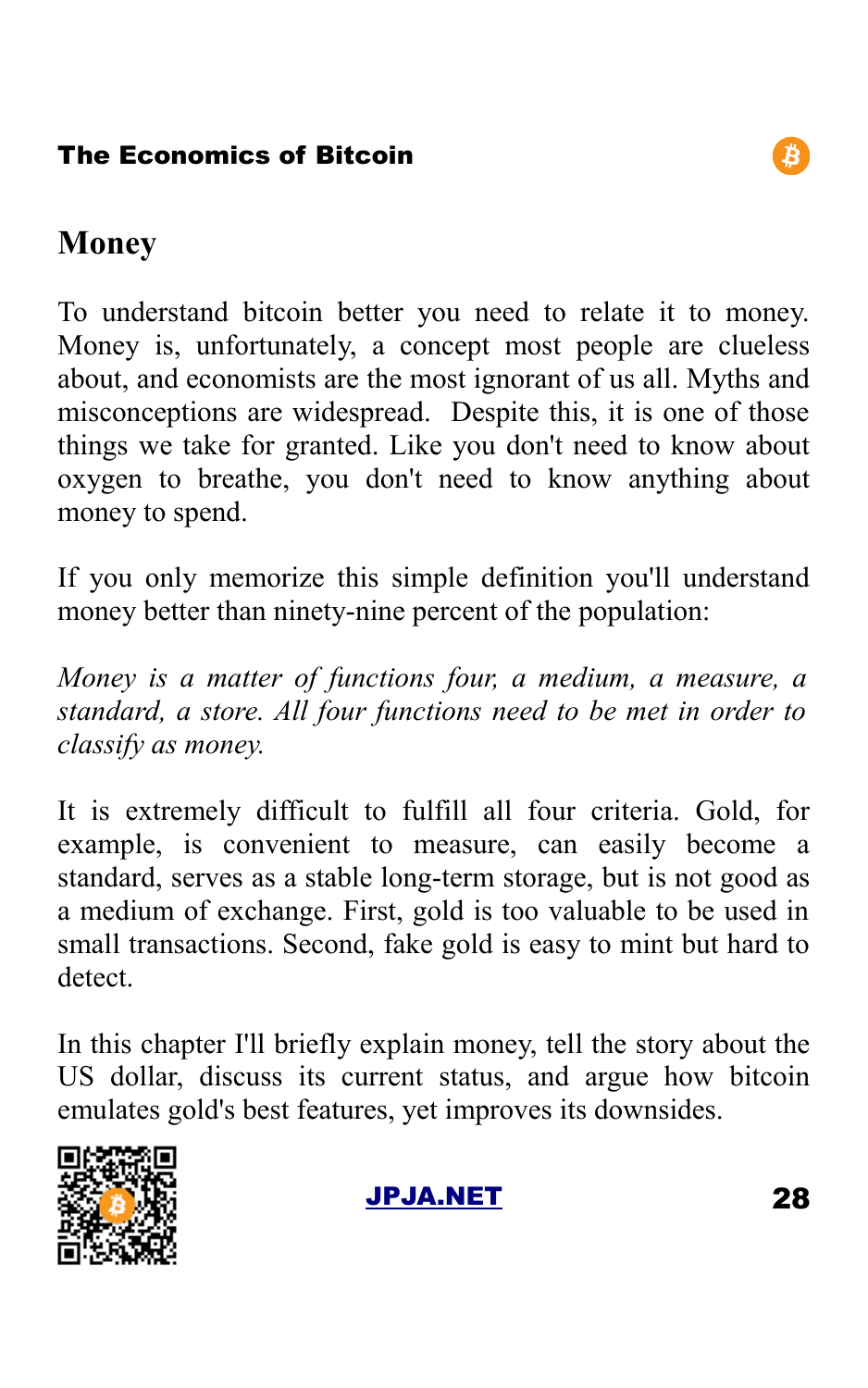#### **Money is Valuable due to the Network**

Dollars have value to person A because he's confident person B, to whom he's in debt, values dollars. Person B values dollars because he's confident person C values dollars. And so the chain of confidence goes on until everyone uses dollars.

This network effect is so strong that the majority of the world trade is in dollars. A Russian is likely to pay a Chinese in dollars. The dollar's near-monopoly would last indefinitely if the currency were better designed. Unfortunately (or fortunately?) the amount of dollars inflate and, consequently, the value of each unit declines. It is likely that an opposite chain reaction will occur during the next financial crisis. Reduced value of the dollar leads to loss of confidence which in turn reduces the value even more, and so on.

When the dollar fails new currencies will compete for the monopoly position. The big favorite is gold. Everyone on this planet knows about gold and everyone is confident that gold is immune to inflation.

People tend to like gold because of its intrinsic value. It's a nice word that few know the meaning of. The reality of gold is that most of its value comes from the network effect – just like with dollars. Only a tiny portion of the world's gold supply goes to industry or jewelry. Palladium, a related metal, is ten times more





B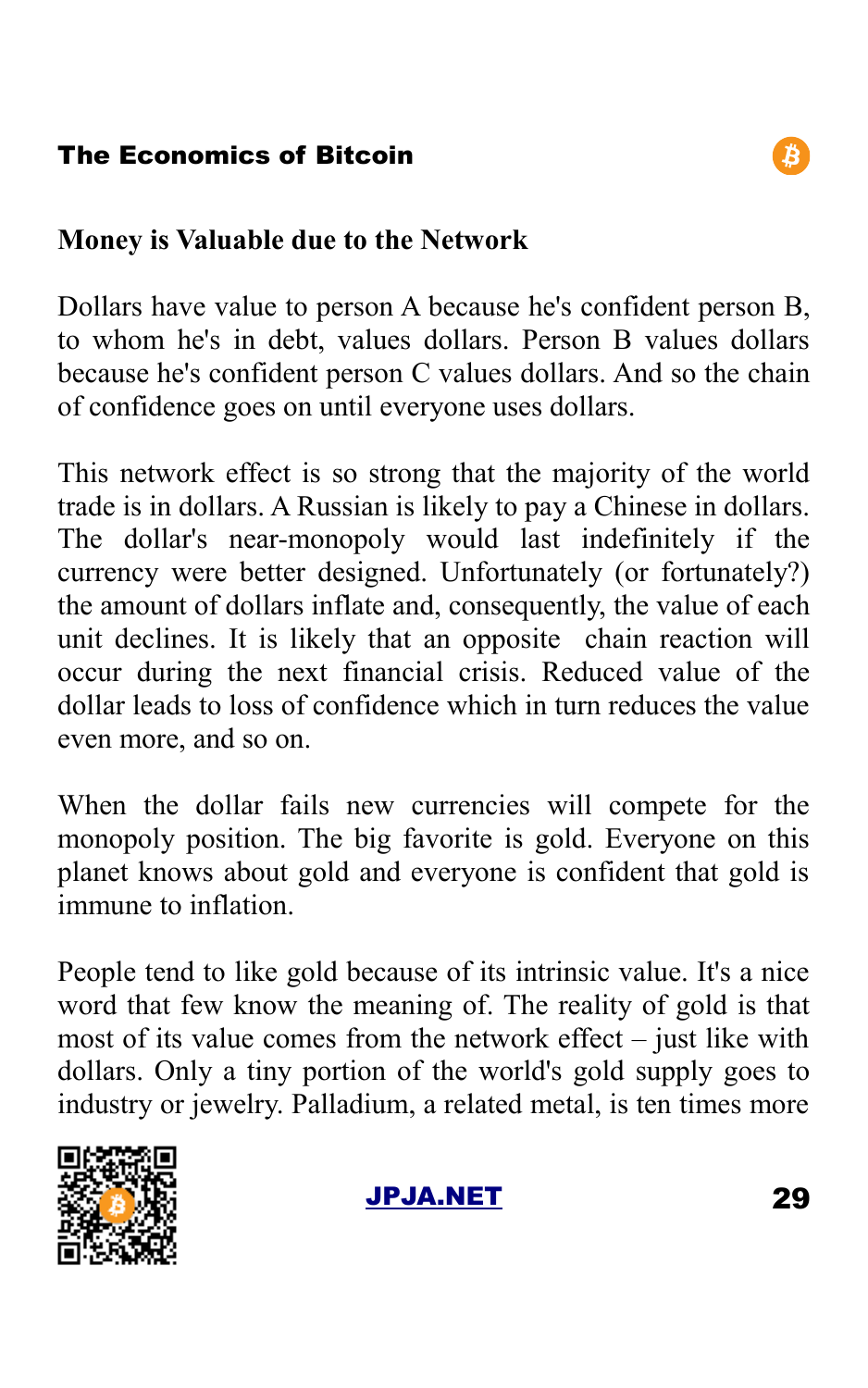scarce than gold but its price is less than that of gold. Palladium is mainly priced for its use in industry and jewelry. If gold were priced the same way it is likely it'd had to drop to less than a tenth of today's price for the gold supply to be absorbed for its "intrinsic" purposes.

Bitcoin too owes its value to the network effect. I see two main reasons for buying bitcoins. It can be used to transfer value today or it can be a storage of wealth for the future. For the latter purpose you need confidence in that others will continue to value it, just as you'd need confidence in others if you'd store your wealth in dollars or gold.

#### **A Brief History of the US Dollar**

In 1792 the Congress passed the Coinage Act. It defined the US Dollar as 1.6 grams of pure gold, or 24.1 grams of pure silver, or 1.71 kg of copper. Coins were minted according to these measures. People could even bring gold, silver and copper to the mint and get the metals minted to coins free of charge. With standardized coins with guaranteed weight and purity, and even death penalty for debasement, people could feel confident in the US Dollar.



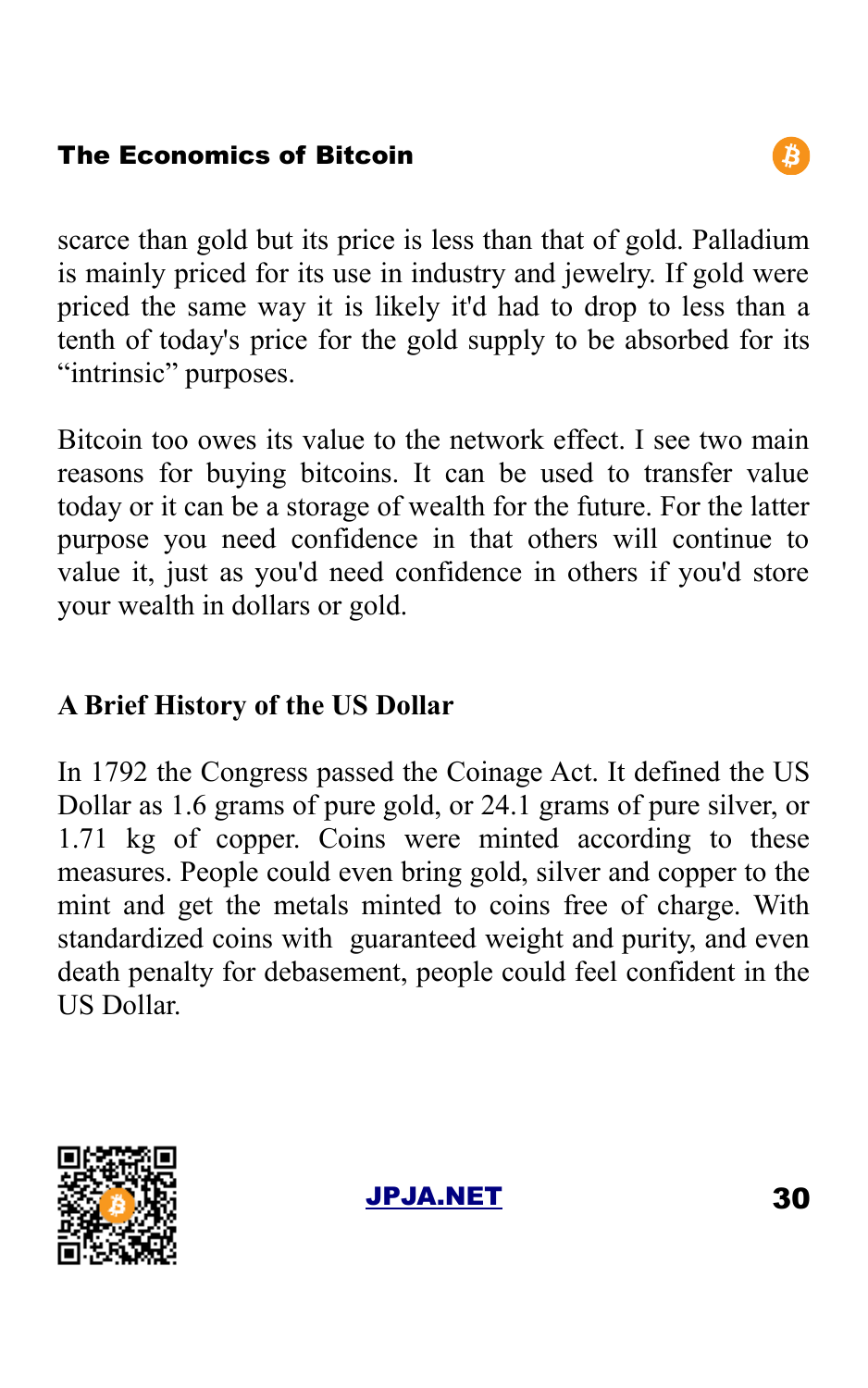| Eagles                | \$10   | 247 <sup>4</sup> / <sub>8</sub> grain (16.0 g) pure or 270 grain (17.5 g) standard gold     |
|-----------------------|--------|---------------------------------------------------------------------------------------------|
| <b>Half Eagles</b>    | \$5    | 123 $\frac{6}{8}$ grain (8.02 g) pure or 135 grain (8.75 g) standard gold                   |
| Quarter Eagles \$2.50 |        | 61 $\frac{7}{8}$ grain (4.01 g) pure or 67 $\frac{4}{8}$ grain (4.37 g) standard gold       |
| Dollars or Units \\$1 |        | 371 $4/18$ grain (24.1 g) pure or 416 grain (27.0 g) standard silver                        |
| <b>Half Dollars</b>   | \$0.50 | 185 <sup>10</sup> / <sub>18</sub> grain (12.0 g) pure or 208 grain (13.5 g) standard silver |
| Quarter Dollars       | \$0.25 | $92^{13}/_{16}$ grain (6.01 g) pure or 104 grains (6.74 g) standard silver                  |
| Disme                 | \$0.10 | 37 $2/18$ grain (2.41 g) pure or 41 $3/5$ grain (2.70 g) standard silver                    |
| <b>Half Disme</b>     | \$0.05 | 18 $\frac{9}{16}$ grain (1.20 g) pure or 20 $\frac{4}{5}$ grain (1.35 g) standard silver    |
| Cents                 | \$0.01 | 11 pennyweights (17.1 g) of copper                                                          |
| <b>Half Cents</b>     |        | \$0.005 $5\frac{1}{2}$ pennyweights (8.55 g) of copper                                      |

There was one major flaw with this system. The ratio of gold to silver was fixed at fifteen to one. As large silver deposits were discovered throughout the  $19<sup>th</sup>$  century, silver lost value relative to gold. The official ratio was changed several times so that silver eventually went from overvalued to undervalued. Traders reacted by exporting silver coins to Europe. As a consequence there were almost no silver coins left in circulation in America. To overcome this problem thousands of banks issued their own notes in small denominations.

In 1900 the dollar moved away from silver and gold to a pure gold standard, although it had been so unofficially for many years. The dollar was now convertible to 1.5 grams of gold, almost the same as it was in 1792. In 1933 the dollar was devalued to only 1.16 grams of gold and private ownership of



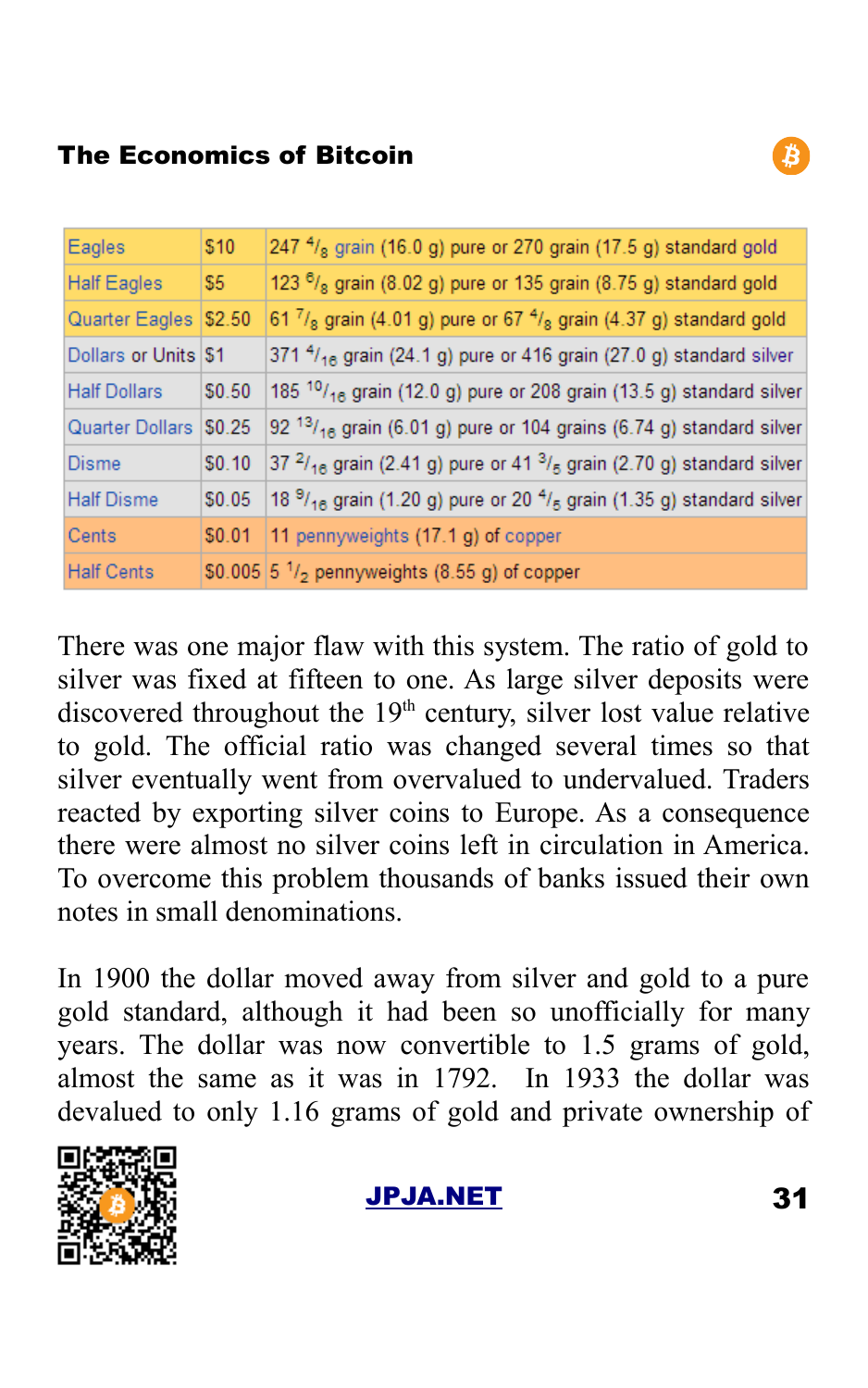the metal was banned. People had to hand in their gold in exchange for dollars. Foreign governments could still exchange dollars for gold until 1971. After that year there has been no official gold backing of the dollar.

The dollar has been controlled by the Federal Reserve since long before that. It was established in 1913 as a private bank entrusted to safeguard the economy. One can argue how well they have performed. The US Dollar is, after all the world's leading currency On the other hand, it has lost about 97% of its value, hence it has failed as a long term store of value.

Some fear it will also lose its property as a short-term store of value, in which case people will seek alternative money.

### **The Network Effect and the FED**

The dollar has been immensely successful over the past decades. People all around the world have chosen dollars before any other alternative. The reason is simple. The more users a currency has the cheaper it is to exchange to other currencies, and the more stable it becomes. This attracts new users, who in turn further improves these properties. As global trade has skyrocketed, the de facto standard has gravitated to the dollar.

The massive surge in demand for dollars has been offset by an



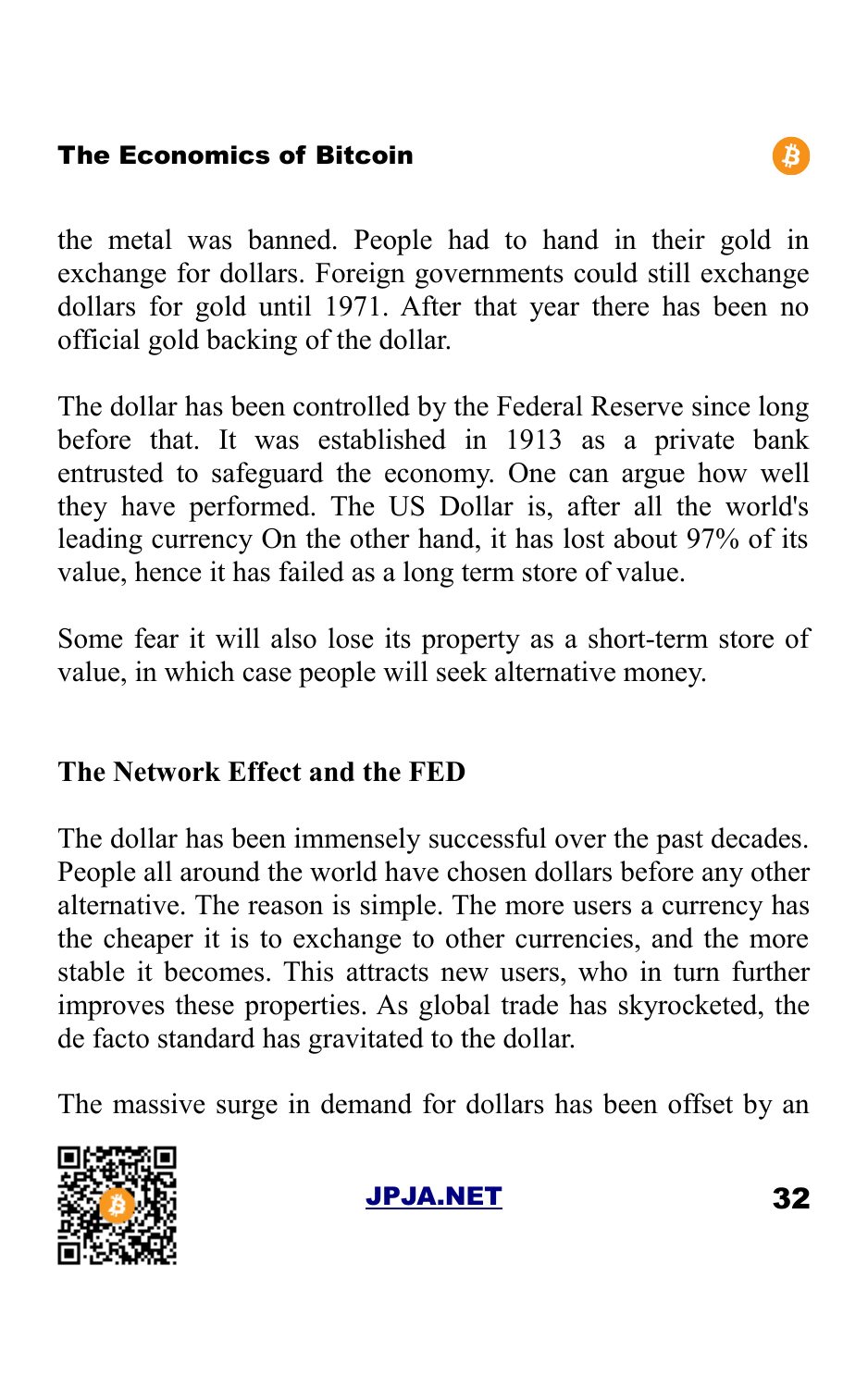even larger supply. Had it not been for the increasing amount of dollars, dollar-denominated prices would likely have dropped a lot. This in turn would have made it difficult to write contracts in dollars. The Federal Reserve (FED) aims instead for an inflation target of two percent. If they do a good job, people can be confident in a steady, low price inflation.

Gold and bitcoin work in the opposite way. These have fixed supplies so that their prices fluctuate with demand.

# **The Dollar's Expected Collapse**

A downside with the dollar supply is that it reaches certain parts of the economy first, hence increase prices there more than other places. Low interest rates and easy access to loans, masterminded by the FED and the government, caused the housing bubble of the 2000s. Since everyone could get loans very cheaply, it was inevitable that money poured into real estate. This caused house prices to increase, and when it turned out that too many were not able to pay back their loans, we had the financial meltdown of 2007. Another example is the ongoing student debt bubble. Almost everyone can get student loans at low rates, which enables colleges to raise their fees. Unfortunately all this student money has not found its way into higher wages, and many graduates now have a very hard time paying back their debts. As of writing, June 2014, the stock



[JPJA.NET](http://jpja.net/) 33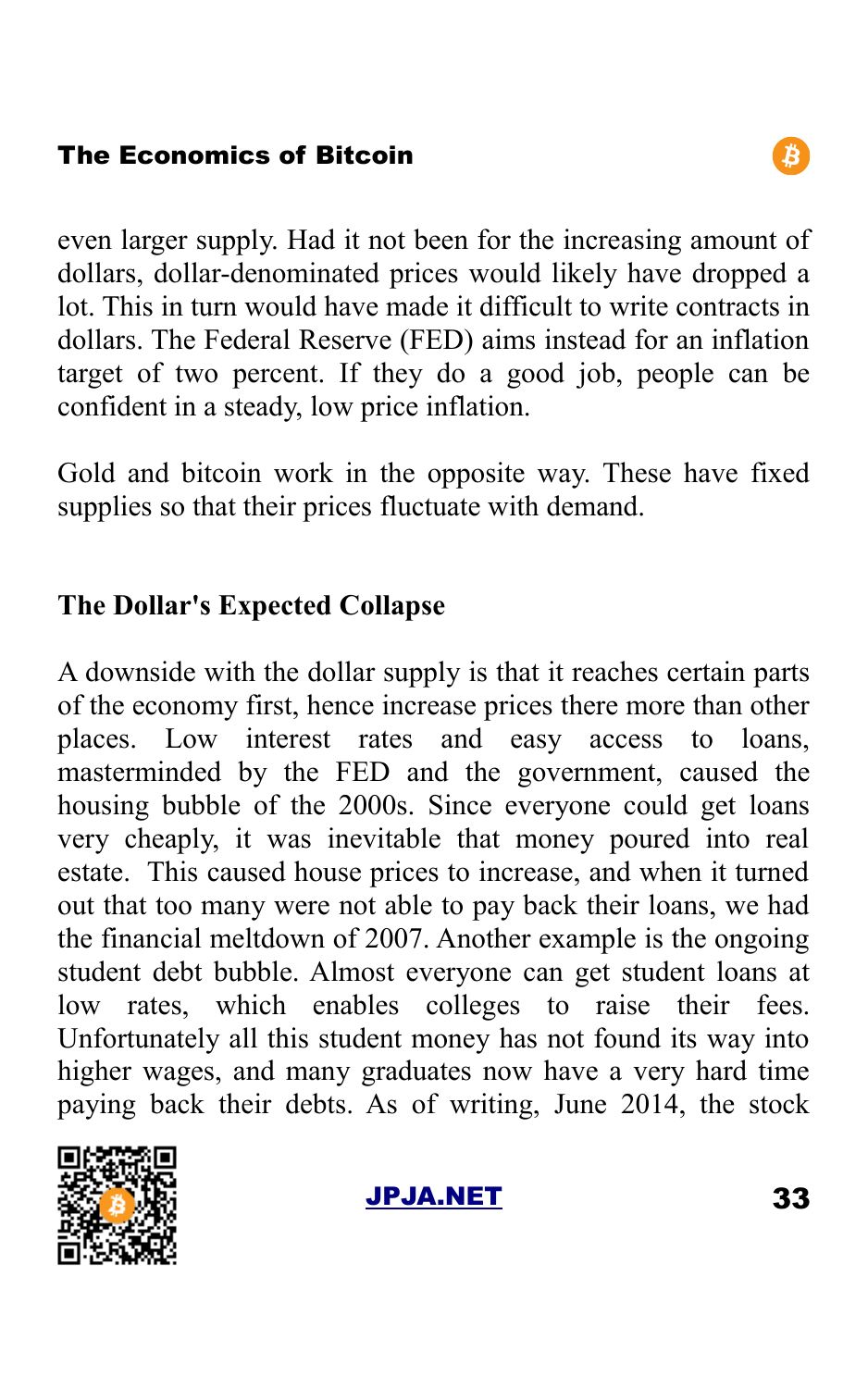market is at an all time high despite a slow economy. This too, is likely accredited to easy access to money.

Typically the FED has created bubbles by creating too much money and then burst these bubbles by decreasing the money supply, for example by raising interest rates. This may have been appreciated by Wall Street while it has not affected Main Street too harshly. What we saw in the last financial crisis, however, clearly shows that this is no longer the case. The entire economy suffers.

Most important, perhaps, is foreign governments' implied power over the dollar. As the dollar gained importance in world trade, governments bought wast quantities of US Bonds (i.e. dollars). The large demand from foreigners is also a reason why the interest rate is so low. Because of this, we have for many years had a situation where the US could import goods while exporting nothing but freshly printed dollars. This has caused an enormous US debt, which will grow immensely if interest rates rise. I think this will happen if foreigners stop buying US dollars.

It is likely that a saturation point will be reached where foreigners start selling their holdings, which will cause price hikes in whatever they buy (gold, real estate, land, stocks). Eventually the entire network effect will be reversed so that people sell dollars because everyone else sells dollars. This will



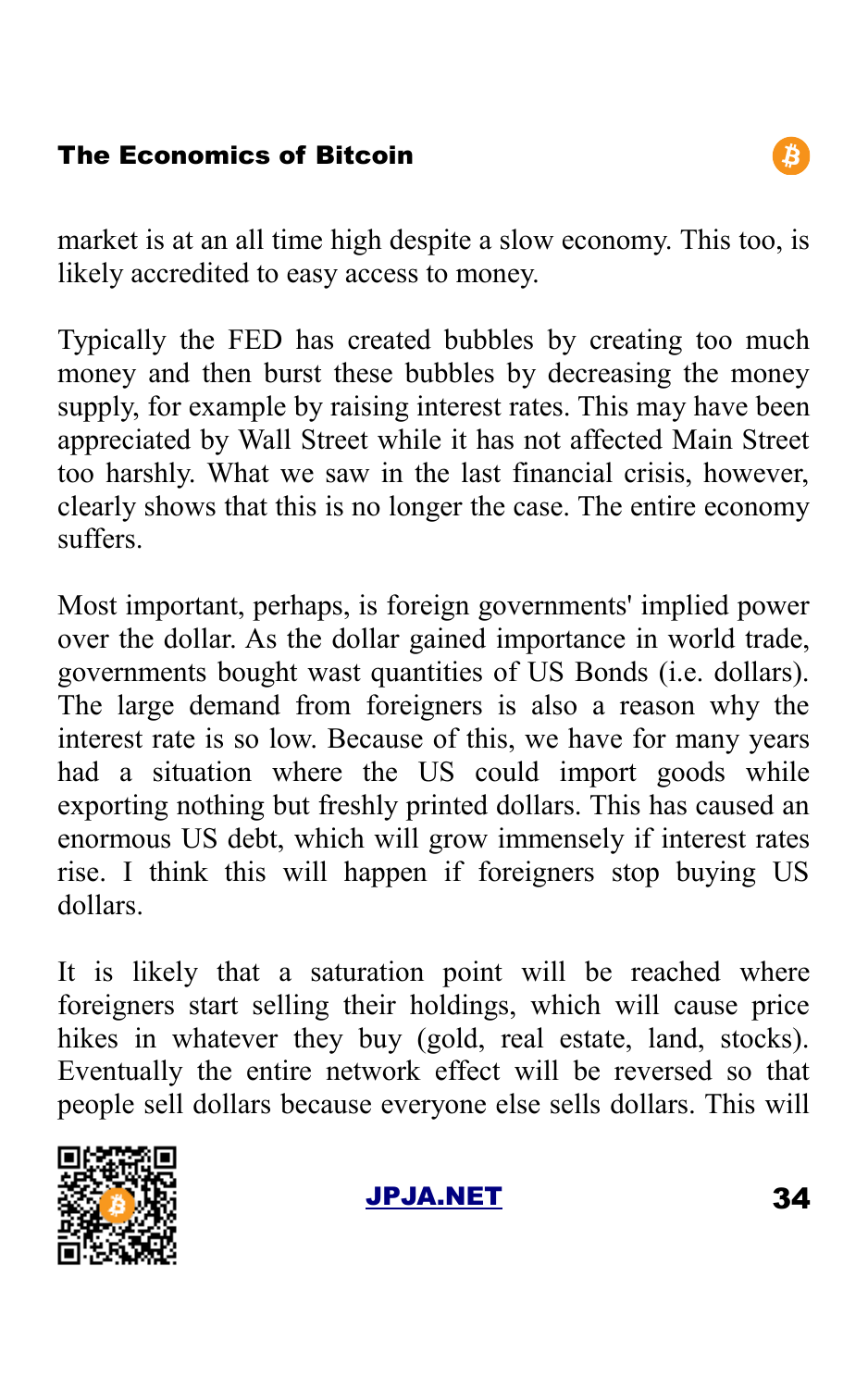lead to its collapse.

#### **Bitcoin Complements Gold**

Bitcoin emulates some of the best properties of gold. There is a limited supply of bitcoin and new coins are created through a resource-intensive process called mining.

The similarity stops there. While gold is a terrible medium of exchange, bitcoin is better than the anything the world has ever seen. With bitcoin you can transfer value to anyone, anywhere at next to zero cost.

Despite this, Bitcoin will never be able to compete on some areas. First, gold has a far larger network. Almost all humans on this planet value gold. Everyone wants it, though relatively few can afford it. It has been valued for thousands of years and is sure to remain so for numerous generations. The price and popularity varies but it will forever keep its special value.

Bitcoin only has a few years of track record. It is a new technology. Would you trust your entire savings, let alone the nation's savings, to the bitcoin network? I hope not.

My point is that bitcoin and gold should not be compared. They are the best in their respective niches. They complement one



[JPJA.NET](http://jpja.net/) 35



B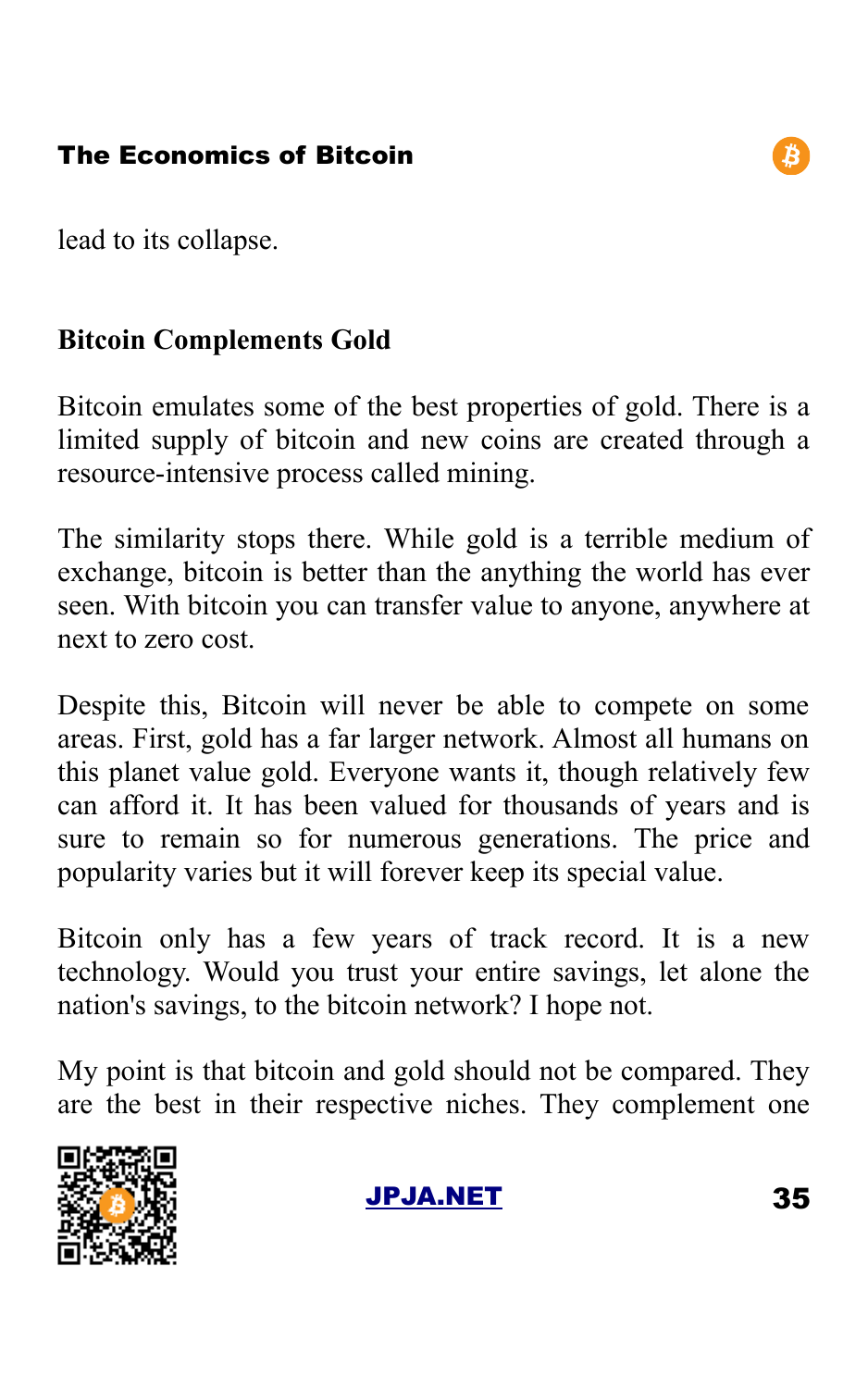another. *Gold excels both as a storage of value and as a unit of account* but it is a terrible medium of exchange. *Bitcoin excels as a medium of exchange* but it is a terrible both as a storage of value and as a unit of account.

#### **Bitcoin's and Gold's Past Bubbles**

Bitcoin has had two major bubbles so far. In the spring of 2011 it went from \$1 to \$30 in a matter of months. By the end of the year it was worth only \$2. It was not until the spring of 2013 that the price surpassed the height of the bubble. At the end of 2013 the price peaked at \$1200, At the moment of writing, the spring of 2014, the price is down at \$450.

Gold can also show some pretty volatile past years. In 2001 an ounce of gold was traded for less than \$300. For the next decade it increased in value every year until it peaked at more than \$1900 in 2011. Today gold is traded at \$1300 per ounce.

#### **Is Bitcoin Money?**

The answer is that sometimes it is, but most often it is not. Remember that money is a medium, a measure, a standard, and a store. For some very few individuals bitcoin fulfill all these properties, and when such individuals transact, then bitcoin is





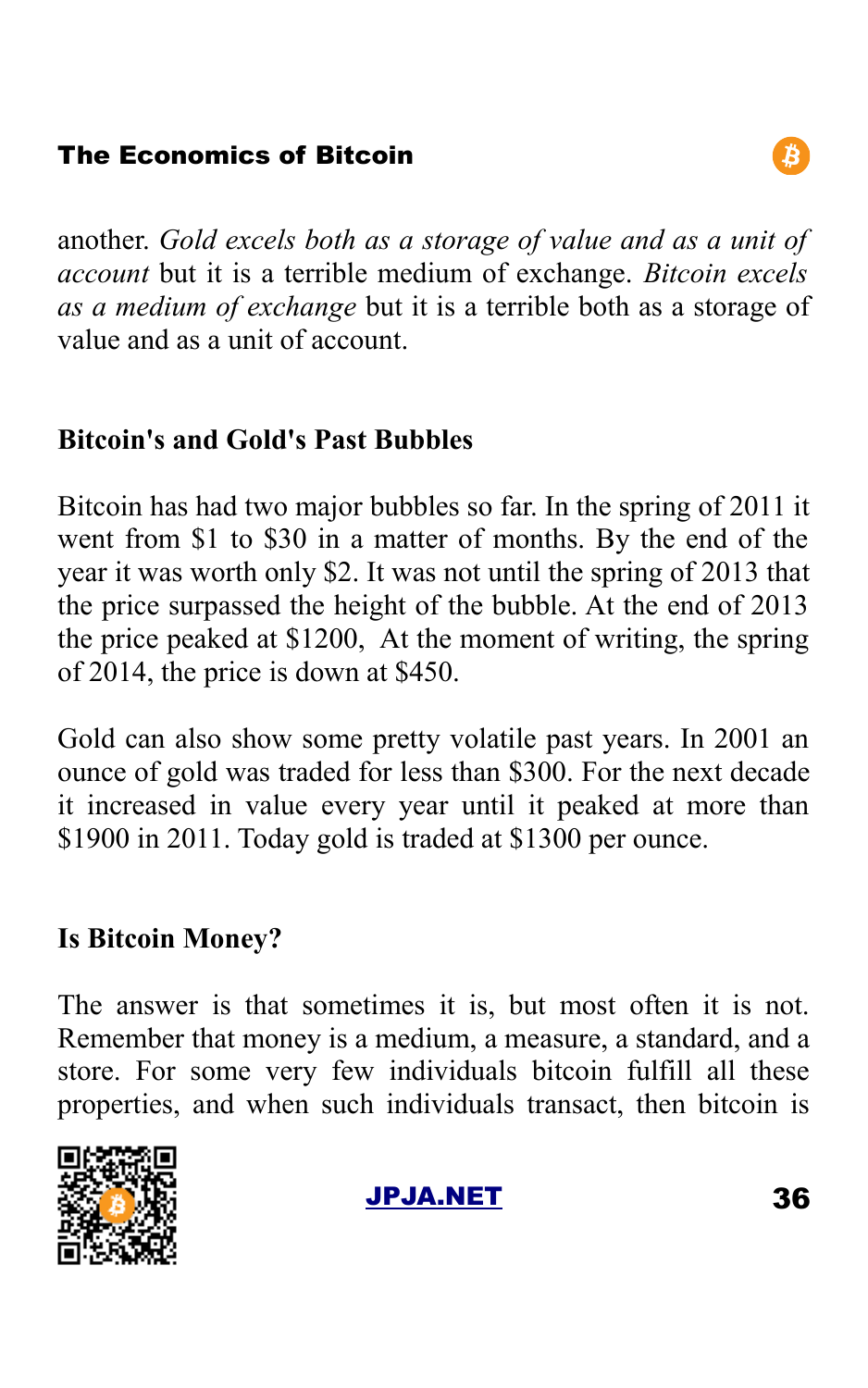

indeed money.

Those who sell mining hardware often quote their prices in bitcoin. For these it makes sense because the hardware becomes more valuable in term of dollars when the bitcoin price goes up, and vice versa. In terms of bitcoins, however, the value is more stable. Those who all ready own mining hardware are also used to a stable income in terms of bitcoins, so for them it is more convenient to see hardware priced in bitcoins. For these groups bitcoin is money.

For most other users of bitcoin it only serves some of the purposes of money. Say that one bitcoin-user owes another bitcoin-user \$100. If they cannot meet in person the debt must either be settled by a bank transfer or through a bitcoin transaction. Chance is that they will agree to transfer bitcoins at the current market rate. It is faster and simpler than doing a bank transfer. In this case bitcoin serves as a medium of exchange, and nothing more.

The payment provider BitPay offers this service to merchants. Though it is a new service, it all ready has thousands of users and processes more than a million dollars a day. The merchant can choose to convert all or most bitcoins to the local currency, making it a low-fee medium of exchange, but not money.

Individuals who used to deal in cash may turn to bitcoin. The

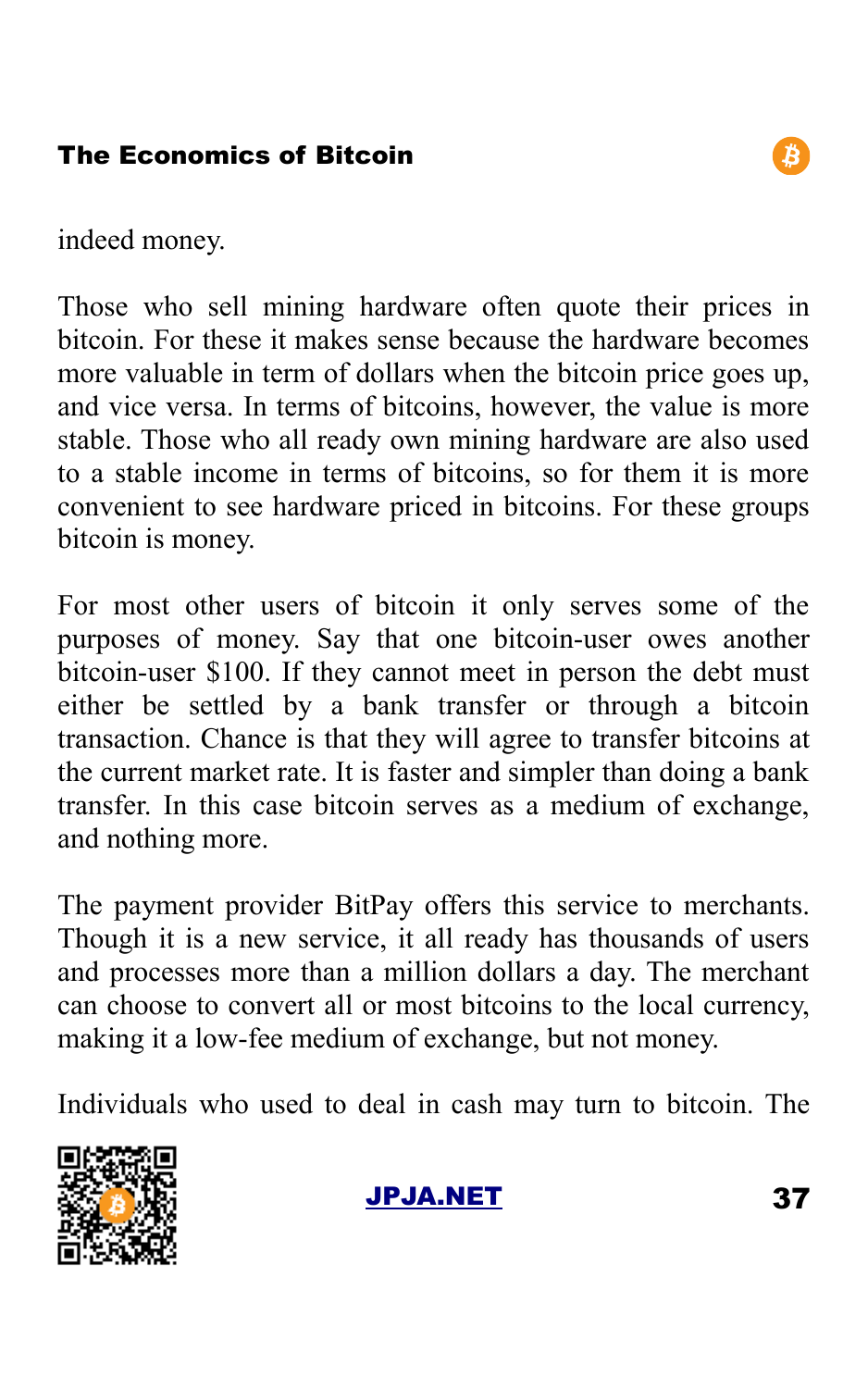bitcoin blockchain serves as a sort of receipt. Anonymity can be assured if both parties use accounts not associated with their names. A bitcoin transfer is extremely easy to make when you meet in person. If both have a smart-phone with a bitcoin wallet, the receiver will only need to type in the dollar-amount and show the payer the corresponding QR-code, which he scans and then pays. Also in this case bitcoin only serves as a medium of exchange.

Those who speculate in the bitcoin price use it as a risky store of wealth. In this case it is more like an asset or commodity, and certainly not money. The same applies to those who use bitcoin to hide some of their wealth.

As more and more people have regular incomes and expenses in bitcoin it will naturally become more like money. Remember that what is money to one person may not be so to another. Say that two individuals both think of dollars as money and bitcoin as money. In this case they will choose the alternative with the lowest cost, where cost is time, fees, and so on.

Money has many similarities with languages. Two individuals spontaneously agree on the language that most efficiently gets the message through. In most cases around the world it either means the mother tongue if they share the same one, or else in English. Both the US dollar and the English language owe their successes to the network effect.



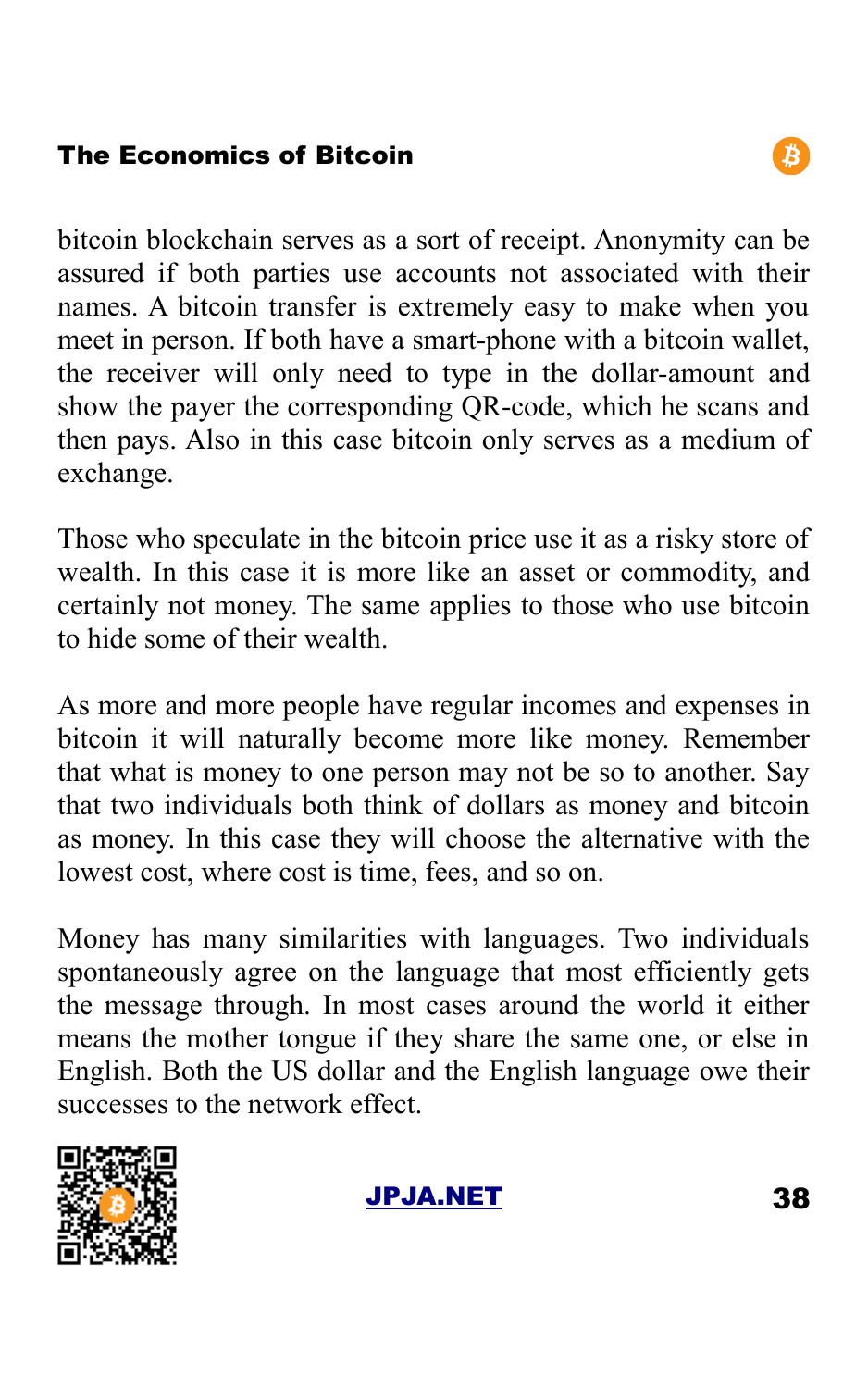# **The Future of Bitcoin**

It is hard to imagine bitcoin disappearing unless the technology fails. Bitcoin as of today is safe, very cheap to use, no registration is required, it is instant, and it is transparent albeit pseudonymous. It benefits from the network effect, essentially making it impossible for other crypto-currencies to take its place.

Naturally you'd expect more and more people to discover bitcoin, and more and more services to be built to facilitate its users. At the same time governments will try to regulate it. Because of its decentralized nature, there's nothing any government can do to regulate the bitcoin protocol itself. Rather they can make it difficult to buy bitcoins through exchanges. They may also make it harder for businesses to accept bitcoin as payment. We've seen attempts of all this in the US, as well as in Russia and China.

All this will slow down the growth of bitcoin but even if it's outlawed, people will continue using it. Compare it with cash. It is legal to keep it and use it, but most transactions need to be reported and taxed. People nevertheless conspire all the time to avoid taxation. If bitcoin were to be outlawed it could be thought of as online black money – and it would likely still grow in popularity.



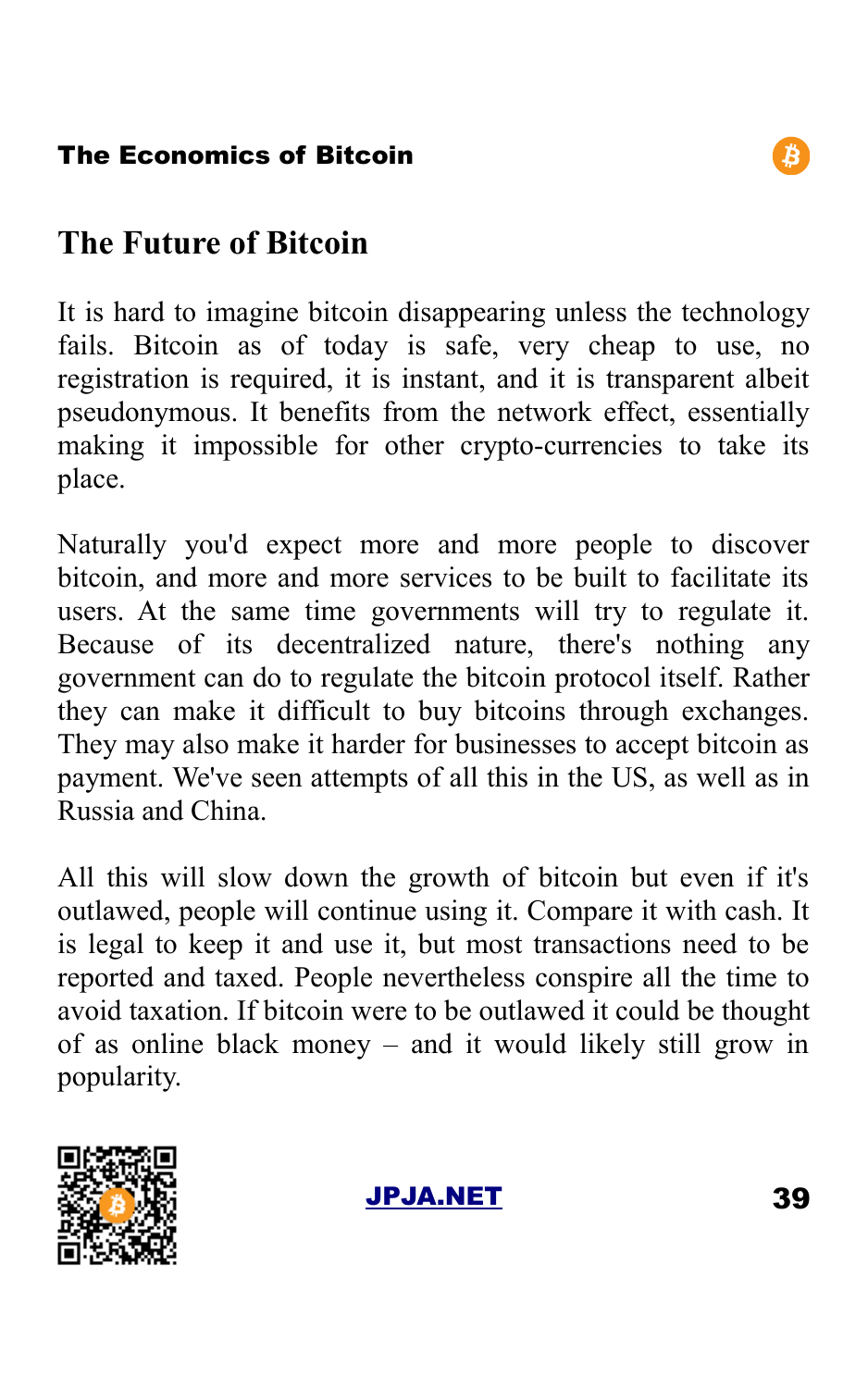The real threat to bitcoin is hackers. You could say that there's a hundred million dollar bounty on it. If a hacker finds a way to counterfeit or steal unlimited amounts, he'd be able to sell a large fortune worth of bitcoins until people would realize what was going on. And when panic eventually breaks loose, the value of bitcoin will immediately collapse.

This is not such an unlikely scenario. A hacker will probably never be able to crack the protocol itself, neither any of the main wallets, but viruses that log keyboard inputs or captures screen shots may infect a large amount of users. When these unlucky users lose their coins for no apparent reason, and report this to the community, the trust in bitcoin will deteriorate. If it happens to sufficiently many, bitcoin will indeed suffer.

A common fear among bitcoiners is that of a 51%-attack. It may happen when one entity controls more than half the network's total hashing power. This will allow the one in charge to destroy the network, but more likely is it that he will act as a monopolist. Payment networks typically have high fees, which are possible due to the network effect. It is impractical for users to change to a different system, and this justifies the fees. A controlling miner could do the same to bitcoin.



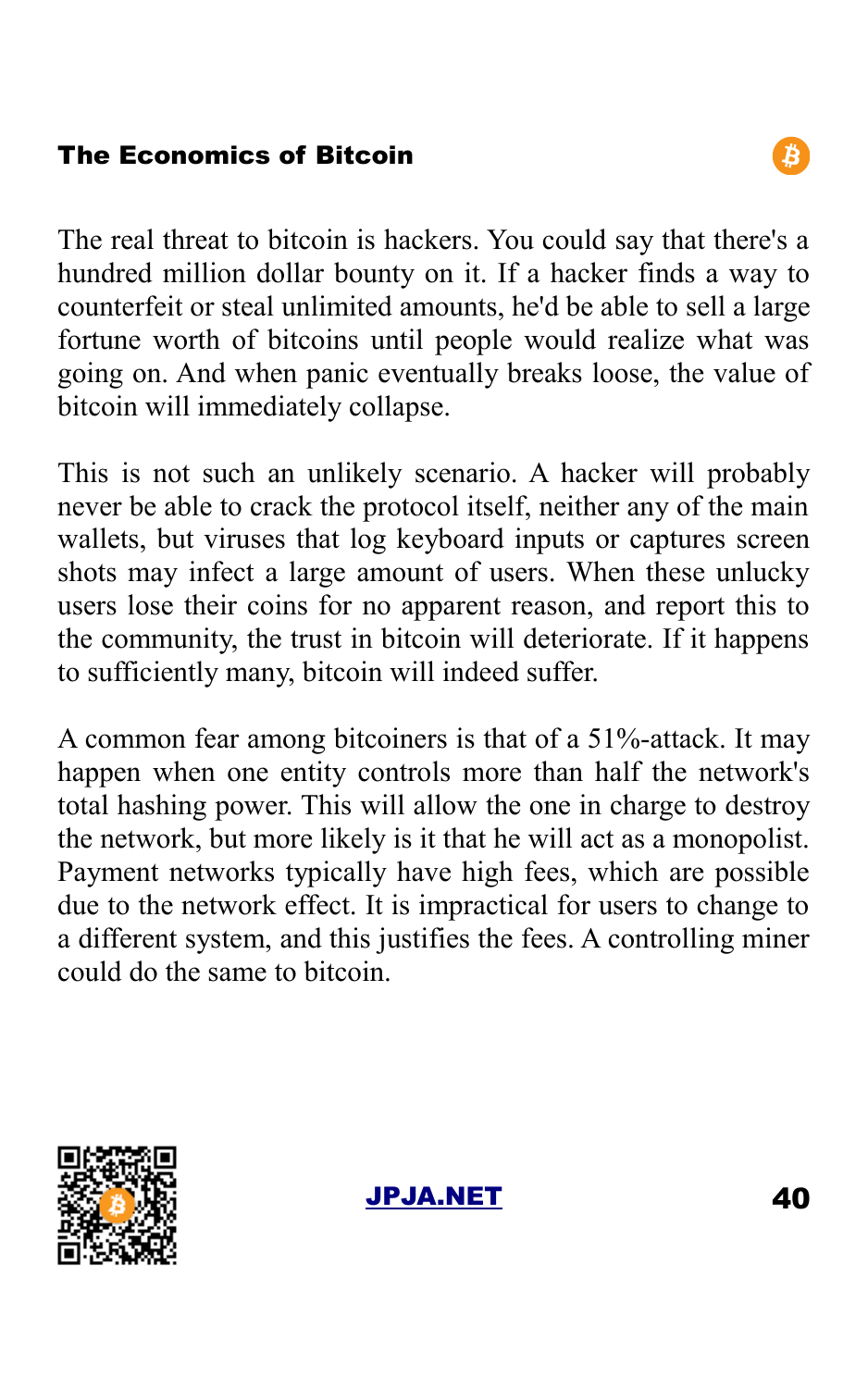#### **More Users – Cheaper to Exchange**

As long as the technology continues to work flawlessly, it is likely that bitcoin gains more and more popularity. The network effects in play are extremely strong. For example, it will become much easier to buy bitcoins. Today it is quite costly to acquire bitcoins, at least that's my experience in Europe. There are several online exchanges, which is good. Most them allow you to do SEPA bank transfer, either directly to the exchange (Kraken) or directly to the person you buy from (Local Bitcoins and Bitcoin.de). The latter works surprisingly well, as the exchange keeps the seller's bitcoins in an escrow until he confirms the transfer. Unfortunately both have one percent fees, paid for by the seller and/or buyer and a large spread. Kraken has a 0.2 percent fee and a similar sized spread, which still is a lot compared to regular currency and stock trading. Another disadvantage is that SEPA transfers take days to confirm. Bank transactions are reversible, while bitcoin transactions are not. This makes the system vulnerable to fraud, which adds time and costs to everyone.

ATMs can change all this. They are all ready popping up in major cities around the world. This effectively removes any barrier to enter the bitcoin economy. All you need is a free bitcoin app on your phone and a fiat banknote. Let the machine scan your address' QR-code and insert the banknote. A few seconds later you have your bitcoins.



[JPJA.NET](http://jpja.net/) 41

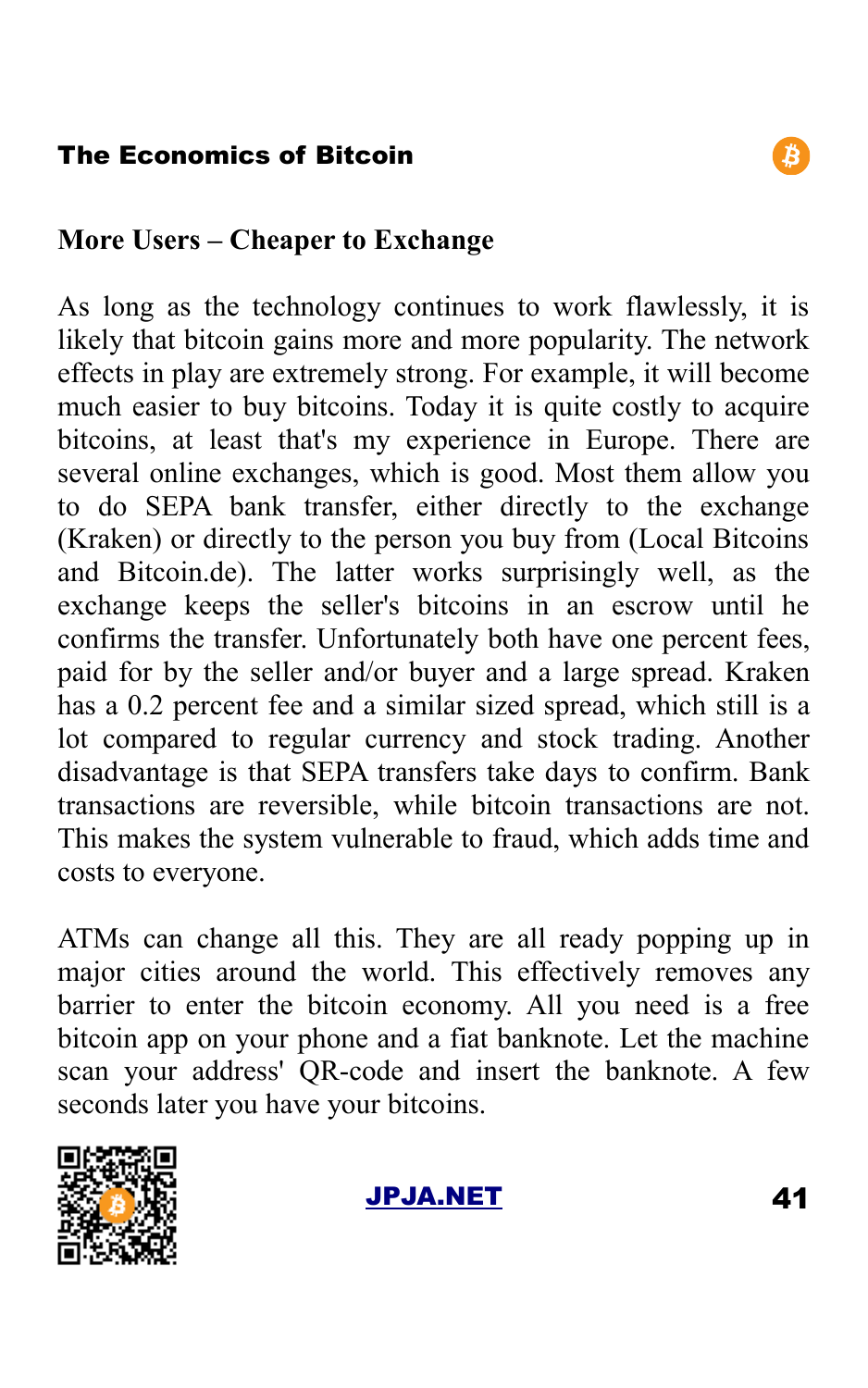Other ways of exchanging will surely appear as well. When professional trading platforms implement bitcoin, the spread and fees should eventually amount to less than 0.1 percent. This will immensely improve bitcoin as a medium of exchange.

#### **Merchants and Consumers**

Thousands of merchants have all ready adopted bitcoin. A third party payment processor such as Bitpay makes it trivial to implement, The benefits are lower costs than credit cards, and also the impossibility of charge backs. The downside is obviously that very few still use bitcoin. Why go through the effort of implementing it if very few end up using it? Well, here's the network effect in play again. More users make it more appealing to merchants. And more merchants accepting bitcoin attracts more users.

Local shops and restaurants face the same trade-off. Thankfully, implementation is actually very easy for them. Basically they can have a static QR-code at display. The cashier or waiter just needs to know how to convert a fiat amount into bitcoin, and confirm this on an online tablet or phone. They can do this anytime a customer asks for it.



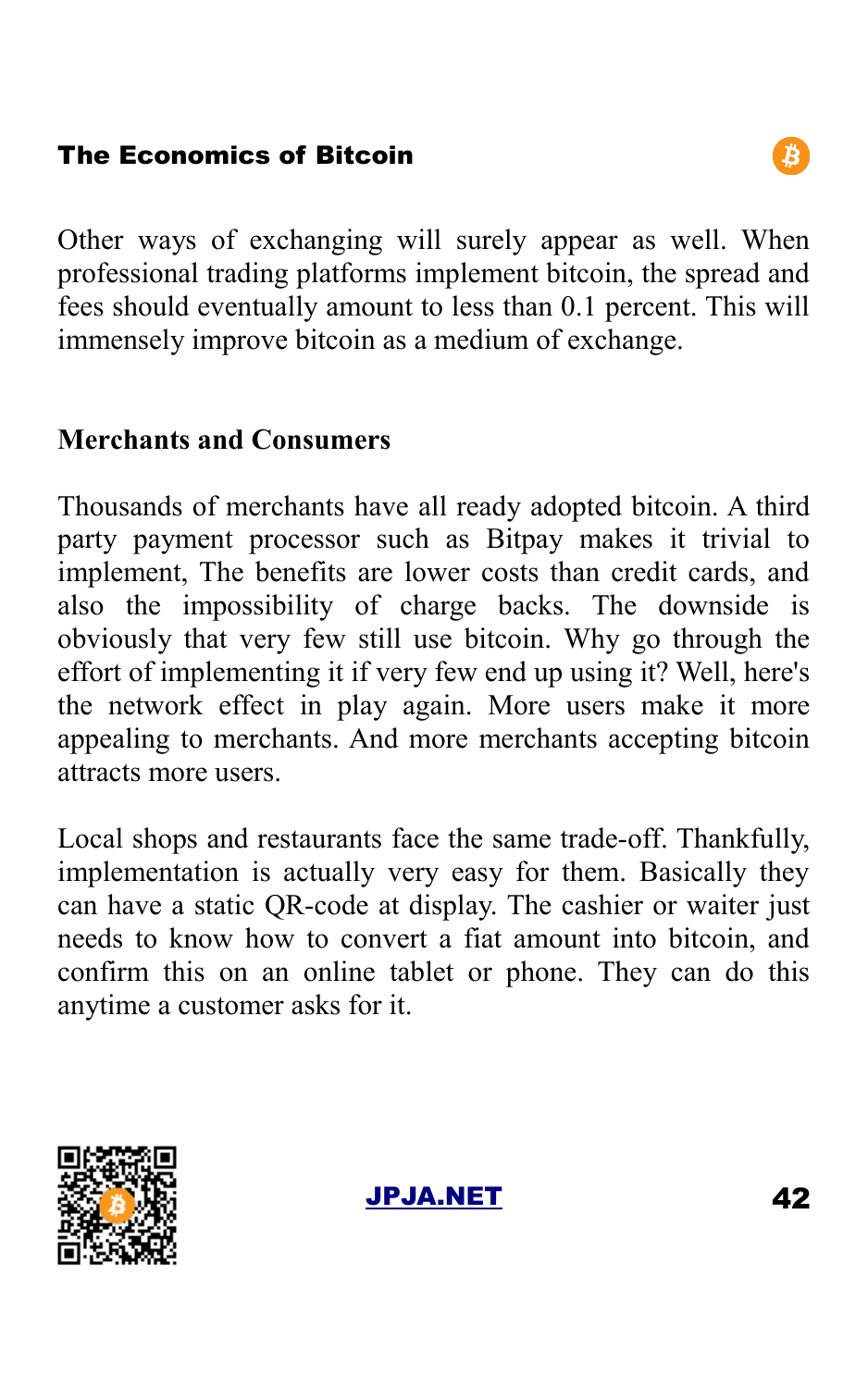#### **The Developing World**

It may perhaps be in the developing world where bitcoin goes mainstream first. Most people all ready have mobile phones but the majority do not have the banking services that Americans and Europeans take for granted. Even cash is unsafe in many countries. Not because of counterfeiting but due to inflation.

### **The Next Cyprus**

Even in the western world bitcoin can turn out much more useful than anticipated. The 2013 Cyprus crisis broke a centuries old taboo. With pressure from Brussels the Cypriotic government proposed a partial confiscation of all bank accounts. The price of bitcoin skyrocketed at the same time. A coincidence? Perhaps so, but imagine a similar crisis on a global scale. Fiat currencies will collapse and private property has no longer any legal safeguards. People will be desperate to protect their wealth, and by that point the best options are physical gold and silver – and cryptographically secured digital assets. All bitcoins today have a total value of less then eight billion dollars. It is a drop in the ocean. I will make no attempt to predict the bitcoin price if it becomes a safe haven during the next financial crisis, but it will for sure go up a whole lot.



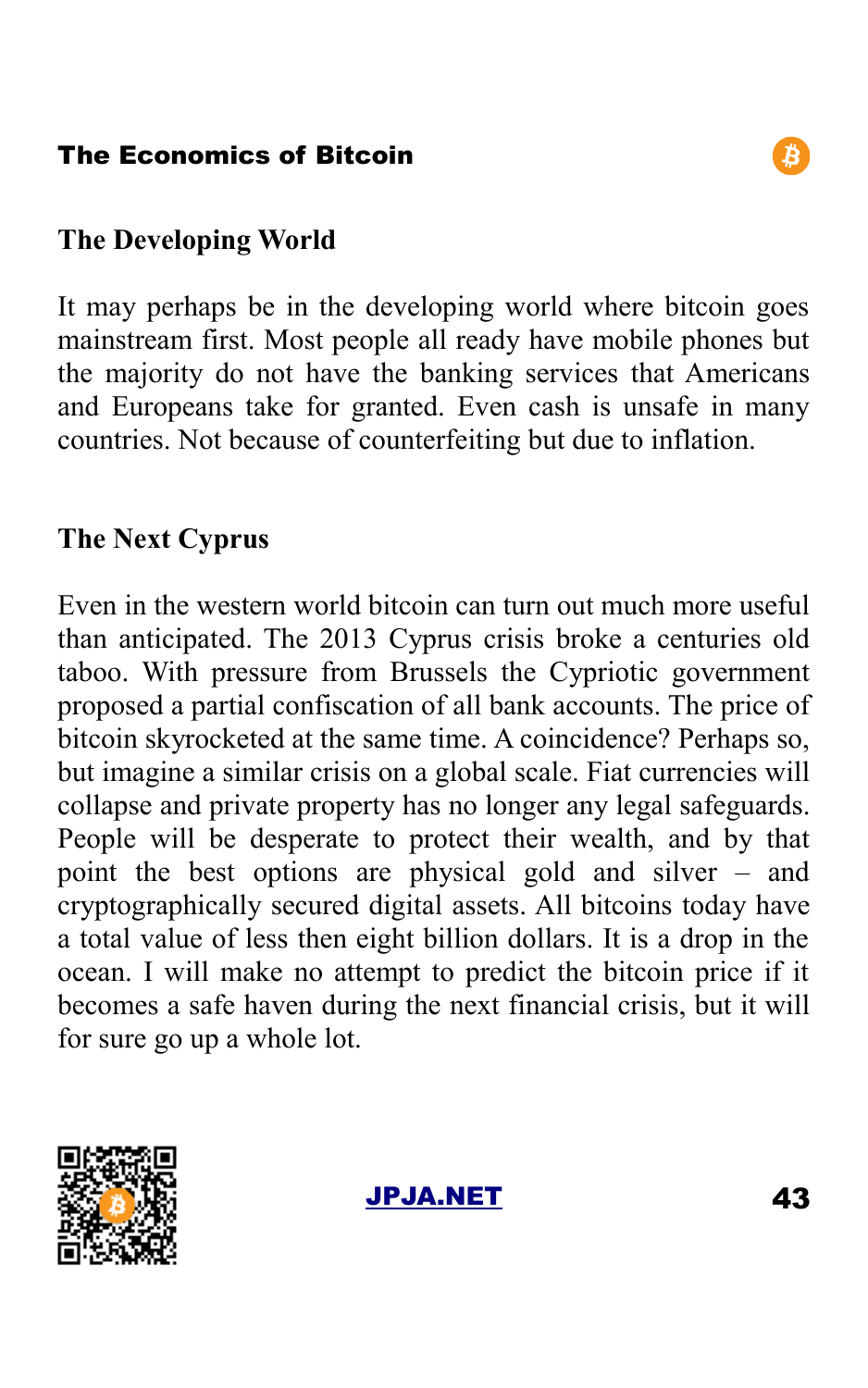# **Keep Your Bitcoins Safe**

For everyday use, bitcoin is convenient and safe. As long as you use a main wallet, be it online or offline, and pick a strong password you should feel as safe using it as you are of carrying cash in your real wallet.

If you own a large amount of bitcoins, you should consider stronger safety measures. Regular users should also educate themselves on safety, as it is likely that hackers will get more sophisticated over the coming years.

#### **Lose Your Key – Lose Your House**

Imagine a world where the ownership of a house belongs to the one who has the physical possession of the door key. If you lose your key, no locksmith will be able to help you. If someone steals your key, the police and courts will offer no assistance. The thief is now the rightful owner. Welcome to bitcoin!

The Bitcoin World can be compared to the Stone Age. Back then property belonged to whoever could physically defend it or successfully hide it. As society evolved we have invented numerous safeguards. Most important is perhaps the notion of private property. Most of us know by instinct the difference between mine and yours and that stealing is wrong. But this is



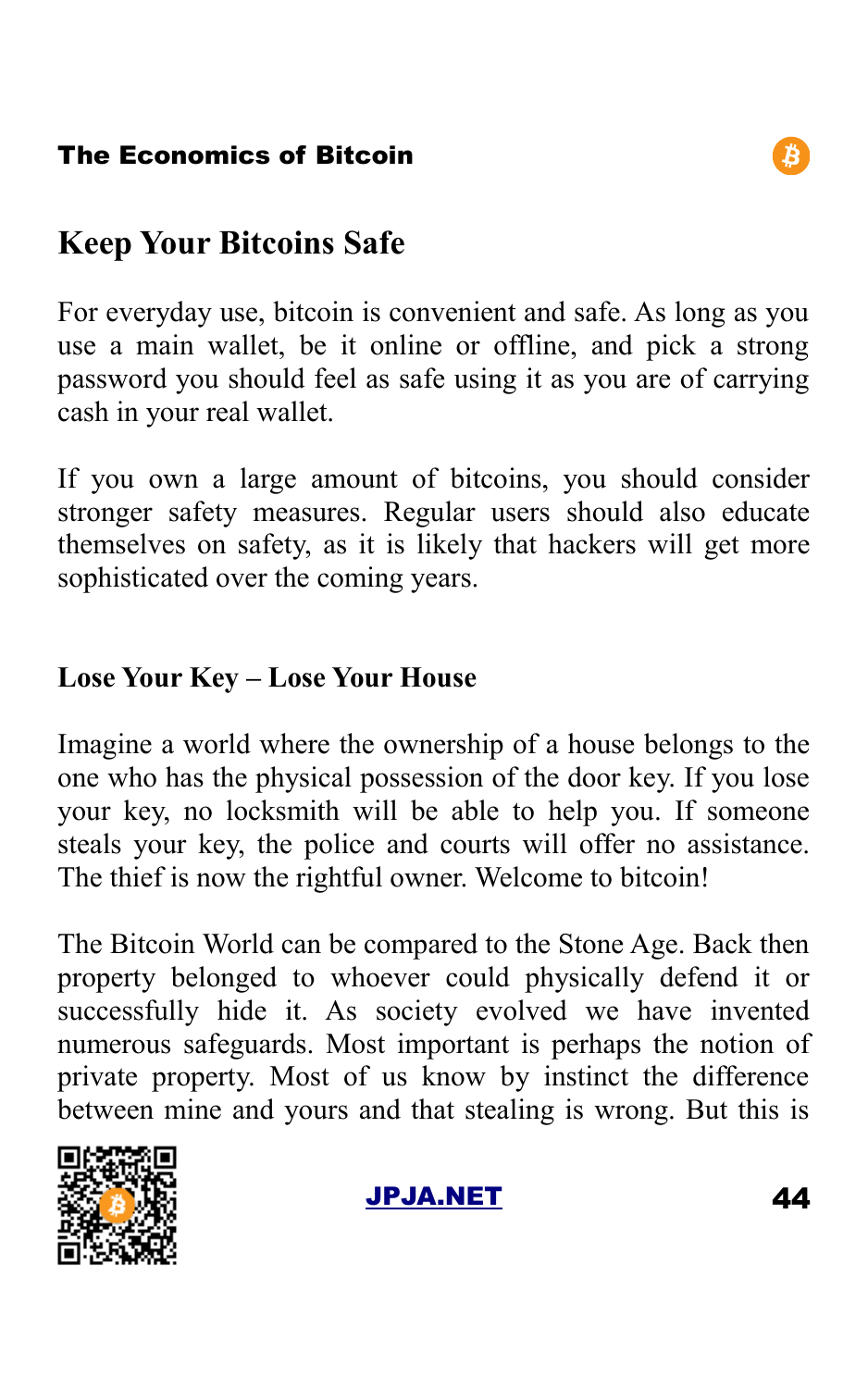not sufficient. We have police, laws, constitutions, courts, land registers, the eight commandment, and much more to enforce the sacredness of private property. Without these measures people would spend their efforts on a protecting their own values and on stealing those of others. Society as a whole would never develop.

The digital world has very limited safeguards. Even the main desktop wallets, such as Bitcoin Core, MultiBit, and Electrum, places the responsibility entirely on you. You can choose not to use a password, in which case any hacker may gain access to your funds. Or you can choose to encrypt with a strong password, in which case your funds are permanently lost if you forget your password. In either case there's no back door, no one to help you, or anything you can do to recover your bitcoins.

#### **Write Down Your Password**

I am quite confident that loss of password is the number one cause of lost bitcoins. If you don't write down the password, you'll likely forget it. If you do manage to memorize it, the password is too weak.

Make it a habit to write down your passwords on a piece of paper. After you've written down a password, you should use it at least once to make sure there's no typo. Make several copies



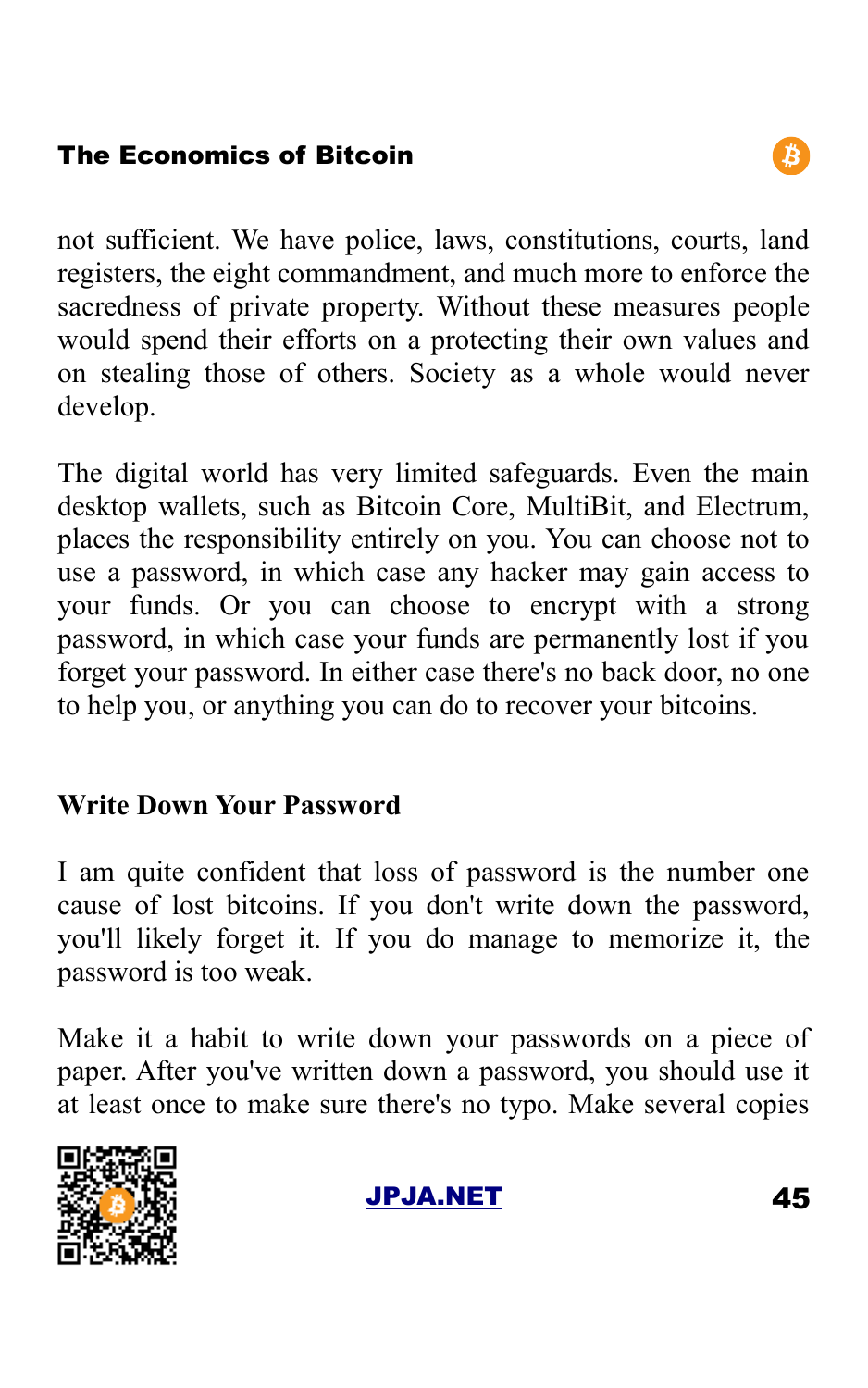and store them at various safe locations. If you are afraid that someone will find the notes and use your passwords, you can make your own simple encryption. Say that your real password is "5vO8bw\$3mK". Instead of writing it down as it is you can write "5v\$8bwO3mK". Only you know that the third and seventh character have changed place. A thief would not only have to physically get access to your note, but it would take a great effort to figure out your system.

You should not use this exact system but rather make your own. Always keep in mind that you have to remember it even if you don't use the password for many years.

Wallets such as Bitcoin Core and MultiBit also require a backup. Make backups on at least two separates USB drives and store them on separate locations.

#### **Pick a Strong Password**

The second largest threat after losing your password is not choosing a strong enough password. Typically a hacker steals your encrypted wallet file and then cracks it through a process called brute-force. A CPU, a GPU or a cluster of bots tries billions of combinations. If your password is Summer69 it will take less than a second to crack. A password must be truly random and at least twelve characters long in order to be safe.



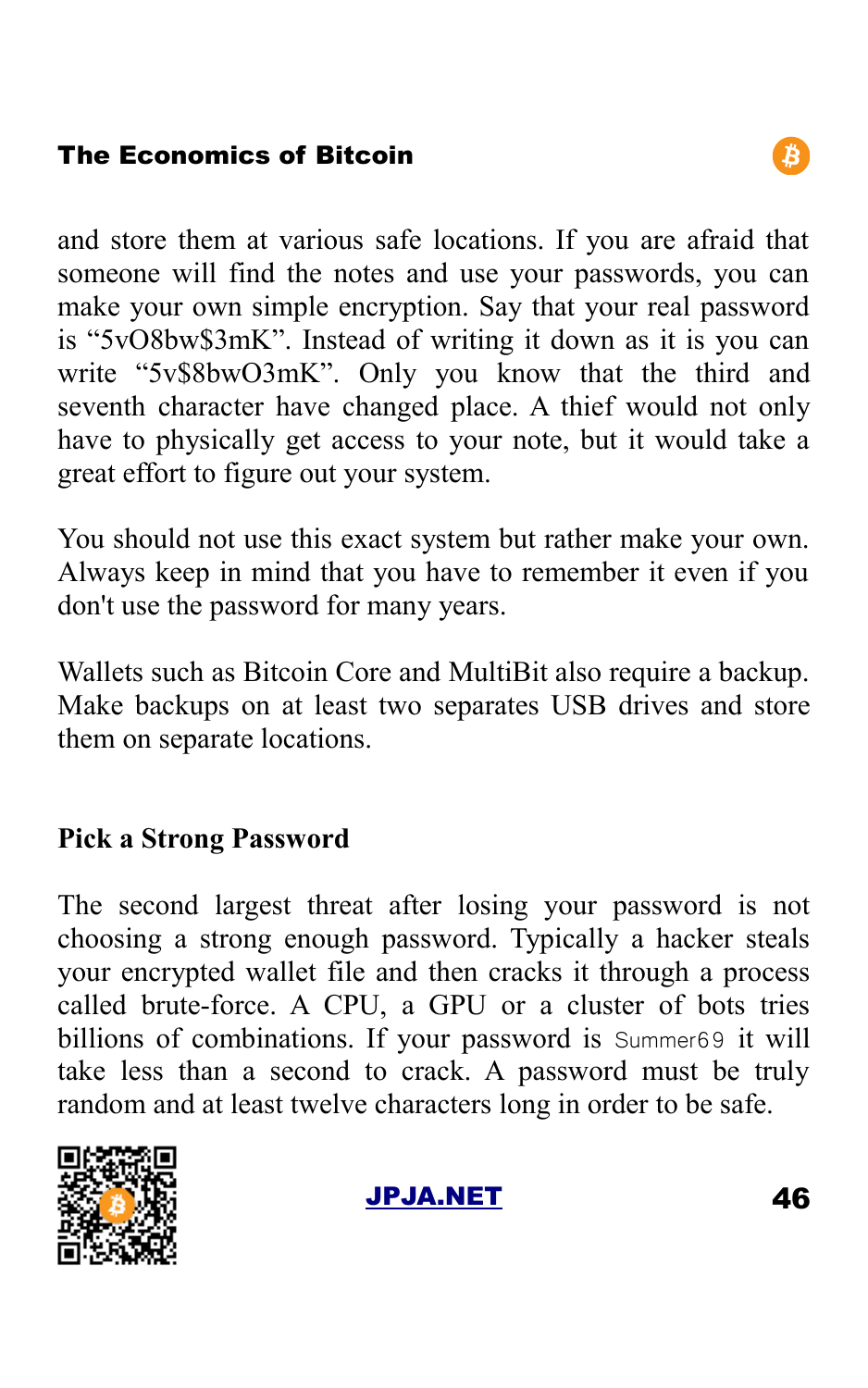I recommend rolling a dice to generate passwords. It's an ancient device but still the best random number generator known to man. There's a practical problem though; a dice has just six sides. If you only use numbers from one to six the passwords needs to be really long; I recommend at least 24 characters.

A way to go around this problem is to roll two dices, and use a table where each of the 36 outcomes correspond to a distinct character. This approach ensures that such a password only needs to be half the length to be equally strong. In reality it is even better because the brute force attacker does not know which set of characters you use. Now you can feel comfortably safe with a password of only twelve characters. Below is an example of such a table, but you are advised to make your own.

|                           |   | <b>Yellow Dice</b> |              |              |             |    |   |
|---------------------------|---|--------------------|--------------|--------------|-------------|----|---|
|                           |   | 1                  | $\mathbf{2}$ | 3            | 4           | 5  | 6 |
| <b>Red</b><br><b>Dice</b> | 1 | A                  | a            | 1            | X           | \$ | t |
|                           | 2 | в                  | b            | $\mathbf{2}$ | Y           | %  | 8 |
|                           | 3 | C                  | C            | 3            | Q           | ٠  | У |
|                           | 4 | D                  | d            | 4            | $\mathbf x$ | #  | p |
|                           | 5 | Е                  | е            | 5            | У           | @  | Н |
|                           | 6 | F                  |              | 6            | q           | &  | k |



[JPJA.NET](http://jpja.net/) 47

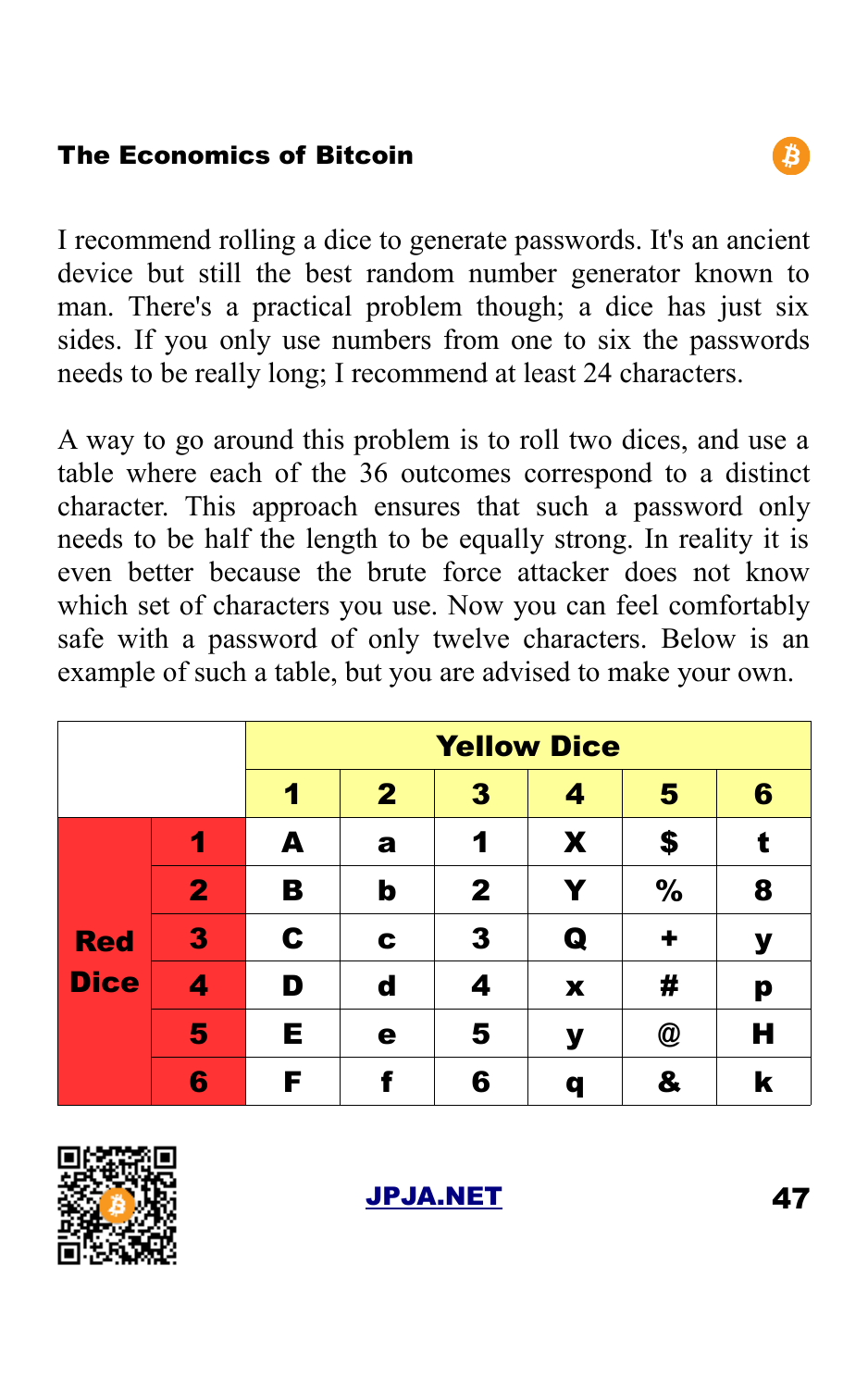To make you own system, just print out the empty table and fill in you own characters.

|                           |                         | <b>Yellow Dice</b> |              |              |                  |   |   |
|---------------------------|-------------------------|--------------------|--------------|--------------|------------------|---|---|
|                           |                         |                    | $\mathbf{2}$ | $\mathbf{3}$ | $\boldsymbol{c}$ | 5 | 6 |
| <b>Red</b><br><b>Dice</b> |                         |                    |              |              |                  |   |   |
|                           | $\overline{\mathbf{2}}$ |                    |              |              |                  |   |   |
|                           | 3                       |                    |              |              |                  |   |   |
|                           | 4                       |                    |              |              |                  |   |   |
|                           | 5                       |                    |              |              |                  |   |   |
|                           | 6                       |                    |              |              |                  |   |   |

Ideally you should use small and large characters, numbers, as well as special symbols.

Generate a new password for each wallet.

#### **The Safety of Family and Friends**

In case the unthinkable happens, that you get hit by a bus or something of that nature, you should ensure that your family inherits your bitcoins. There's a simple way to achieve this.



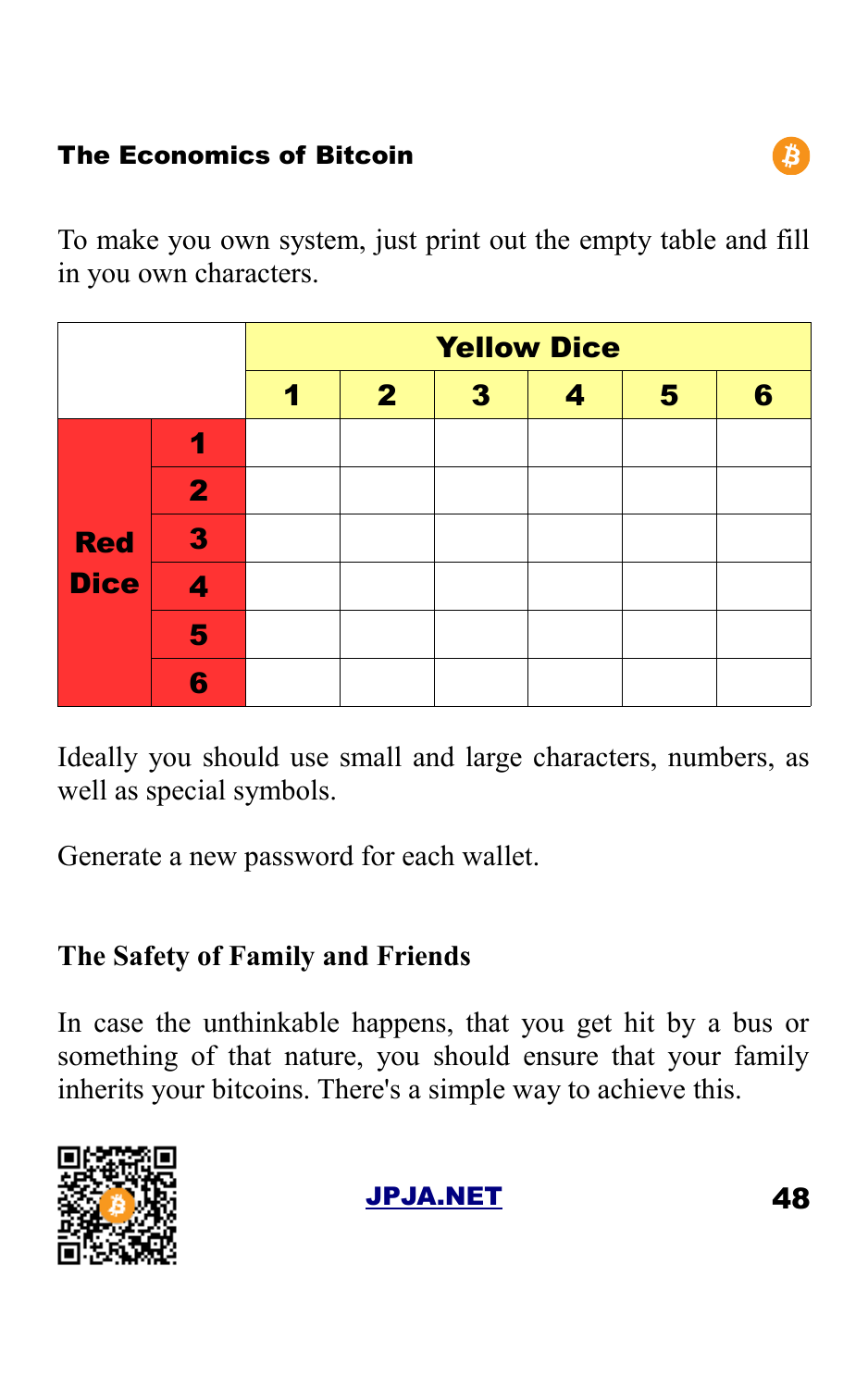On a piece of paper you write the first half of all your passwords. This piece you give to your parents, and preferably also copies to your siblings. You give copies of the second half of your passwords to your best friends. Make sure they understand how everything works.

Even if you trust your family and friends one hundred percent, it is good to give each person only partial passwords. Anyone may become a victim of burglary, so it is comforting for all parties that no one keeps the full passwords.

# **Offline is Safer**

To be extra cautious you can use an offline computer that you'll never connect to the internet. In theory a key-logging or screencapturing virus could jeopardize the safety of any online computer – no matter how strong the password. I've not heard any report of bitcoins stolen through this approach, but one can assume that hackers are working on it.

Electrum has a nice feature called the *Master Public Key*. This lets you keep an offline wallet while still being able to view it, but not spend from it, on any online computer.

Even an offline wallet could, theoretically at least, not be safe. When the computer creates a wallet it uses a unique input which



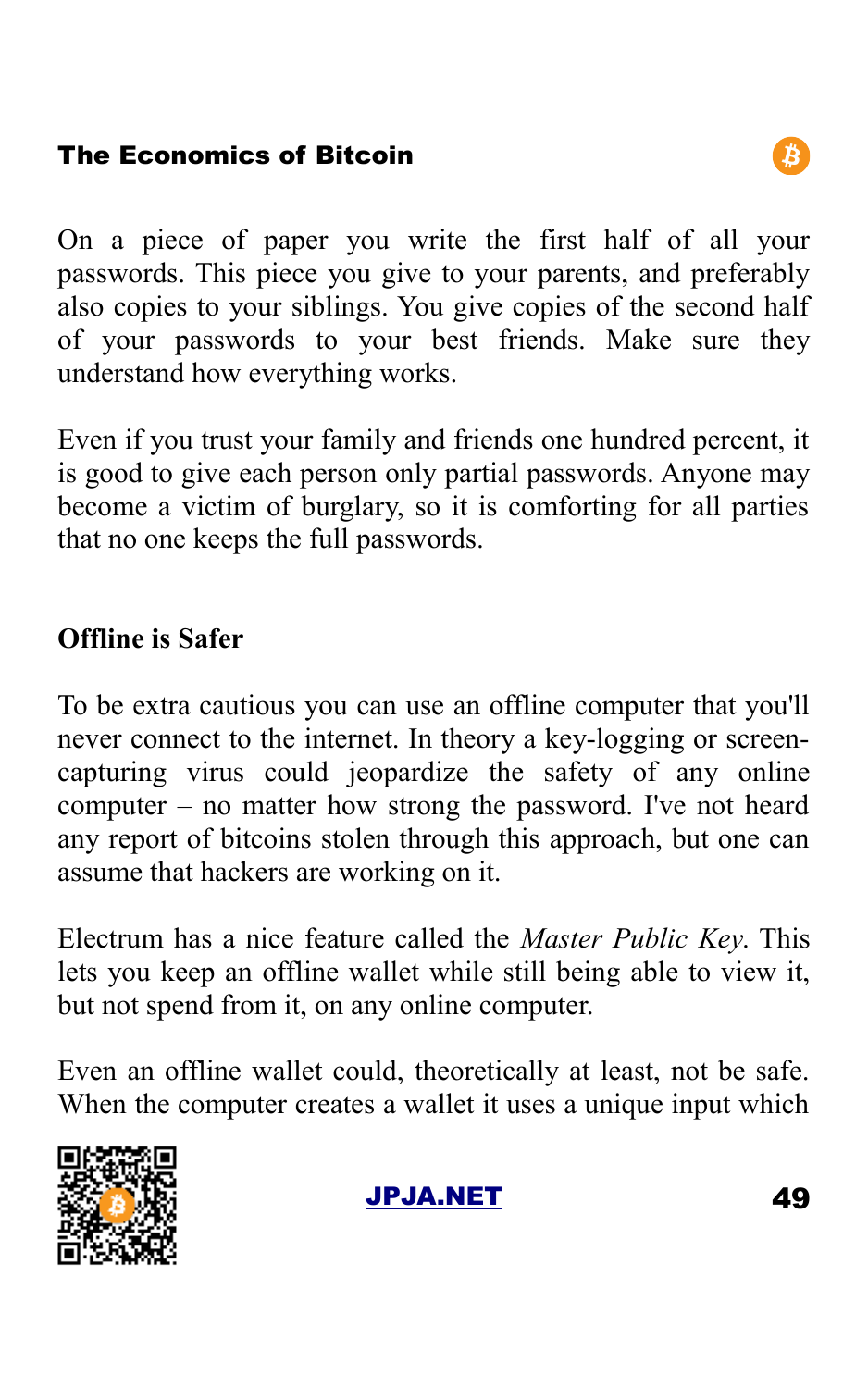must be impossible to replicate. If only one other computer on the entire planet ever uses the same input, your wallet can get stolen. The way your system deals with this is through a *Pseudo Random Number Generator* (PRNG). It creates a large array of bits based on noisy sources such as key inputs, mouse movements, CPU temperature, and so on. The number of combinations is virtually infinite, and therefore you can be safe that no one will ever create the same bitcoin addresses as you.

Well, at least that's how it is supposed to work. In 2013 hackers did manage to replicate the PRNG in some android phones, and thereby successfully steal bitcoins. Modern laptops and desktops are considered safe at the moment, but you are advised to keep the threat in mind.

A *brain-wallet* can eliminate this threat. It lets you choose your own input rather than the PRNG's array of bits. Just google *brainwallet github.* It will take you to GitHub where you can download a zip file with all necessary files. Unzip it and open the html file in any web browser. Play around with it for a while until you feel confident you understand how it works.

Now you need to use a truly unique input. No person on the planet should ever use the same input nor shall any brute-forcing hacker ever generate it. In order to achieve this you should be even more careful than with your passwords. Roll the dice at least forty times. Write down the array of results as the input. To



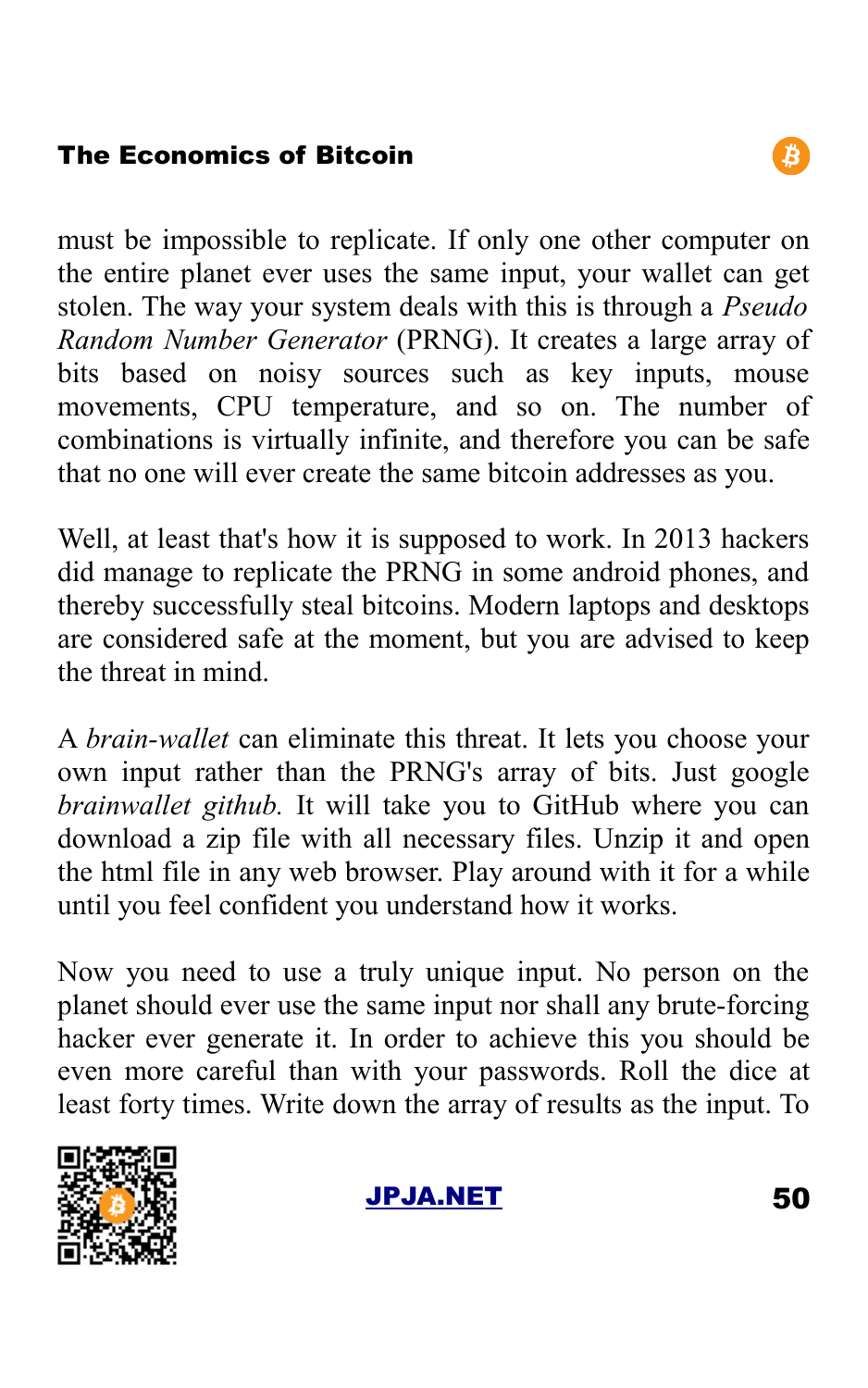add even more randomness you can append more characters by typing wildly on the keyboard. Write down the public address and the private key, and keep several copies of the latter at safe locations.

Make sure you manually type back in the private key that you wrote down. If the brainwallet comes up with the same address, you can be confident you wrote the key down without any typos.

The brainwallet approach is probably overkill. Its biggest risk is that you don't use a strong enough input, and the second risk is that you make a mistake while typing the private key.

I recommend using Electrum. Make several wallets and keep limited amounts in each. If you own a fortune of bitcoins you may consider dedicating a computer for offline storage of most of your coins. The wallet you use for daily purchases should only include a limited amount of bitcoins, not only to protect against hackers but also so you don't risk sending 10 or 100 times too many coins due to a decimal mistake.

Please keep in mind that even if you do everything correctly, there's no guarantee the bitcoin network itself is safe. It has worked well since the beginning, but it is still an experiment.





B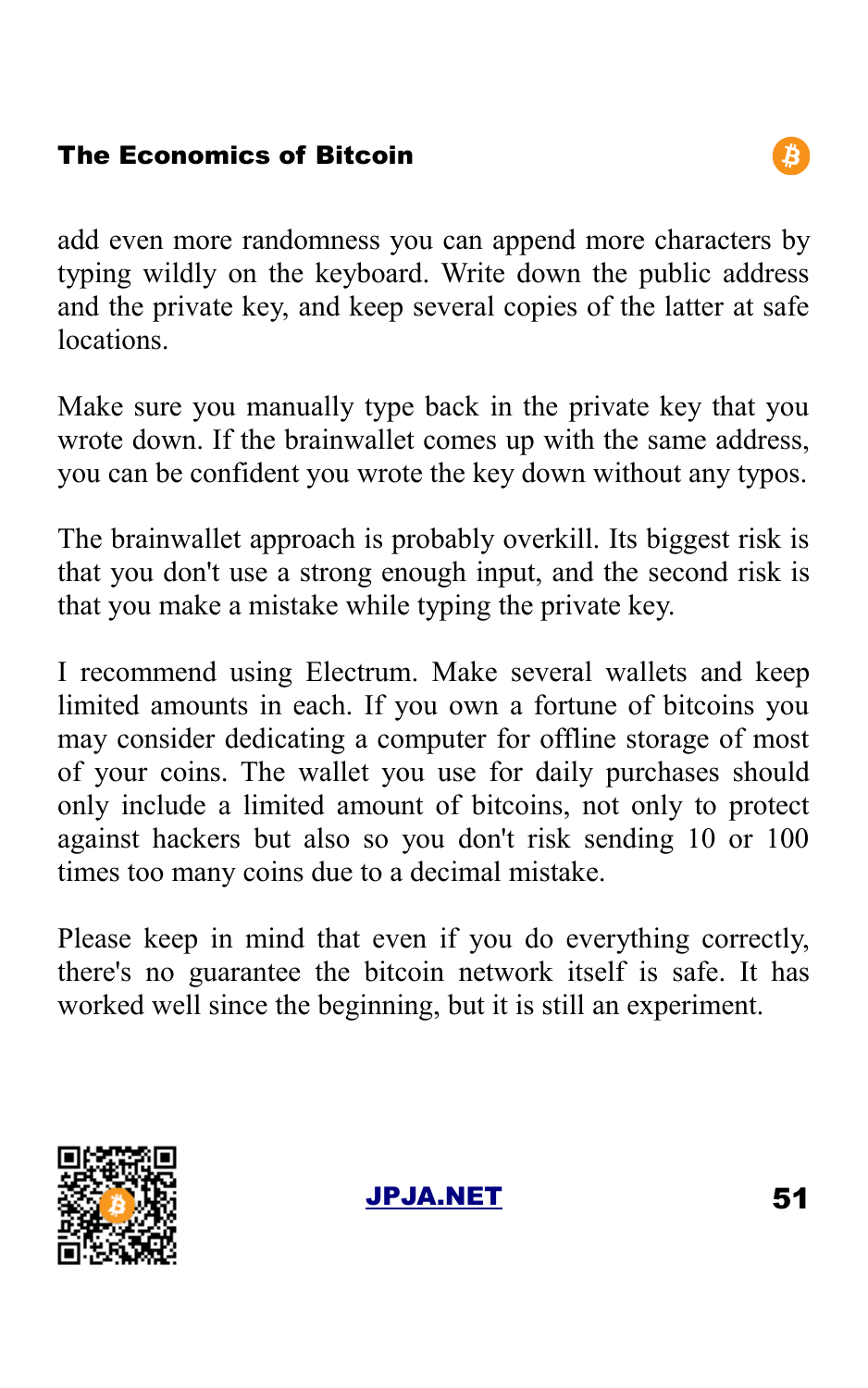#### **Diversification Reduces Risk**

Never put all your eggs in one basket. And never but all your bitcoins in one wallet. This piece of advice is more important than everything I wrote above.

You may divide your holdings into ten different wallets, including a few online ones. The good thing about online services is that they usually have back doors. If you forget your password but registered your phone or email you should be able to regain access. This of course, means that if someone gains access to your email account, your bitcoins may get stolen.

Nevertheless, if you lose a wallet which has only ten percent of your bitcoins, it is not the end of the world.

On the contrary, if you put all your trust in, say, Electrum and a screen capture virus sends the seed back to a hacker, your bitcoins will get stolen.